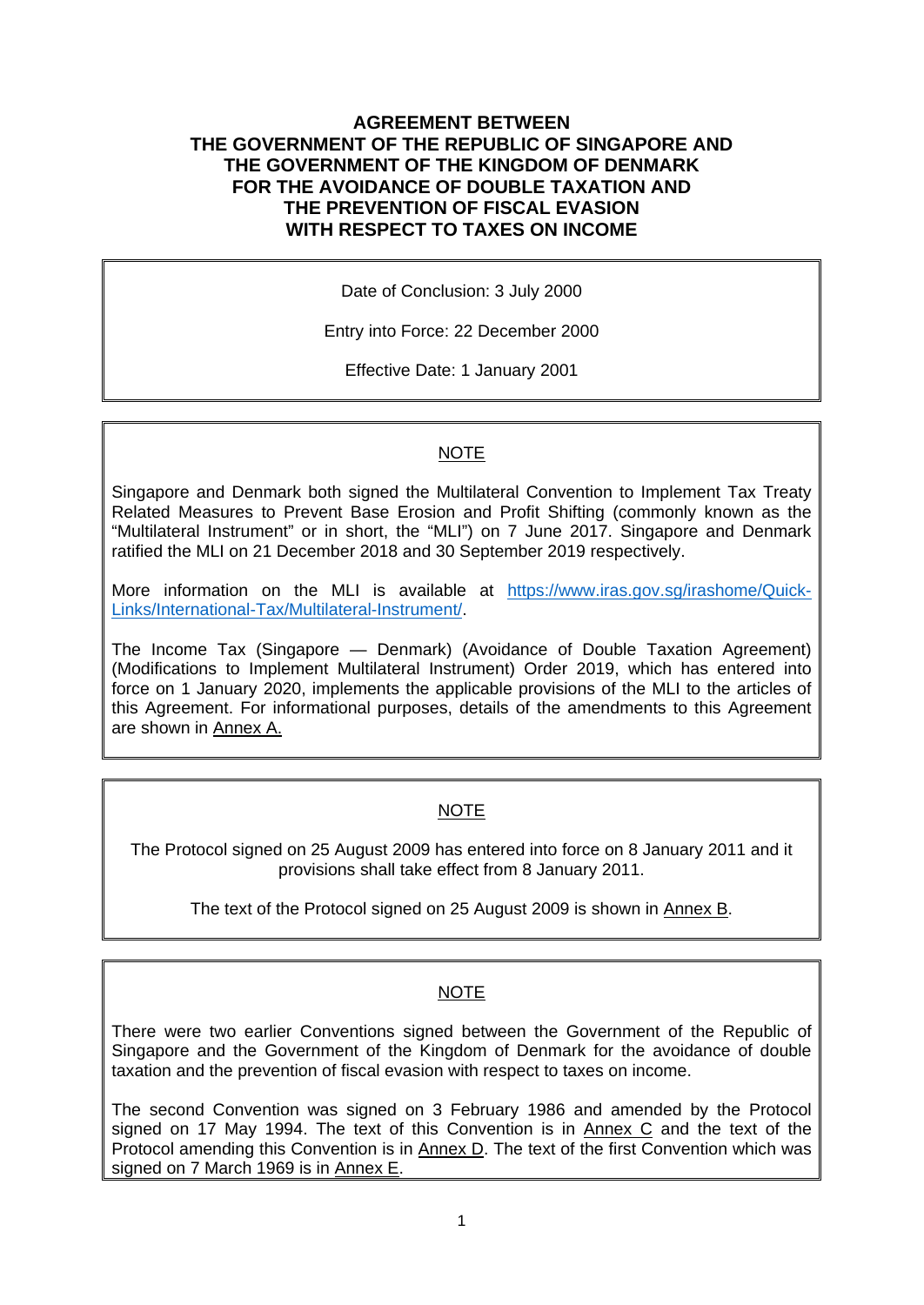The Government of the Republic of Singapore and the Government of the Kingdom of Denmark, desiring to conclude an Agreement for the Avoidance of Double Taxation and the Prevention of Fiscal Evasion with Respect to Taxes on Income, have agreed as follows:

## **ARTICLE 1 - PERSONS COVERED**

This Agreement shall apply to persons who are residents of one or both of the Contracting States.

## **ARTICLE 2 - TAXES COVERED**

1. This Agreement shall apply to taxes on income imposed on behalf of a Contracting State or of its political subdivisions or local authorities, irrespective of the manner in which they are levied.

2. There shall be regarded as taxes on income all taxes imposed on total income or on elements of income, including taxes on gains from the alienation of movable or immovable property.

- 3. The existing taxes to which the Agreement shall apply are:
	- (a) in Singapore:

the income tax;

(hereinafter referred to as "Singapore tax").

- (b) in Denmark:
	- (i) the income tax to the State (indkomstskatten til staten);
	- (ii) the income tax to the municipalities (den kommunale indkomstskat);
	- (iii) the income tax to the county municipalities (den amtskommunale indkomstskat);
	- (iv) taxes imposed under the Hydrocarbon Tax Act (skatter i henhold til kulbrinteskatteloven);

(hereinafter referred to as "Danish tax");

4. The Agreement shall apply also to any identical or substantially similar taxes which are imposed after the date of signature of the Agreement in addition to, or in place of, the existing taxes. At the end of each year the competent authorities of the Contracting States shall notify each other of significant changes which have been made in their respective taxation laws.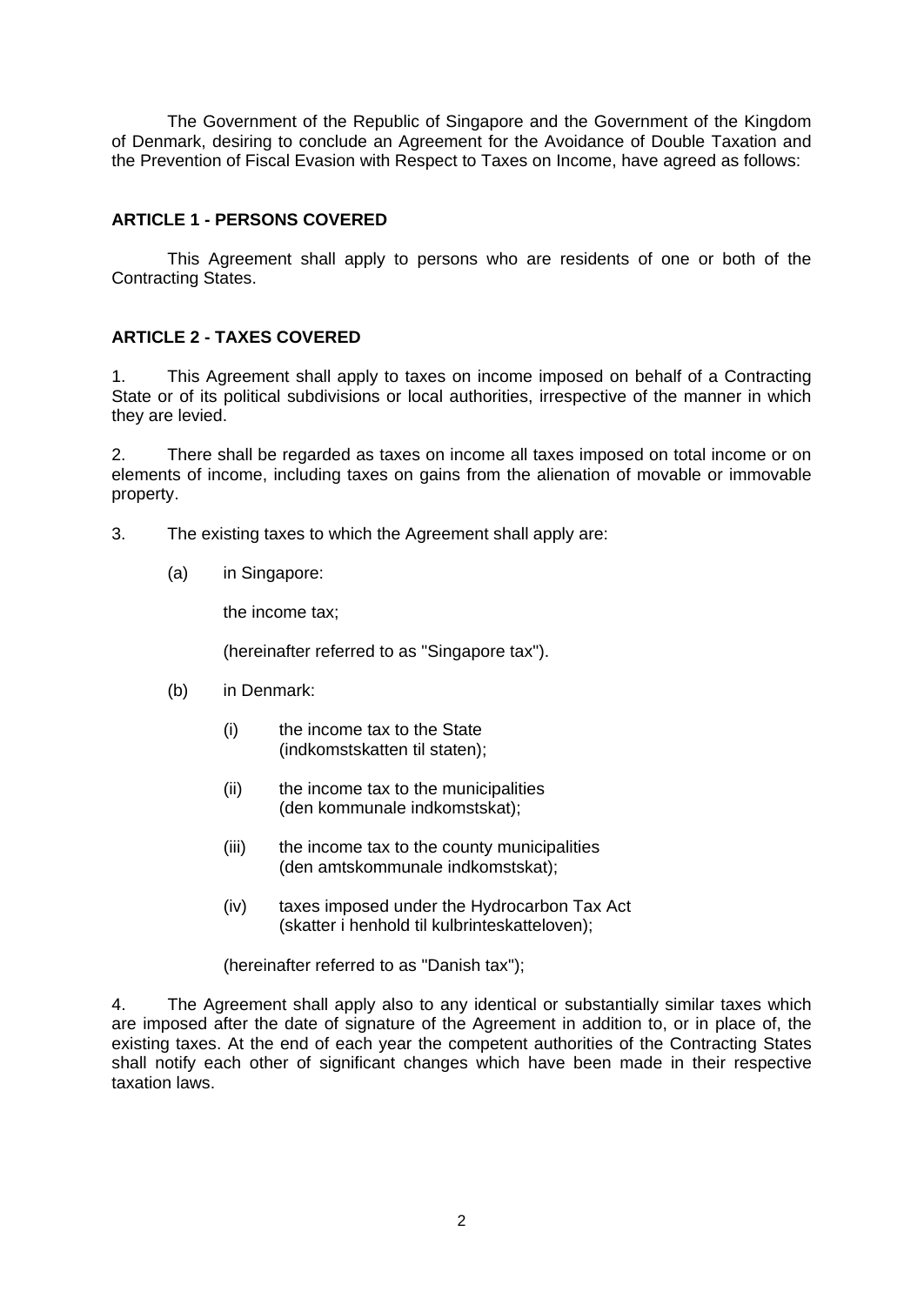#### **ARTICLE 3 - GENERAL DEFINITIONS**

- 1. For the purposes of this Agreement, unless the context otherwise requires:
	- (a) the terms "a Contracting State" and "the other Contracting State" mean Denmark or Singapore, as the context requires;
	- (b) the term "Singapore" means the territories of the Republic of Singapore, the territorial waters of Singapore and the seabed and subsoil of the territorial waters, and when used in a geographical sense includes any area extending beyond the limits of the territorial waters of Singapore, and the seabed and subsoil of any such area, which has been or may hereafter be designated under the laws of Singapore and in accordance with international law as an area over which Singapore has sovereign rights for the purposes of exploring and exploiting the natural resources, whether living or non-living;
	- (c) the term "Denmark" means the Kingdom of Denmark including any area outside the territorial sea of Denmark which in accordance with international law has been or may hereafter be designated under Danish laws as an area within which Denmark may exercise sovereign rights with respect to the exploration and exploitation of the natural resources of the sea-bed or its subsoil and the superjacent waters and with respect to other activities for the exploration and economic exploitation of the area; the term does not comprise the Faroe Islands and Greenland;
	- (d) the term "person" includes an individual, a company and any other body of persons;
	- (e) the term "company" means any body corporate or any entity that is treated as a body corporate for tax purposes;
	- (f) the terms "enterprise of a Contracting State" and "enterprise of the other Contracting State" mean respectively an enterprise carried on by a resident of a Contracting State and an enterprise carried on by a resident of the other Contracting State;
	- (g) the term "international traffic" means any transport by a ship or aircraft operated by an enterprise of a Contracting State, except when the ship or aircraft is operated solely between places in the other Contracting State;
	- (h) the term "competent authority" means:
		- (ii) in Singapore: the Minister for Finance or his authorized representative;
		- (i) in Denmark: the Minister for Taxation or his authorized representative;
	- (i) the term "national" means:
		- (i) any individual possessing the nationality of a Contracting State;
		- (ii) any legal person, partnership or association deriving its status as such from the laws in force in a Contracting State.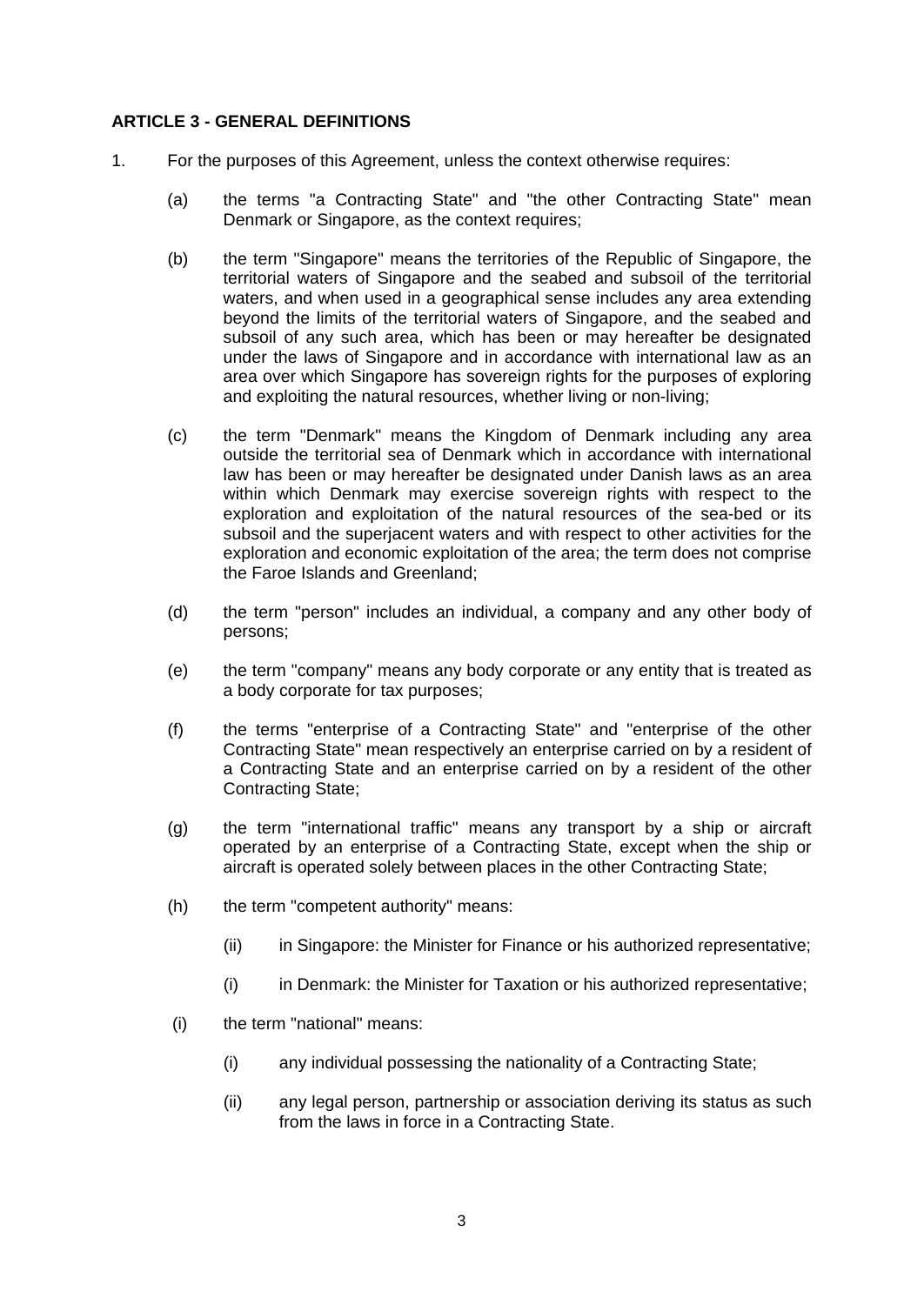2. As regards the application of the Agreement at any time by a Contracting State, any term not defined therein shall, unless the context otherwise requires, have the meaning that it has at that time under the law of that State for the purposes of the taxes to which the Agreement applies, any meaning under the applicable tax laws of that State prevailing over a meaning given to the term under other laws of that State.

## **ARTICLE 4 - RESIDENT**

1. For the purposes of this Agreement, the term "resident of a Contracting State" means any person who, under the laws of that State, is liable to tax therein by reason of his domicile, residence, place of management or any other criterion of a similar nature, and also includes that State and any political subdivision, local authority or statutory body thereof.

2. Where by reason of the provisions of paragraph 1 an individual is a resident of both Contracting States, then his status shall be determined as follows:

- (a) he shall be deemed to be a resident only of the State in which he has a permanent home available to him; if he has a permanent home available to him in both States, he shall be deemed to be a resident only of the State with which his personal and economic relations are closer (centre of vital interests);
- (b) if the State in which he has his centre of vital interests cannot be determined, or if he has not a permanent home available to him in either State, he shall be deemed to be a resident only of the State in which he has an habitual abode;
- (c) if he has an habitual abode in both States or in neither of them, he shall be deemed to be a resident only of the State of which he is a national;
- (d) if he is a national of both States or of neither of them, the competent authorities of the Contracting States shall settle the question by mutual agreement.

3. Where by reason of the provisions of paragraph 1 a person other than an individual is a resident of both Contracting States, then it shall be deemed to be a resident only of the State in which its place of effective management is situated.

## **ARTICLE 5 - PERMANENT ESTABLISHMENT**

1. For the purposes of this Agreement, the term "permanent establishment" means a fixed place of business through which the business of an enterprise is wholly or partly carried on.

- 2. The term "permanent establishment" includes especially:
	- (a) a place of management;
	- (b) a branch;
	- (c) an office;
	- (d) a factory;
	- (e) a workshop; and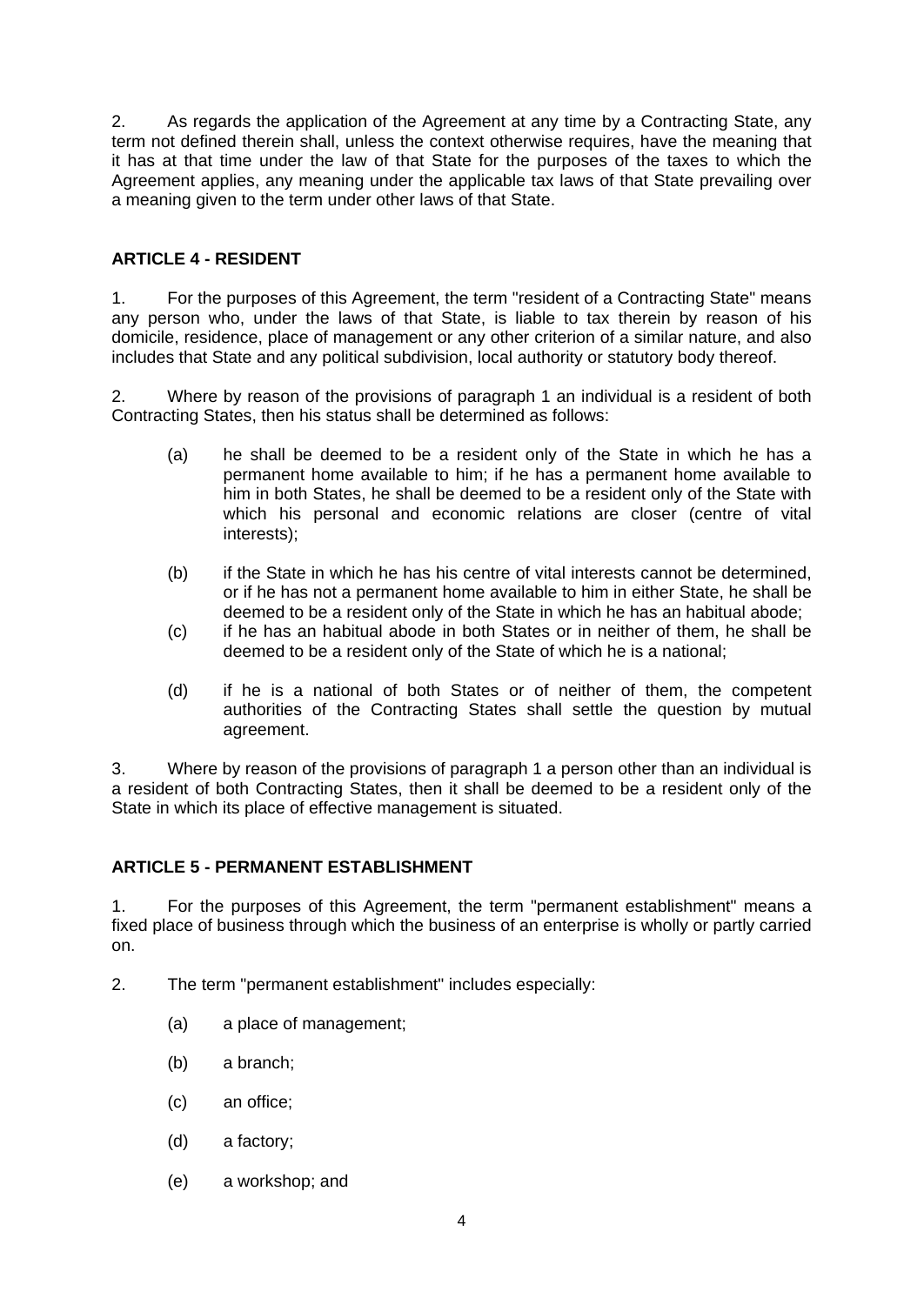- (f) a mine, an oil or gas well, a quarry or any other place of extraction of natural resources.
- 3. The term "permanent establishment" also includes:
	- (a) a building site, a construction, installation or assembly project, or supervisory activities connected therewith, but only where such site, project or activities continues for a period of more than 6 months in any twelve-month period;
	- (b) an installation or drilling rig or ship used for the exploration of natural resources but only where such installation, rig or ship continues for a period of more than 6 months in any twelve-month period. For the purpose of this sub-paragraph, activities carried on by an enterprise related to another enterprise, within the meaning of Article 9 (Associated Enterprises), shall be regarded as carried out by the enterprise to which it is related if the activities in question:
		- (i) are substantially the same as those carried on by the last-mentioned enterprise; and
		- (ii) are concerned with the same project or operation;

except to the extent that those activities are carried on at the same time.

(c) the furnishing of services, including consultancy services, by a resident of a Contracting State through employees or other personnel engaged by the enterprise for a period or periods aggregating more than 90 days within any twelve-month period.

4. Notwithstanding the preceding provisions of this Article, the term "permanent establishment" shall be deemed not to include:

- (a) the use of facilities solely for the purpose of storage, display or delivery of goods or merchandise belonging to the enterprise;
- (b) the maintenance of a stock of goods or merchandise belonging to the enterprise solely for the purpose of storage, display or delivery;
- (c) the maintenance of a stock of goods or merchandise belonging to the enterprise solely for the purpose of processing by another enterprise;
- (d) the maintenance of a fixed place of business solely for the purpose of purchasing goods or merchandise or of collecting information, for the enterprise;
- (e) the maintenance of a fixed place of business solely for the purpose of carrying on, for the enterprise, any other activity of a preparatory or auxiliary character;
- (f) the maintenance of a fixed place of business solely for any combination of activities mentioned in subparagraphs (a) to (e) provided that the overall activity of the fixed place of business resulting from this combination is of a preparatory or auxiliary character.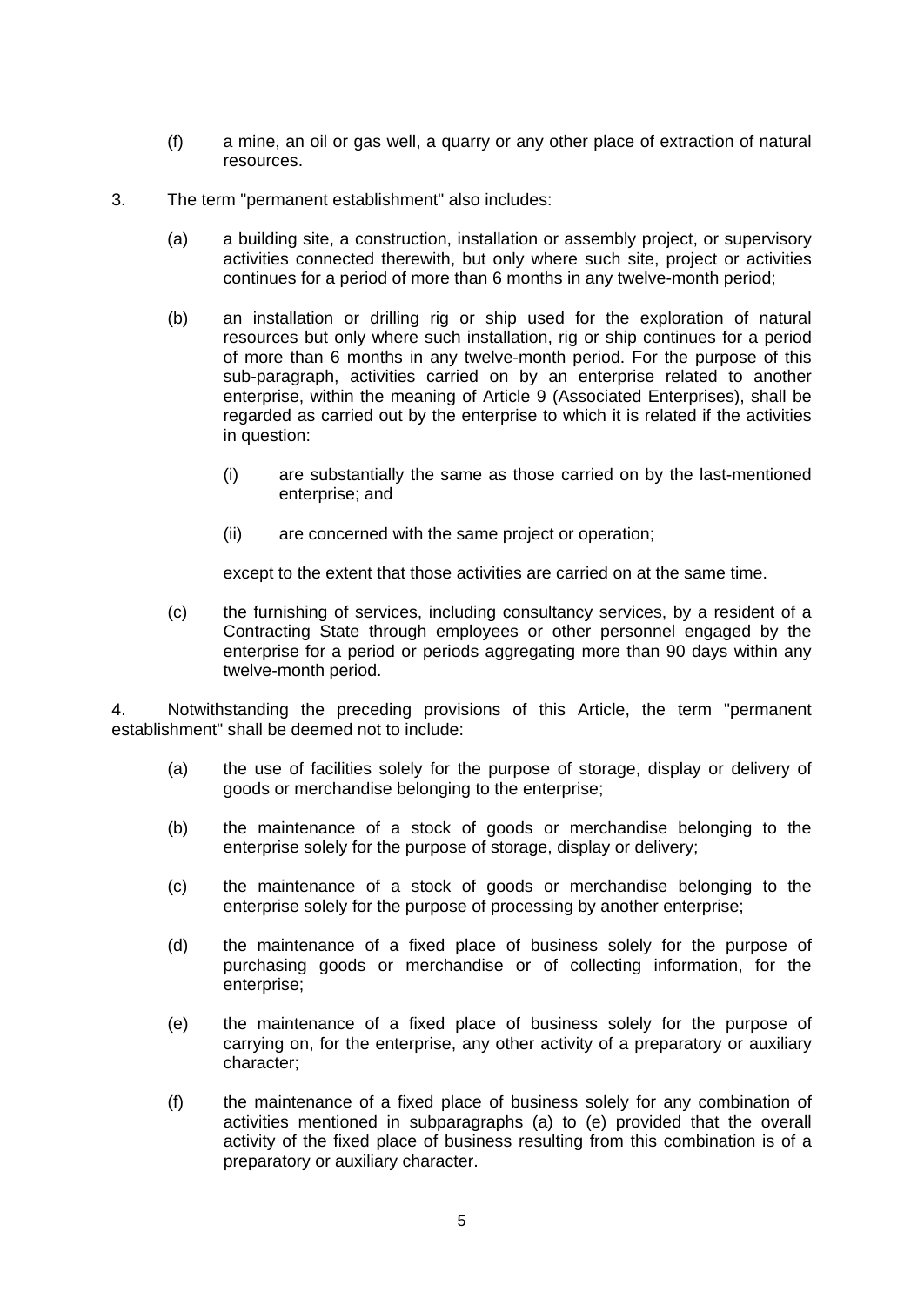5. Notwithstanding the provisions of paragraphs 1 and 2, where a person - other than an agent of an independent status to whom paragraph 6 applies - is acting on behalf of an enterprise and has, and habitually exercises, in a Contracting State an authority to conclude contracts in the name of the enterprise, that enterprise shall be deemed to have a permanent establishment in that State in respect of any activities which that person undertakes for the enterprise, unless the activities of such person are limited to those mentioned in paragraph 4 which, if exercised through a fixed place of business, would not make this fixed place of business a permanent establishment under the provisions of that paragraph.

6. An enterprise shall not be deemed to have a permanent establishment in a Contracting State merely because it carries on business in that State through a broker, general commission agent or any other agent of an independent status, provided that such persons are acting in the ordinary course of their business.

7. The fact that a company which is a resident of a Contracting State controls or is controlled by a company which is a resident of the other Contracting State, or which carries on business in that other State (whether through a permanent establishment or otherwise), shall not of itself constitute either company a permanent establishment of the other.

# **ARTICLE 6 - INCOME FROM IMMOVABLE PROPERTY**

1. Income derived by a resident of a Contracting State from immovable property (including income from agriculture or forestry) situated in the other Contracting State may be taxed in that other State.

2. The term "immovable property" shall have the meaning which it has under the law of the Contracting State in which the property in question is situated. The term shall in any case include property accessory to immovable property, livestock and equipment used in agriculture and forestry, rights to which the provisions of general law respecting landed property apply, usufruct of immovable property and rights to variable or fixed payments as consideration for the working of, or the right to work, mineral deposits, sources and other natural resources; ships, boats and aircraft shall not be regarded as immovable property.

3. The provisions of paragraph 1 shall apply to income derived from the direct use, letting, or use in any other form of immovable property.

4. The provisions of paragraphs 1 and 3 shall also apply to the income from immovable property of an enterprise and to income from immovable property used for the performance of independent personal services.

# **ARTICLE 7 - BUSINESS PROFITS**

1. The profits of an enterprise of a Contracting State shall be taxable only in that State unless the enterprise carries on business in the other Contracting State through a permanent establishment situated therein. If the enterprise carries on business as aforesaid, the profits of the enterprise may be taxed in the other State but only so much of them as is attributable to that permanent establishment.

2. Subject to the provisions of paragraph 3, where an enterprise of a Contracting State carries on business in the other Contracting State through a permanent establishment situated therein, there shall in each Contracting State be attributed to that permanent establishment the profits which it might be expected to make if it were a distinct and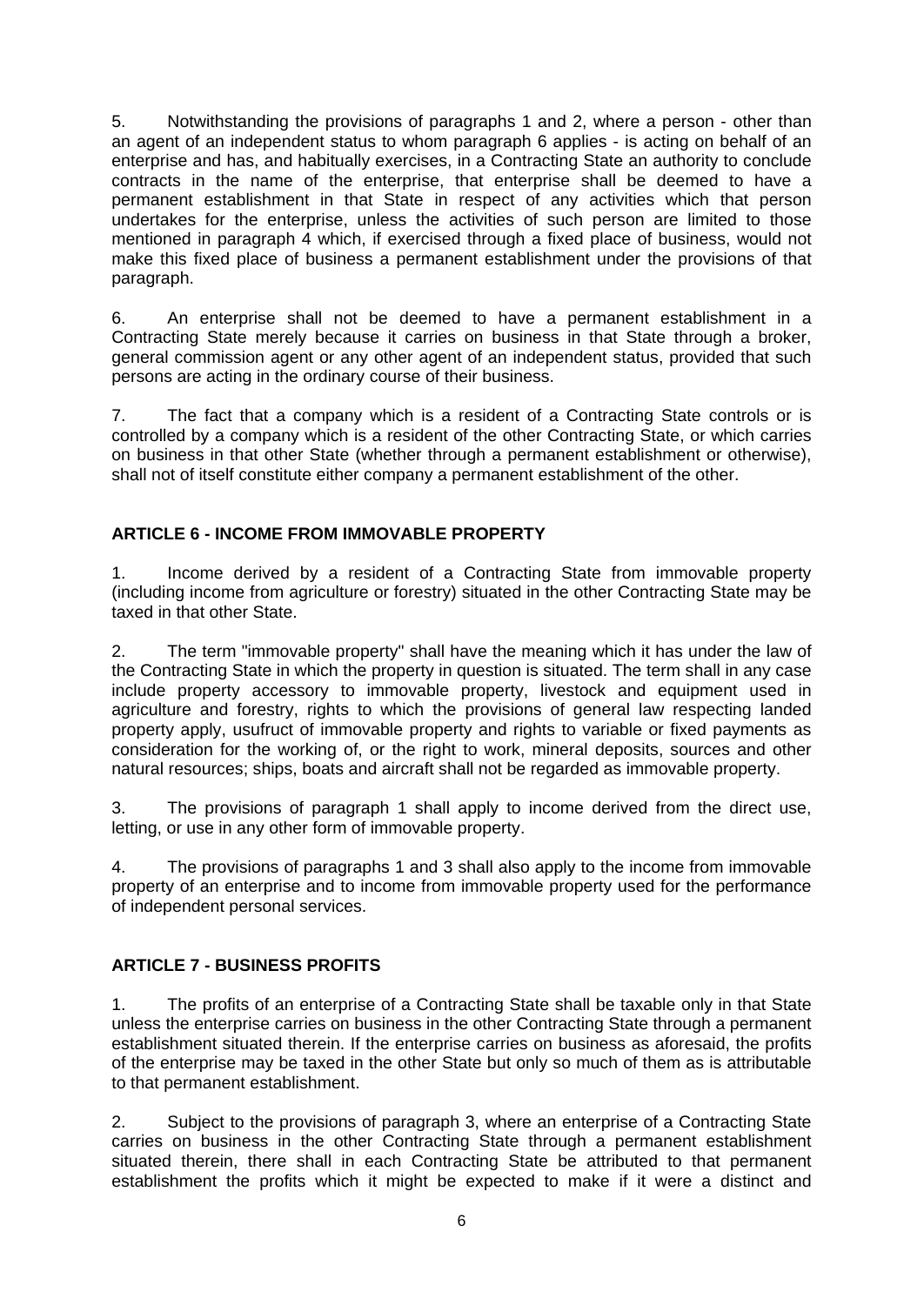separate enterprise engaged in the same or similar activities under the same or similar conditions and dealing wholly independently with the enterprise of which it is a permanent establishment.

3. In determining the profits of a permanent establishment, there shall be allowed as deductions all expenses, including executive and general administrative expenses, which would be deductible if the permanent establishment were an independent enterprise, insofar as they are reasonably allocable to the permanent establishment, whether incurred in the Contracting State in which the permanent establishment is situated or elsewhere.

4. No profits shall be attributed to a permanent establishment by reason of the mere purchase by that permanent establishment of goods or merchandise for the enterprise.

5. For the purposes of the preceding paragraphs, the profits to be attributed to the permanent establishment shall be determined by the same method year by year unless there is good and sufficient reason to the contrary.

6. Where profits include items of income which are dealt with separately in other articles of this Agreement, then the provisions of those Articles shall not be affected by the provisions of this Article.

# **ARTICLE 8 - SHIPPING AND AIR TRANSPORT**

1. Profits of an enterprise of a Contracting State from the operation of ships or aircraft in international traffic shall be taxable only in that State.

2. The provisions of paragraph 1 shall also apply to profits from the participation in a pool, a joint business or an international operating agency.

3. For the purposes of this Article, profits from the operation of ships or aircraft in international traffic shall include:

- (a) profits from the rental on a bareboat basis of ships or aircraft; and
- (b) profits from the use, maintenance or rental of containers (including trailers and related equipment for the transport of containers), used for the transport of goods or merchandise;

where such rental or such use, maintenance or rental, as the case may be, is incidental to the operation of ships or aircraft in international traffic.

4. With respect to profits derived by the Danish, Norwegian and Swedish air transport consortium the Scandinavian Airlines System (SAS), the provisions of paragraphs 1, 2 and 3 shall apply only to such proportion of the profits as corresponds to the participation held in that consortium by SAS Danmark A/S, the Danish partner of Scandinavian Airlines System.

5. Where a ship or aircraft is operated solely between places in a Contracting State and one or more structures used for the exploration or exploitation of natural resources situated in waters adjacent to the territorial waters of that State, the exemption of tax provided for in paragraphs 1, 2 and 3 of this Article shall not apply.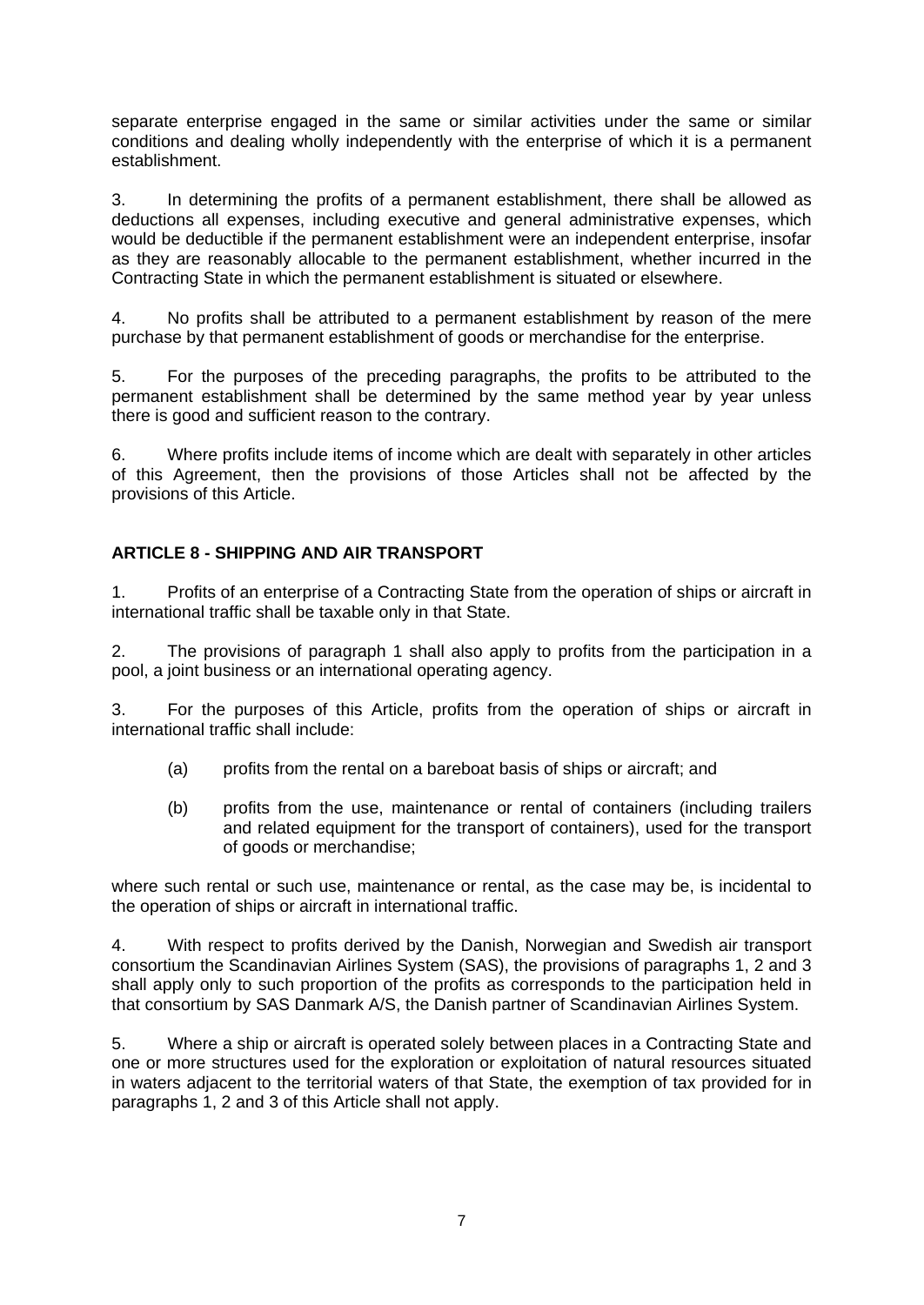# **ARTICLE 9 - ASSOCIATED ENTERPRISES**

- 1. Where
	- (a) an enterprise of a Contracting State participates directly or indirectly in the management, control or capital of an enterprise of the other Contracting State, or
	- (b) the same persons participate directly or indirectly in the management, control or capital of an enterprise of a Contracting State and an enterprise of the other Contracting State,

and in either case conditions are made or imposed between the two enterprises in their commercial or financial relations which differ from those which would be made between independent enterprises, then any profits which would, but for those conditions, have accrued to one of the enterprises, but, by reason of those conditions, have not so accrued, may be included in the profits of that enterprise and taxed accordingly.

2. Where a Contracting State includes in the profits of an enterprise of that State - and taxes accordingly - profits on which an enterprise of the other Contracting State has been charged to tax in that other State and the profits so included are profits which would have accrued to the enterprise of the first-mentioned State if the conditions made between the two enterprises had been those which would have been made between independent enterprises, then that other State shall make an appropriate adjustment to the amount of the tax charged therein on those profits if it agrees with the adjustment made by the first-mentioned Contracting State. In determining such adjustment, due regard shall be paid to the other provisions of this Agreement and the competent authorities of the Contracting States shall if necessary consult each other.

# **ARTICLE 10 - DIVIDENDS**

1. Dividends paid by a company which is a resident of a Contracting State to a resident of the other Contracting State may be taxed in that other State.

2. However, such dividends may also be taxed in the Contracting State of which the company paying the dividends is a resident and according to the laws of that State, but if the beneficial owner of the dividends is a resident of the other Contracting State, the tax so charged shall not exceed:

- (a) 0 percent of the gross amount of the dividends if the beneficial owner is a company (other than a partnership) which holds directly at least 25 percent of the capital of the company paying the dividends where such holding is being possessed for an uninterrupted period of no less than one year and the dividends are declared within that period;
- (b) 5 percent of the gross amount of the dividends if the beneficial owner is a pension fund or other similar institution providing pension schemes in which individuals may participate in order to secure retirement benefits, where such pension fund or other similar institution is established, recognized for tax purposes and controlled in accordance with the laws of that State;
- (c) 10 percent of the gross amount of the dividends in all other cases.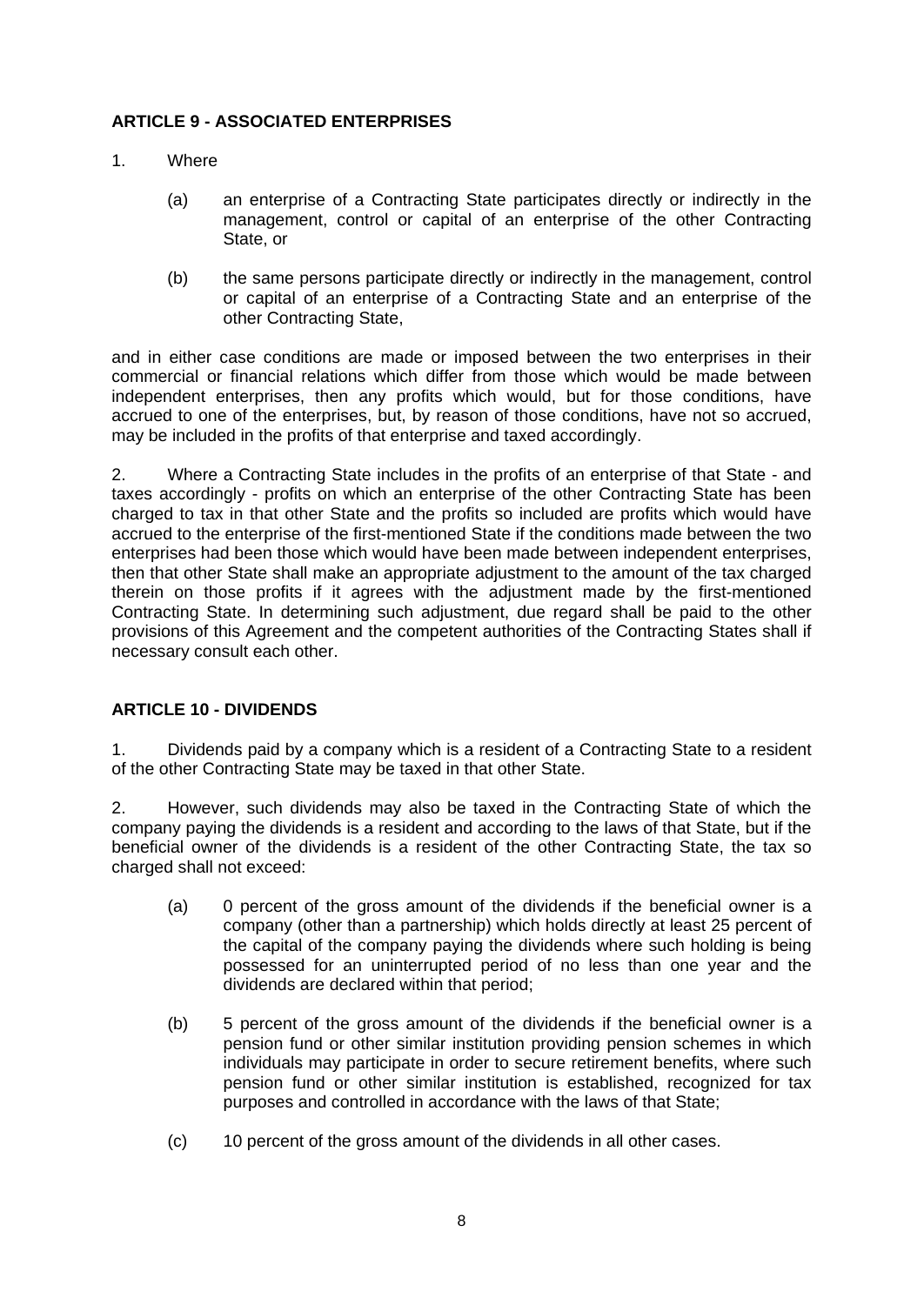This paragraph shall not affect the taxation of the company in respect of the profits out of which the dividends are paid.

3. The term "dividends" as used in this Article means income from shares, "jouissance" shares or "jouissance" rights, mining shares, founders' shares or other rights, not being debtclaims, participating in profits, as well as income from other corporate rights which is subjected to the same taxation treatment as income from shares by the laws of the State of which the company making the distribution is a resident.

4. The provisions of paragraphs 1 and 2 shall not apply if the beneficial owner of the dividends, being a resident of a Contracting State, carries on business in the other Contracting State of which the company paying the dividends is a resident, through a permanent establishment situated therein, or performs in that other State independent personal services from a fixed base situated therein, and the holding in respect of which the dividends are paid is effectively connected with such permanent establishment or fixed base. In such case the provisions of Article 7 or Article 14, as the case may be, shall apply.

5. Where a company which is a resident of a Contracting State derives profits or income from the other Contracting State, that other State may not impose any tax on the dividends paid by the company, except insofar as such dividends are paid to a resident of that other State or insofar as the holding in respect of which the dividends are paid is effectively connected with a permanent establishment or a fixed base situated in that other State, nor subject the company's undistributed profits to a tax on the undistributed profits, even if the dividends paid or the undistributed profits consist wholly or partly of profits or income arising in such other State.

6.

- (a) Under the current Singapore laws, where dividends are paid by a company which is a resident of Singapore to a resident of Denmark who is the beneficial owner of such dividends, there is no tax in Singapore which is chargeable on dividends in addition to the tax chargeable in respect of the profits or income of the company. Under the full imputation system adopted, the tax deductible from dividends is a tax on the profits or income of the company and not a tax on dividends within the meaning of this Article.
- (b) If, subsequent to the signing of the Agreement, Singapore imposes a tax on dividends in addition to the tax chargeable in respect of the profits or income of a company which is a resident of Singapore, such tax may be charged but the tax so charged on the dividends derived by a resident of Denmark who is a beneficial owner of such dividends shall be in accordance with the provisions of paragraph 2.

# **ARTICLE 11 - INTEREST**

1. Interest arising in a Contracting State and paid to a resident of the other Contracting State may be taxed in that other State.

2. However, such interest may also be taxed in the Contracting State in which it arises and according to the laws of that State, but if the beneficial owner of the interest is a resident of the other Contracting State, the tax so charged shall not exceed 10 percent of the gross amount of the interest.

3. The term "interest" as used in this Article means income from debt-claims of every kind, whether or not secured by mortgage and whether or not carrying a right to participate in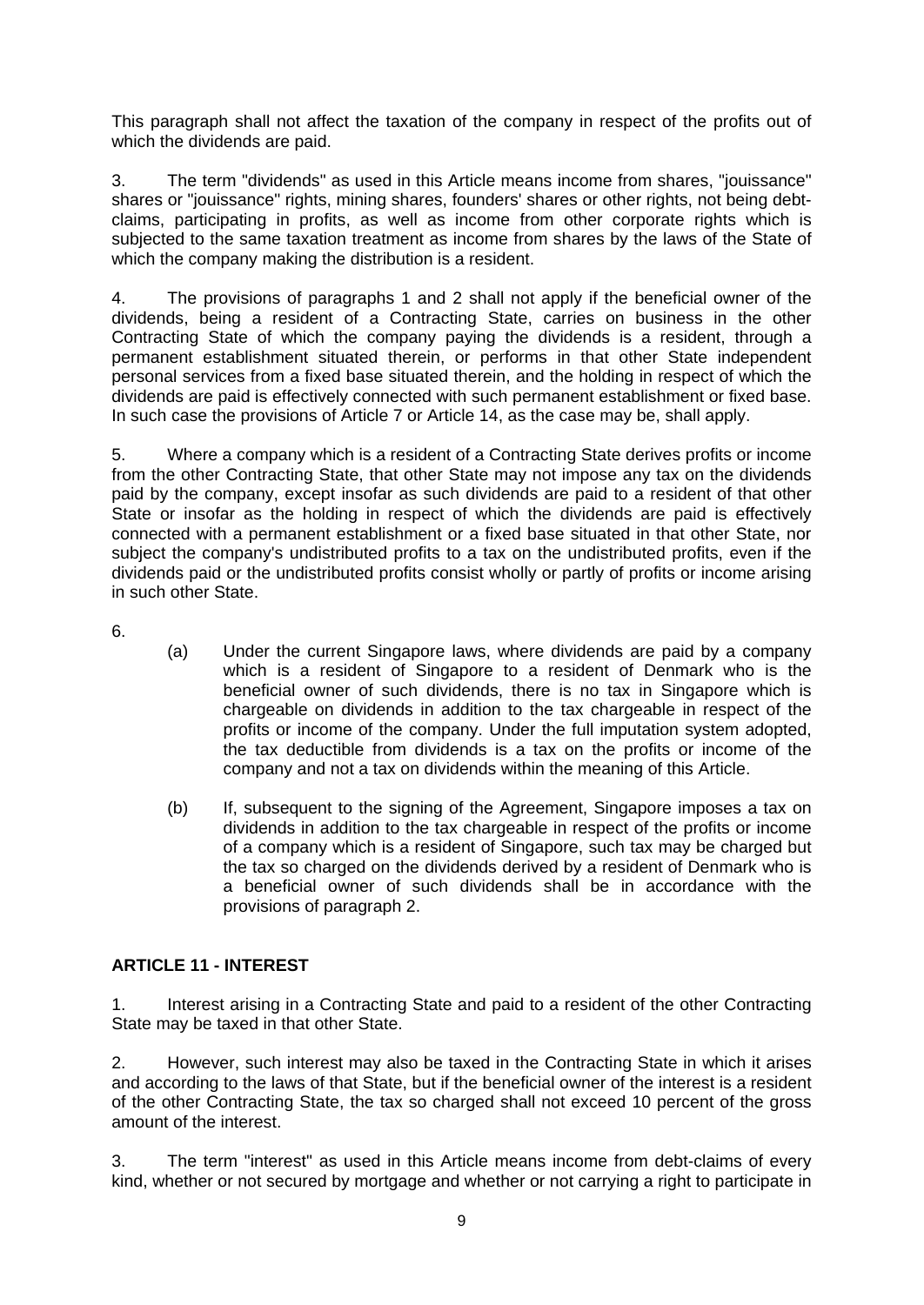the debtor's profits, and in particular, income from government securities and income from bonds or debentures, including premiums and prizes attaching to such securities, bonds or debentures.

4. The provisions of paragraph 1 and 2 shall not apply if the beneficial owner of the interest, being a resident of a Contracting State, carries on business in the other Contracting State in which the interest arises, through a permanent establishment situated therein, or performs in that other State independent personal services from a fixed base situated therein, and the debt-claim in respect of which the interest is paid is effectively connected with such permanent establishment or fixed base. In such case the provisions of Article 7 or Article 14, as the case may be, shall apply.

5. Interest shall be deemed to arise in a Contracting State when the payer is a resident of that State. Where, however, the person paying the interest, whether he is a resident of a Contracting State or not, has in a Contracting State a permanent establishment or a fixed base in connection with which the indebtedness on which the interest is paid was incurred, and such interest is borne by such permanent establishment or fixed base, then such interest shall be deemed to arise in the Contracting State in which the permanent establishment or fixed base is situated.

6. Where, by reason of a special relationship between the payer and the beneficial owner or between both of them and some other person, the amount of the interest, having regard to the debt-claim for which it is paid, exceeds the amount which would have been agreed upon by the payer and the beneficial owner in the absence of such relationship, the provisions of this Article shall apply only to the last-mentioned amount. In such case, the excess part of the payments shall remain taxable according to the laws of each Contracting State, due regard being had to the other provisions of this Agreement.

7. Notwithstanding the provision of the preceding paragraphs of this Article, interest arising in a Contracting State shall be taxable only in the other Contracting State if paid in respect of a loan granted, guaranteed or insured by the Government of the other Contracting State.

8. For the purposes of paragraph 7, the term "Government" shall include:

- (a) in the case of Singapore, ECICS Credit Insurance Ltd. or any institution as may be agreed from time to time between the competent authorities of the Contracting States.
- (b) in the case of Denmark, the Danish Export Credit Agency (Eksport Kredit Fonden) or any institution as may be agreed from time to time between the competent authorities of the Contracting States;

# **ARTICLE 12 - ROYALTIES**

1. Royalties arising in a Contracting State and paid to a resident of the other Contracting State may be taxed in that other State.

2. However, such royalties may also be taxed in the Contracting State in which it arises and according to the laws of that State, but if the beneficial owner of the royalties is a resident of the other Contracting State, the tax so charged shall not exceed 10 percent of the gross amount of the royalties.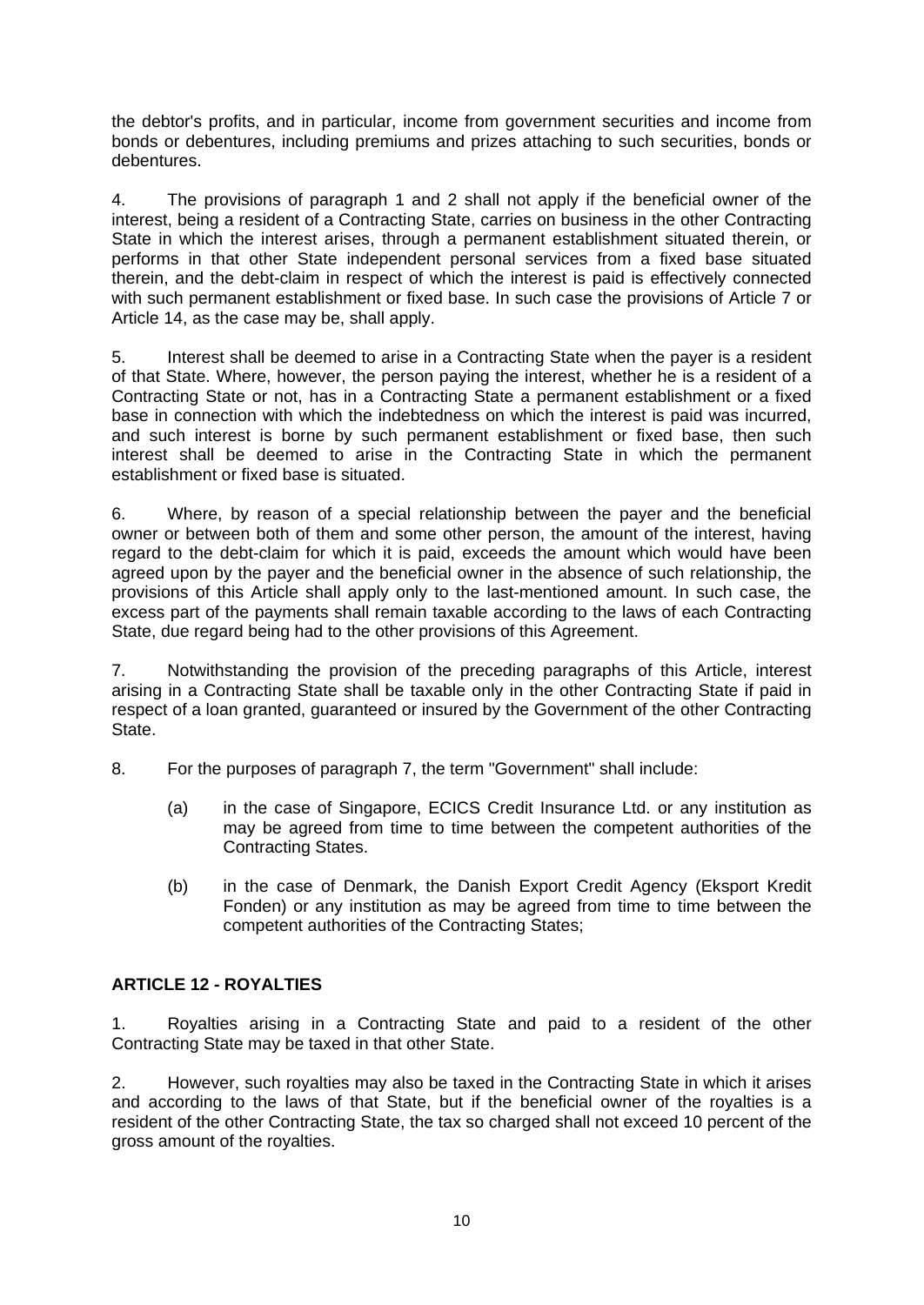3. The term "royalties" as used in this Article means payments of any kind received as a consideration for the use of, or the right to use, any copyright of literary, artistic or scientific work including cinematograph films, and films or tapes for radio or television broadcasting, any computer software, patent, trade mark, design or model, plan, secret formula or process, or for the use of, or right to use, industrial, commercial or scientific equipment, or for information concerning industrial, commercial or scientific experience.

4. The provisions of paragraph 1 and 2 shall not apply if the beneficial owner of the royalties, being a resident of a Contracting State, carries on business in the other Contracting State in which the royalties arise, through a permanent establishment situated therein, or performs in that other State independent personal services from a fixed base situated therein, and the right or property in respect of which the royalties are paid is effectively connected with such permanent establishment or fixed base. In such case the provisions of Article 7 or Article 14, as the case may be, shall apply.

5. Royalties shall be deemed to arise in a Contracting State when the payer is a resident of that State. Where, however, the person paying the royalties, whether he is a resident of a Contracting State or not, has in a Contracting State a permanent establishment or a fixed base in connection with which the liability to pay the royalties was incurred, and such royalties are borne by such permanent establishment or fixed base, then such royalties shall be deemed to arise in the Contracting State in which the permanent establishment or fixed base is situated.

6. Where, by reason of a special relationship between the payer and the beneficial owner or between both of them and some other person, the amount of the royalties, having regard to the use, right or information for which they are paid, exceeds the amount which would have been agreed upon by the payer and the beneficial owner in the absence of such relationship, the provisions of this Article shall apply only to the last-mentioned amount. In such case, the excess part of the payments shall remain taxable according to the laws of each Contracting State, due regard being had to the other provisions of this Agreement.

# **ARTICLE 13 - CAPITAL GAINS**

1. Gains derived by a resident of a Contracting State from the alienation of immovable property referred to in Article 6 and situated in the other Contracting State may be taxed in that other State.

2. Gains derived by a resident of a Contracting State from the alienation of shares, other than shares traded on recognized Stock Exchange, deriving at least three-quarters of their value directly or indirectly from immovable property situated in the other Contracting State may be taxed in that other State.

3. Gains from the alienation of movable property forming part of the business property of a permanent establishment which an enterprise of a Contracting State has in the other Contracting State or of movable property pertaining to a fixed base available to a resident of a Contracting State in the other Contracting State for the purpose of performing independent personal services, including such gains from the alienation of such a permanent establishment (alone or with the whole enterprise) or of such fixed base, may be taxed in that other State.

4. Gains derived by an enterprise of a Contracting State from the alienation of ships or aircraft operated in international traffic, or movable property pertaining to the operation of such ships or aircraft shall be taxable only in that State.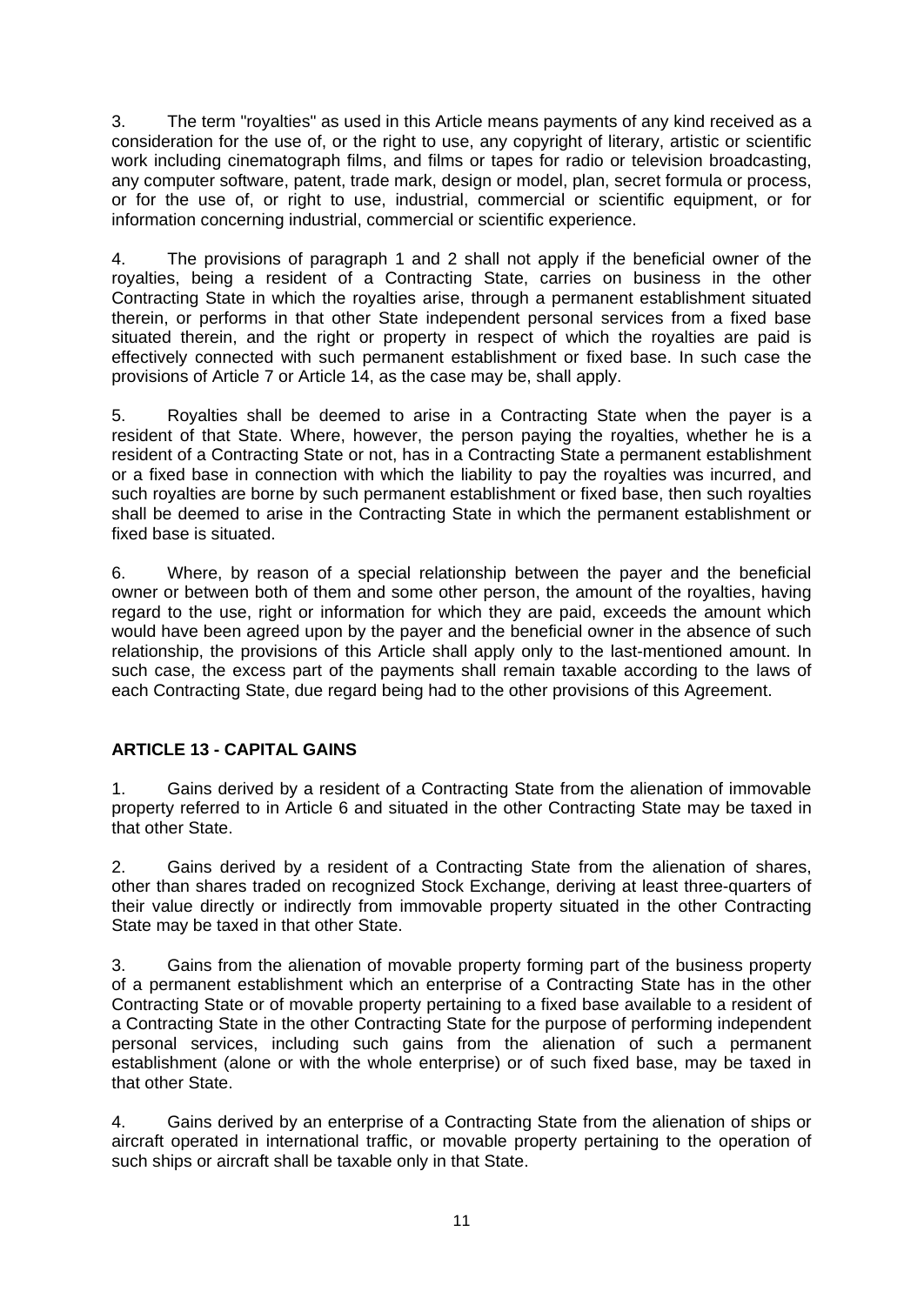5. Gains from the alienation of any property other than that referred to in the preceding paragraphs 1, 2, 3 and 4 shall be taxable only in the Contracting State of which the alienator is a resident.

6. With respect to gains derived by the Danish, Norwegian and Swedish air transport consortium the Scandinavian Airlines System (SAS), the provisions of paragraph 4 shall apply only to such proportion of the gains as corresponds to the participation held in that consortium by SAS Danmark A/S, the Danish partner of Scandinavian Airlines System.

# **ARTICLE 14 - INDEPENDENT PERSONAL SERVICES**

1. Income derived by an individual who is a resident of a Contracting State from the performance of professional services or other activities of an independent character shall be taxable only in that State except in the following circumstances when such income may also be taxed in the other Contracting State:

- (a) if he has a fixed base regularly available to him in the other State for the purpose of performing his activities; in that case, only so much of the income as is attributable to that fixed base may be taxed in that other State; or
- (b) if his stay in the other State is for a period or periods exceeding in the aggregate 90 days in any twelve month period commencing or ending in the calendar year concerned; in that case, only so much of the income as is derived from his activities performed in that other State may be taxed in that other State.

2. The term "professional services" includes especially independent scientific, literary, artistic, educational or teaching activities as well as the independent activities of physicians, lawyers, engineers, architects, dentists and accountants.

# **ARTICLE 15 - DEPENDENT PERSONAL SERVICES**

1. Subject to the provisions of Articles 16, 18 and 19, salaries, wages and other similar remuneration derived by a resident of a Contracting State in respect of an employment shall be taxable only in that State unless the employment is exercised in the other Contracting State. If the employment is so exercised, such remuneration as is derived therefrom may be taxed in that other State.

2. Notwithstanding the provisions of paragraph 1, remuneration derived by a resident of a Contracting State in respect of an employment exercised in the other Contracting State shall be taxable only in the first-mentioned State if:

- (a) the recipient is present in the other State for a period or periods not exceeding in the aggregate 183 days in any twelve month period commencing or ending in the calendar year concerned; and
- (b) the remuneration is paid by, or on behalf of, an employer who is a resident of the first-mentioned State; and
- (c) the remuneration is not borne by a permanent establishment or a fixed base which the employer has in the other State.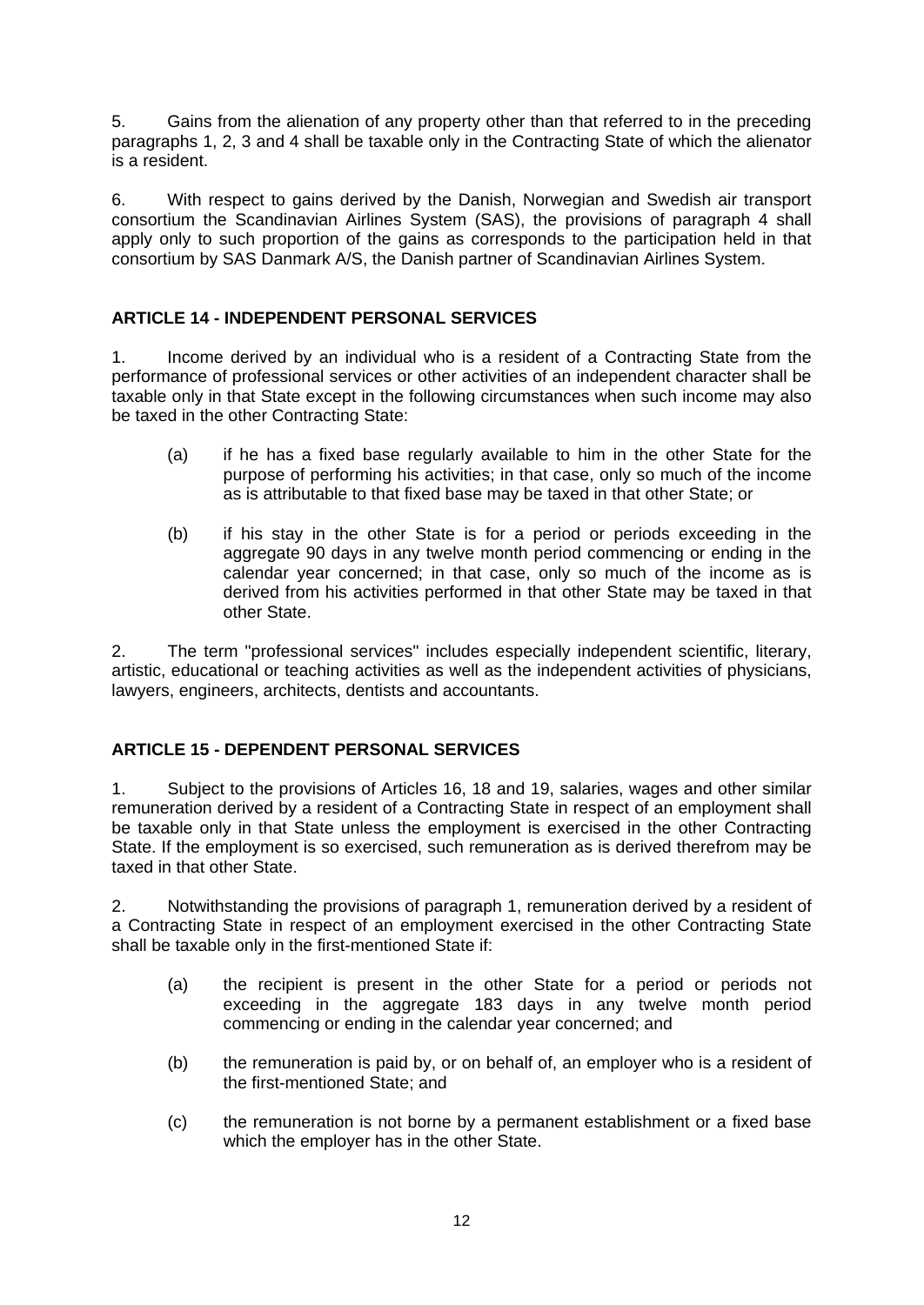3. Notwithstanding the preceding provisions of this Article, remuneration derived in respect of an employment exercised aboard a ship or aircraft operated in international traffic by an enterprise of a Contracting State shall be taxable only in that State. However, if the remuneration is derived by a resident of the other Contracting State, it may also be taxed in that other State.

## **ARTICLE 16 - DIRECTORS' FEES**

Directors' fees and other similar payments derived by a resident of a Contracting State in his capacity as a member of the board of directors of a company which is a resident of the other Contracting State may be taxed in that other State.

# **ARTICLE 17 - ARTISTES AND SPORTSMEN**

1. Notwithstanding the provisions of Articles 14 and 15, income derived by a resident of a Contracting State as an entertainer, such as a theatre, motion picture, radio or television artiste, or a musician, or as a sportsman, from his personal activities as such exercised in the other Contracting State may be taxed in that other State.

2. Where income in respect of or in connection with personal activities exercised by an entertainer or a sportsman accrues not to the artiste or sportsman himself but to another person, that income may, notwithstanding the provisions of Articles 7, 14 and 15, be taxed in the Contracting State in which the activities of the entertainer or sportsman are exercised.

3. The provisions of paragraphs 1 and 2 shall not apply to income derived from activities exercised in a Contracting State by an artiste or a sportsman if the visit to that State is wholly or mainly supported by public funds of one or both of the Contracting States or political subdivisions or local authorities or statutory bodies thereof. In such case, the income shall be taxable only in the Contracting State in which the artiste or the sportsman is a resident.

# **ARTICLE 18 - PENSIONS, SOCIAL SECURITY PAYMENTS AND SIMILAR PAYMENTS**

1. Payments received by an individual, being a resident of a Contracting State, under the social security legislation of the other Contracting State, or under any other scheme out of funds created by that other State or a political subdivision, a local authority or a statutory body thereof, may be taxed in that other State.

2. Subject to the provisions of paragraph 1 of this Article and paragraph 2 of Article 19, pensions and other similar remuneration arising in a Contracting State and paid to a resident of the other Contracting State, whether in consideration of past employment or not, shall be taxable only in the other Contracting State, unless:

- (a) contributions paid by the beneficiary to the pension scheme were deducted from the beneficiary's taxable income in the first-mentioned Contracting State under the law of that State; or
- (b) contributions paid by an employer were not taxable income for the beneficiary in the first-mentioned Contracting State under the law of that State.

In such cases, the pensions may be taxed in the first-mentioned Contracting State.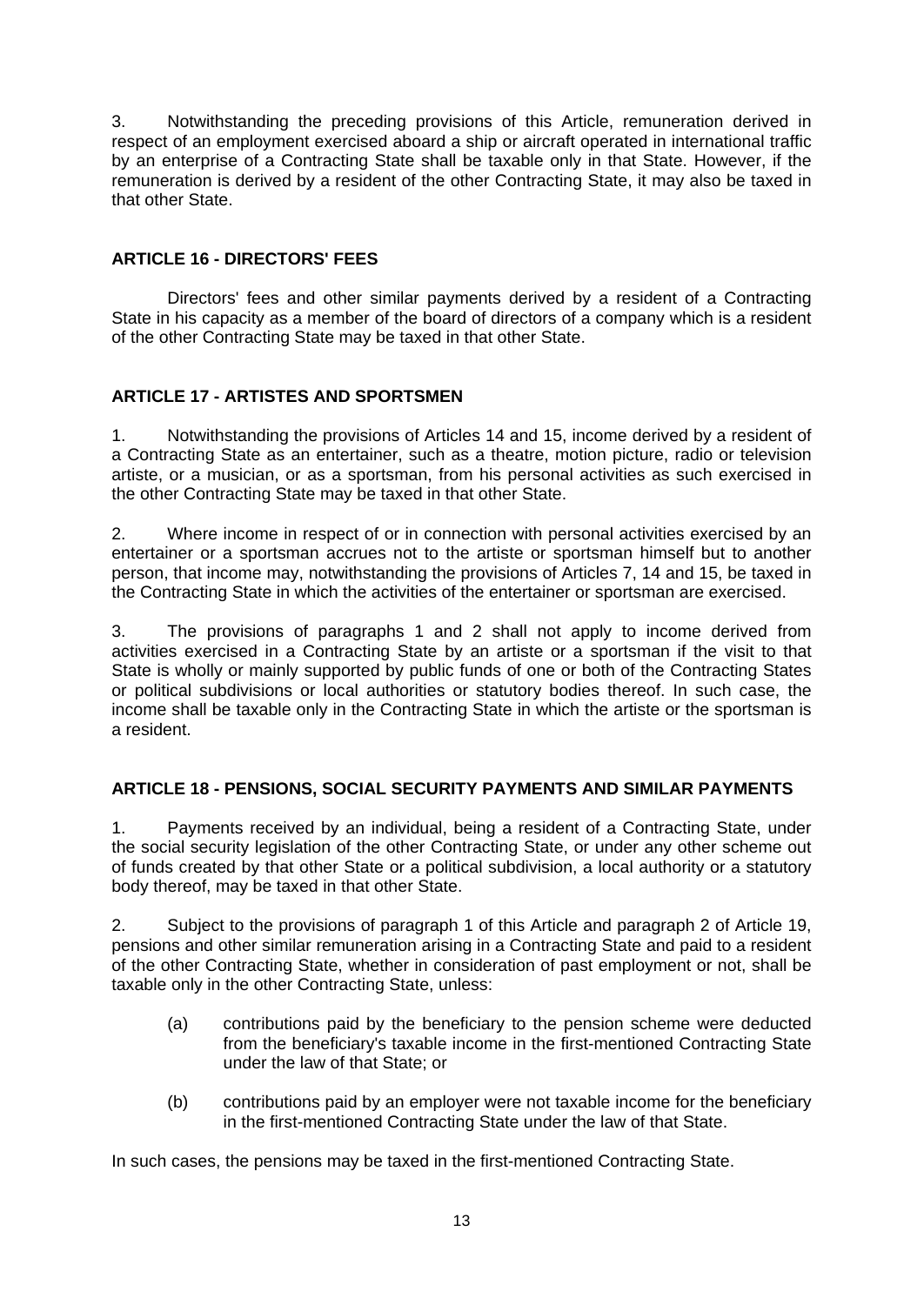3. Pensions shall be deemed to arise in a Contracting State if paid by a pension fund or other similar institution providing pension schemes in which individuals may participate in order to secure retirement benefits, where such pension fund or other similar institution is established, recognized for tax purposes and controlled in accordance with the laws of that State.

## **ARTICLE 19 - GOVERNMENT SERVICE**

1.

- (a) Salaries, wages and other similar remuneration, other than a pension, paid by a Contracting State or a political subdivision, a local authority or a statutory body thereof to an individual in respect of services rendered to that State or subdivision, authority or body shall be taxable only in that State.
- (b) However, such salaries, wages and other similar remuneration shall be taxable only in the other Contracting State if the services are rendered in that State and the individual is a resident of that State who:
	- (i) is a national of that State; or
	- (ii) did not become a resident of that State solely for the purpose of rendering the services.

2.

- (a) Any pension paid by, or out of funds created by, a Contracting State or a political subdivision, a local authority or a statutory body thereof to an individual in respect of services rendered to that State or subdivision, authority or body shall be taxable only in that State.
- (b) However, such pension shall be taxable only in the other Contracting State if the individual is a resident of, and a national of, that State.

3. The provisions of Articles 15, 16, 17 and 18 shall apply to salaries, wages and other similar remuneration, and to pensions, in respect of services rendered in connection with a business carried on by a Contracting State or a political subdivision, a local authority or a statutory body thereof.

# **ARTICLE 20 - STUDENTS**

Payments which a student or business apprentice who is or was immediately before visiting a Contracting State a resident of the other Contracting State and who is present in the first-mentioned State solely for the purpose of his education or training receives for the purpose of his maintenance, education or training shall not be taxed in that State, provided that such payments arise from sources outside that State.

# **ARTICLE 21 - OTHER INCOME**

Items of income not dealt with in the foregoing Articles of this Agreement and arising in a Contracting State may be taxed in that State.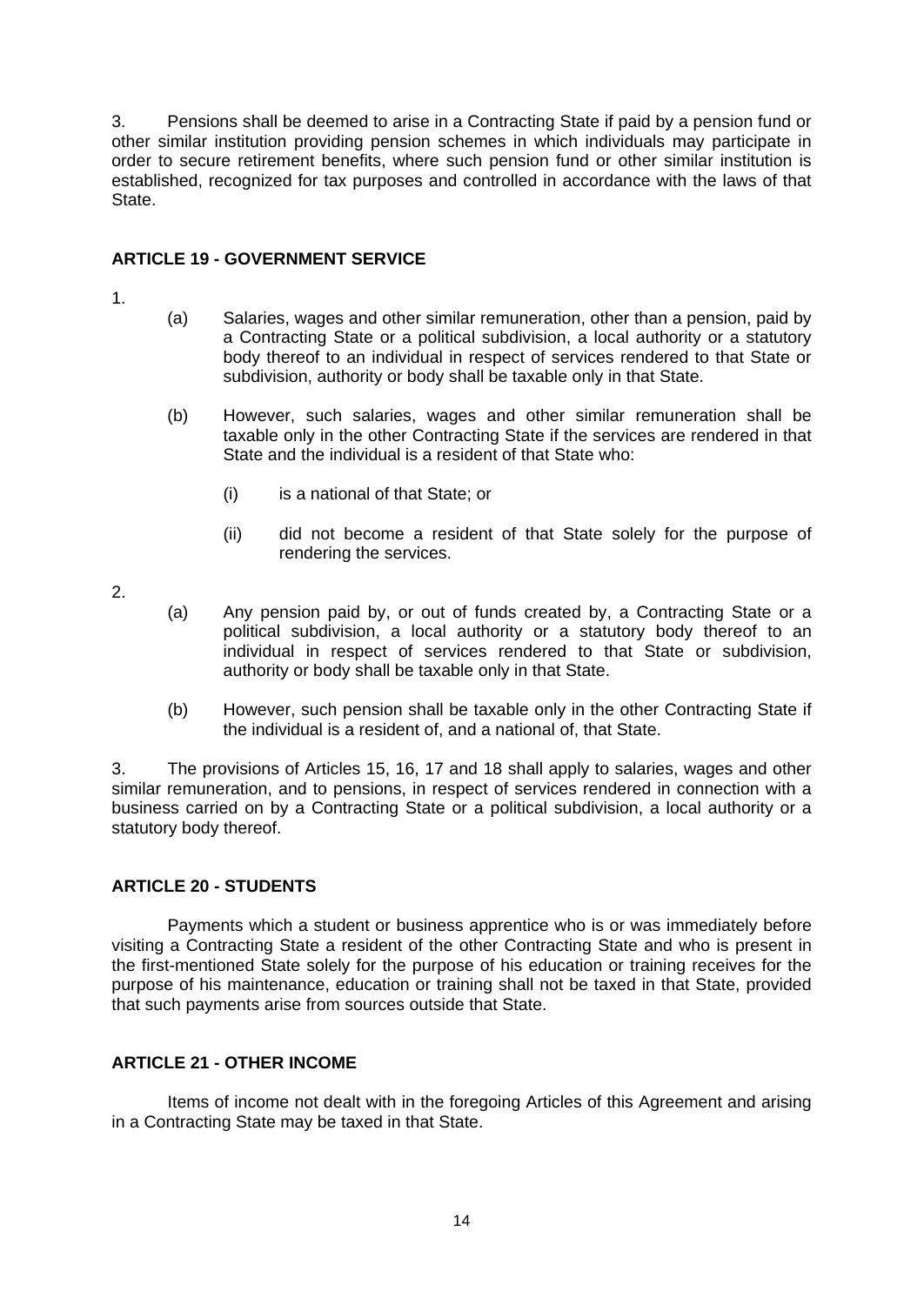### **ARTICLE 22 - LIMITATION OF RELIEF**

1. Where this Agreement provides (with or without other conditions) that income from sources in Denmark shall be exempt from tax, or taxed at a reduced rate, in Denmark and under the laws in force in Singapore the said income is subject to tax by reference to the amount thereof which is remitted to or received in Singapore and not by reference to the full amount thereof, then the exemption or reduction of tax to be allowed under this Agreement in Denmark shall apply only to so much of the income as is remitted to or received in Singapore.

2. However, this limitation does not apply to income derived by the Government of Singapore or any person approved by the competent authority of Singapore for the purpose of this paragraph. The term "Government of Singapore" shall include its agencies and statutory bodies.

## **ARTICLE 23 - ELIMINATION OF DOUBLE TAXATION**

Double taxation shall be avoided as follows:

1. In Singapore:

Where a resident of Singapore derives income from Denmark which, in accordance with the provisions of this Agreement, may be taxed in Denmark, Singapore shall, subject to its laws regarding the allowance as a credit against Singapore tax of tax payable in any country other than Singapore, allow the Danish tax paid, whether directly or by deduction, as a credit against the Singapore tax payable on the income of that resident. Where such income is a dividend paid by a company which is a resident of Denmark to a resident of Singapore which is a company owning directly or indirectly not less than 10 percent of the share capital of the first-mentioned company, the credit shall take into account the Danish tax paid by that company on the portion of its profits out of which the dividend is paid.

- 2. In Denmark:
	- (a) subject to the provisions of sub-paragraph (c), where a resident of Denmark derives income which, in accordance with the provisions of this Agreement, may be taxed in Singapore, Denmark shall allow as a deduction from the tax on the income of that resident, an amount equal to the income tax paid in Singapore;
	- (b) such deduction shall not, however, exceed that part of the income tax, as computed before the deduction is given, which is attributable to the income which may be taxed in Singapore;
	- (c) where a resident of Denmark derives income which, in accordance with the provisions of this Agreement shall be taxable only in Singapore, Denmark may include this income in the tax base, but shall allow as a deduction from the income tax that part of the income tax, which is attributable to the income derived from Singapore;
	- (d) where dividends are paid by a company which is a resident of Singapore to a company which is a resident of Denmark, and which owns directly or indirectly not less than 25% of the share capital of the first-mentioned company, then such dividends shall be exempt from tax in Denmark.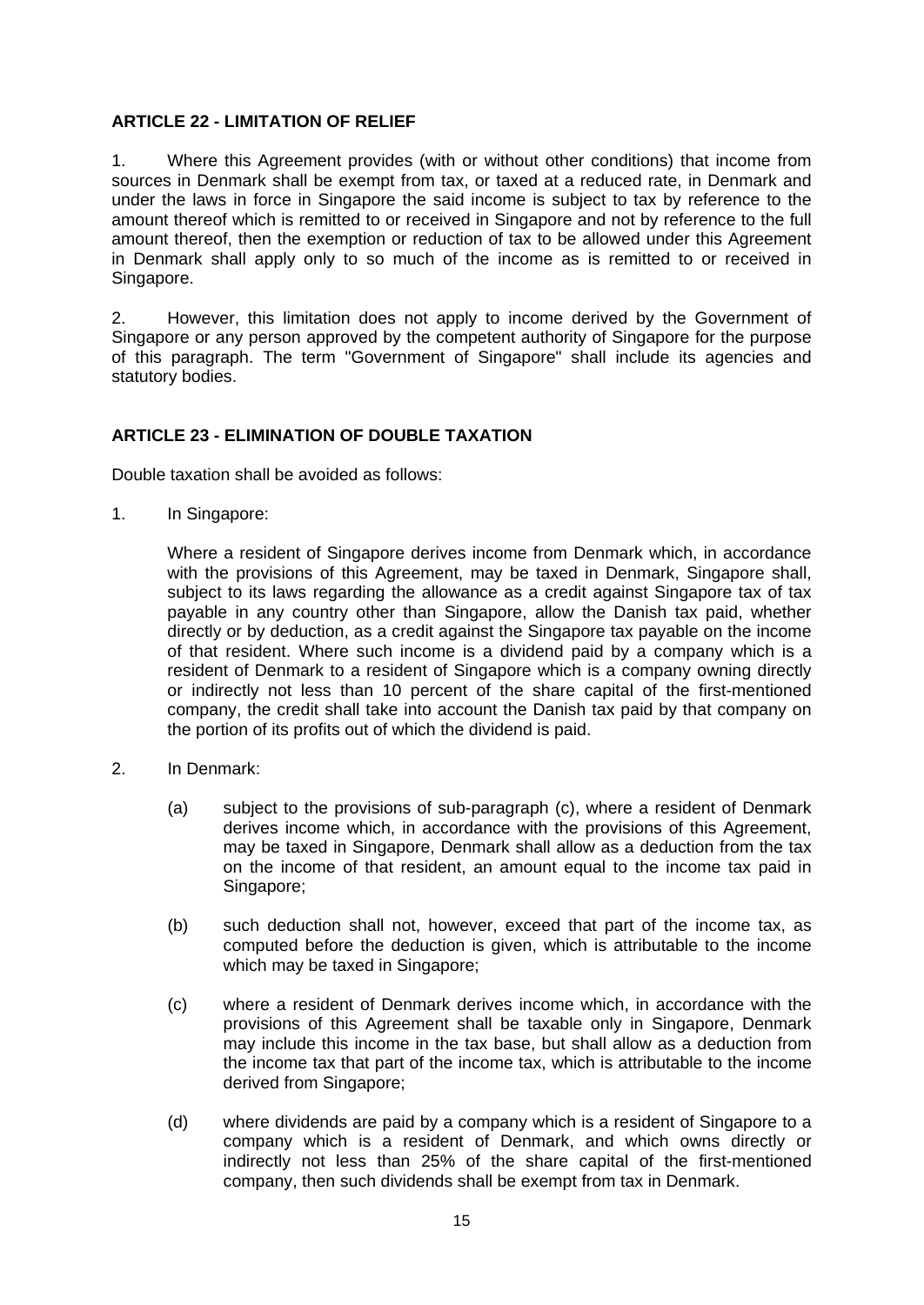3. Notwithstanding the provisions of this Agreement, any income derived by the Government of a Contracting State from any source in the other Contracting State shall be exempt from tax in that other Contracting State. The term "Government":

- (a) in the case of Singapore, means the Government of Singapore and shall include:
	- (i) the Monetary Authority of Singapore and the Board of Commissioners of Currency;
	- (ii) the Government of Singapore Investment Corporation Pte Ltd;
	- (iii) a statutory body;
	- (iv) any institution wholly or mainly owned by the Government of Singapore as may be agreed from time to time between the competent authorities of the Contracting State.
- (b) in the case of Denmark, means the Government of Denmark and shall include:
	- (i) a political subdivision, a local authority or statutory body thereof;
	- (ii) the Central Bank of Denmark (Danmarks Nationalbank);
	- (iii) any institution wholly or mainly owned by the Government of Denmark as may be agreed from time to time between the competent authorities of the Contracting State;

# **ARTICLE 24 - NON-DISCRIMINATION**

1. Nationals of a Contracting State shall not be subjected in the other Contracting State to any taxation or any requirement connected therewith, which is other or more burdensome than the taxation and connected requirements to which nationals of that other State in the same circumstances, in particular with respect to residence, are or may be subjected. This provision shall, notwithstanding the provisions of Article 1, also apply to persons who are not residents of one or both of the Contracting States.

2. The taxation on a permanent establishment which an enterprise of a Contracting State has in the other Contracting State shall not be less favourably levied in that other State than the taxation levied on enterprises of that other State carrying on the same activities.

- 3. Nothing in this Article shall be construed as obliging a Contracting State to grant to:
	- (a) residents of the other Contracting State any personal allowances, reliefs and reductions for tax purposes which it grants to its own residents; or
	- (b) nationals of the other Contracting State those personal allowances, reliefs and reductions for tax purposes which it grants to its own nationals who are not residents of that State or to such other persons as may be specified in the taxation laws of that State.

4. Enterprises of a Contracting State, the capital of which is wholly or partly owned or controlled, directly or indirectly, by one or more residents of the other Contracting State, shall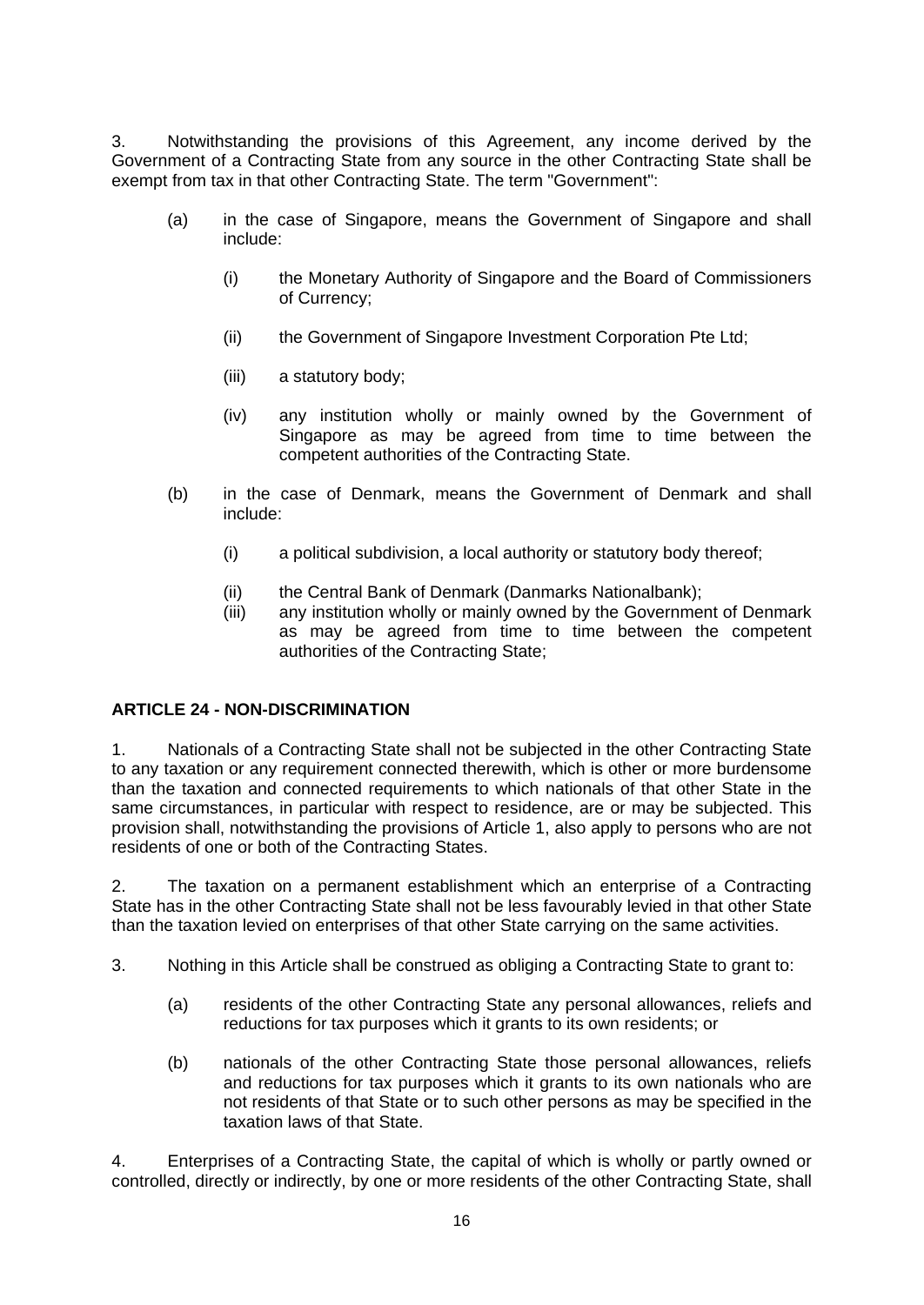not be subjected in the first-mentioned State to any taxation or any requirement connected therewith which is other or more burdensome than the taxation and connected requirements to which other similar enterprises of the first-mentioned State are or may be subjected.

5. Where a Contracting State grants tax incentives to its nationals designed to promote economic or social development in accordance with its national policy and criteria, it shall not be construed as discrimination under this Article.

6. The provisions of this Article shall apply to the taxes which are the subject of this Agreement.

# **ARTICLE 25 - MUTUAL AGREEMENT PROCEDURE**

1. Where a person considers that the actions of one or both of the Contracting States result or will result for him in taxation not in accordance with the provisions of this Agreement, he may, irrespective of the remedies provided by the domestic law of those States, present his case to the competent authority of the Contracting State of which he is a resident or, if his case comes under paragraph 1 of Article 24, to that of the Contracting State of which he is a national. The case must be presented within three years from the first notification of the action resulting in taxation not in accordance with the provisions of the Agreement.

2. The competent authority shall endeavour, if the objection appears to it to be justified and if it is not itself able to arrive at a satisfactory solution, to resolve the case by mutual agreement with the competent authority of the other Contracting State, with a view to the avoidance of taxation which is not in accordance with the Agreement. Any agreement reached shall be implemented notwithstanding any time limits in the domestic law of the Contracting States.

3. The competent authorities of the Contracting States shall endeavour to resolve by mutual agreement any difficulties or doubts arising as to the interpretation or application of the Agreement. They may also consult together for the elimination of double taxation in cases not provided for in the Agreement.

4. The competent authorities of the Contracting States may communicate with each other directly for the purpose of reaching an agreement in the sense of the preceding paragraphs.

# **ARTICLE 26 - EXCHANGE OF INFORMATION**

1. The competent authorities of the Contracting States shall exchange such information as is necessary for carrying out the provisions of this Agreement or of the domestic laws of the Contracting States concerning taxes covered by the Agreement insofar as the taxation thereunder is not contrary to the Agreement. Any information received by a Contracting State shall be treated as secret in the same manner as information obtained under the domestic laws of that State, and shall be disclosed only to persons or authorities (including courts and administrative bodies) concerned with the assessment or collection of, the enforcement or prosecution in respect of, or the determination of appeals in relation to, the taxes covered by the Agreement. Such persons or authorities shall use the information only for such purposes. They may disclose the information in public court proceedings or in judicial decisions.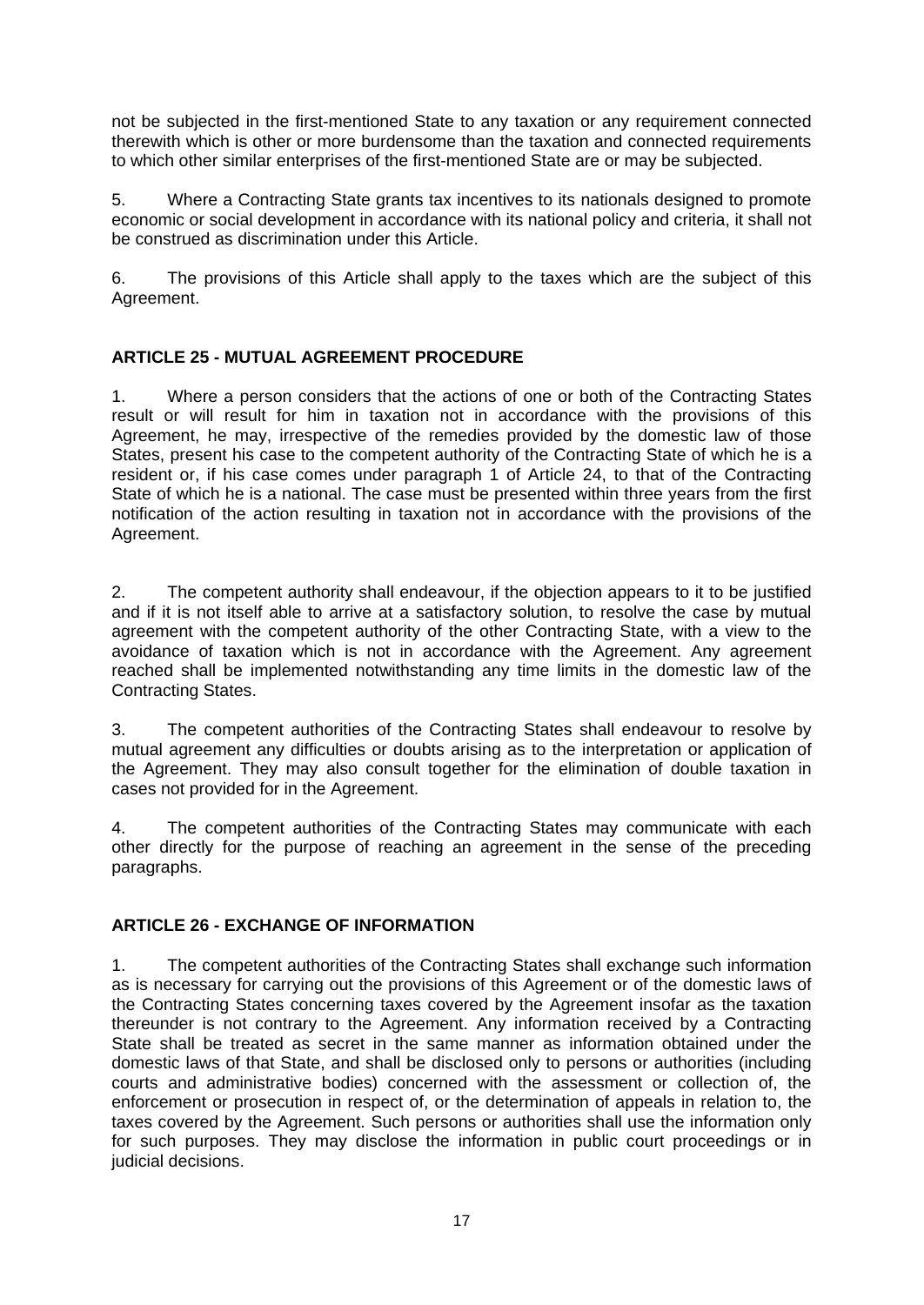2. In no case shall the provisions of paragraph 1 be construed so as to impose on a Contracting State the obligation:

- (a) to carry out administrative measures at variance with the laws and administrative practice of that or of the other Contracting State;
- (b) to supply information which is not obtainable under the laws or in the normal course of the administration of that or of the other Contracting State;
- (c) to supply information which would disclose any trade, business, industrial, commercial or professional secret or trade process, or information, the disclosure of which would be contrary to public policy (ordre public).

#### **ARTICLE 27 - MEMBERS OF DIPLOMATIC MISSIONS AND CONSULAR POSTS**

Nothing in this Agreement shall affect the fiscal privileges of members of diplomatic missions or consular posts under the general rules of international law or under the provisions of special agreements.

#### **ARTICLE 28 - ENTRY INTO FORCE**

1. Each of the Contracting States shall notify to the other the completion of the procedures required by its law for bringing into force of this Agreement.

2. The Agreement shall enter into force on the date of the later of these notifications and its provisions shall have effect:

(a) in Singapore:

in respect of tax chargeable for any year of assessment beginning on or after 1 January in the second calendar year following the year in which the Agreement enters into force.

(b) in Denmark:

in respect of taxes for the income year beginning on or after 1 January 2001 and subsequent income years;

3. The Convention between the Government of the Republic of Singapore and the Government of the Kingdom of Denmark for the avoidance of double taxation and the prevention of fiscal evasion with respect to taxes on income signed at Singapore on 3 February 1986 as amended by the Protocol signed at Singapore on 17 May 1994 shall cease to have effect from the date on which this Agreement becomes effective in accordance with paragraph 2 of this Article.

#### **ARTICLE 29 - TERMINATION**

This Agreement shall remain in force until terminated by a Contracting State. Either Contracting State may terminate the Agreement, through diplomatic channels, by giving notice of termination at least six months before the end of any calendar year after the expiration of a period of five years from the date of its entry into force. In such event, the Agreement shall cease to have effect:

(a) in Singapore: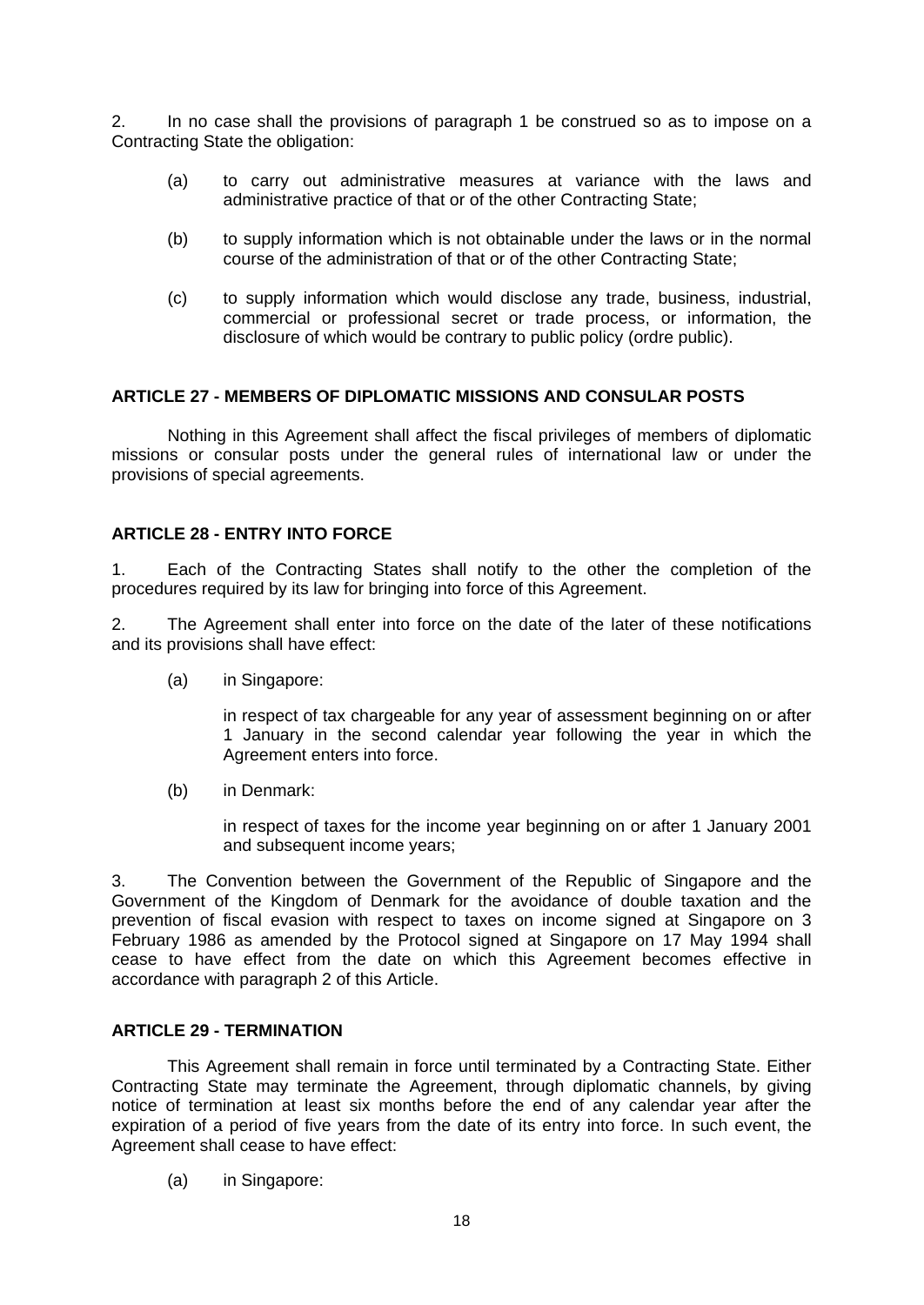in respect of tax chargeable for any year of assessment beginning on or after 1 January in the second calendar year following the year in which the notice is given.

(b) in Denmark:

in respect of taxes for the income year immediately following that in which the notice of termination is given and subsequent income years;

IN WITNESS WHEREOF the undersigned, duly authorized thereto, have signed this Agreement.

DONE in duplicate at Singapore on this 3rd day of July 2000 in the English language.

For the Government of the Republic of Singapore

For the Government of The Kingdom of Denmark

ALAN OW JØRGEN ØRSTRØM MØLLER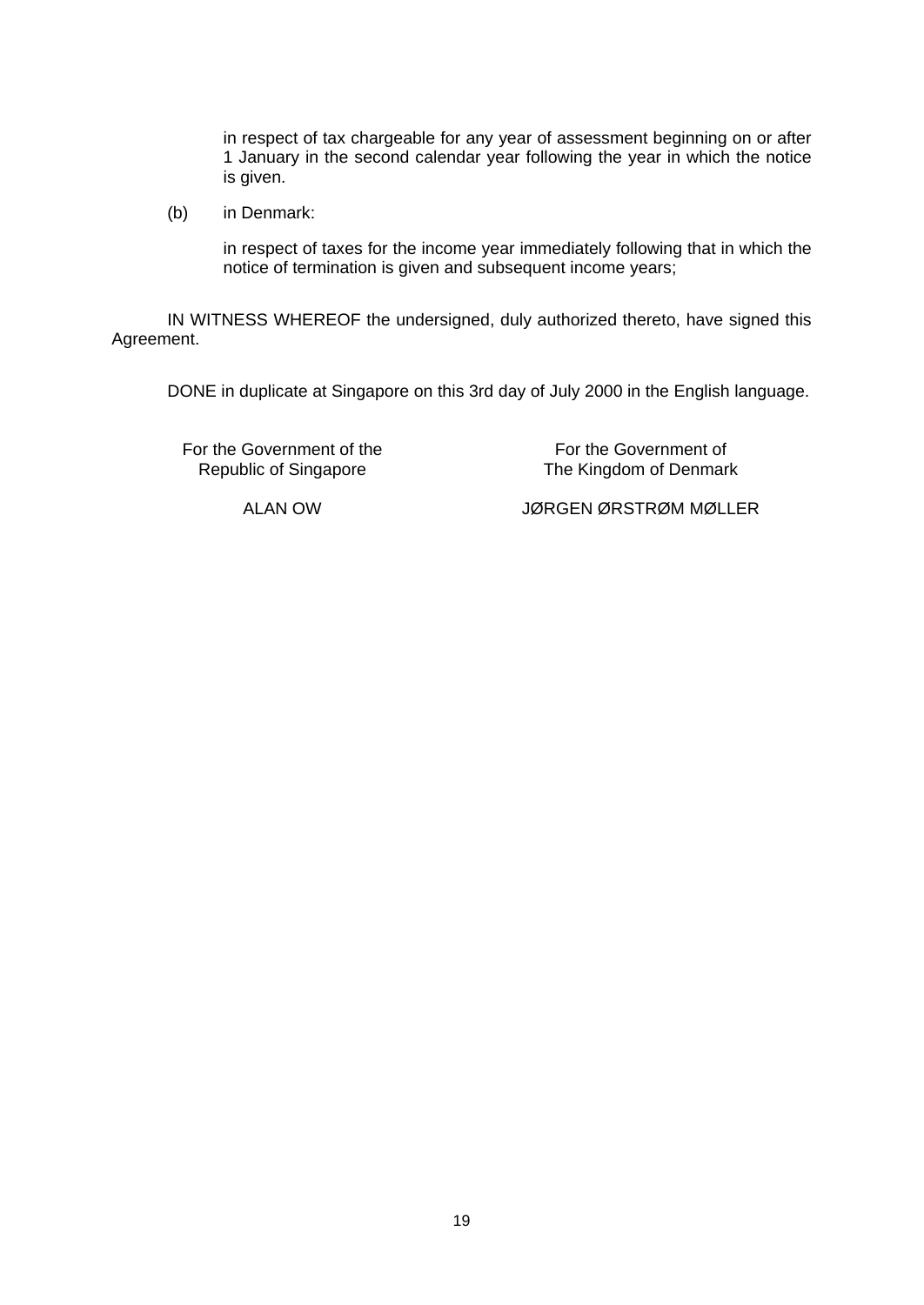# **ANNEX A**

## **Effects of the MLI on this Agreement**

#### **1. Deletion and replacement of Preamble**

The preamble of this Agreement is deleted and replaced by the following:

"The Government of the Republic of Singapore and the Government of the Kingdom of Denmark,

Intending to eliminate double taxation with respect to the taxes covered by this Agreement without creating opportunities for non taxation or reduced taxation through tax evasion or avoidance (including through treaty shopping arrangements aimed at obtaining reliefs provided in this Agreement for the indirect benefit of residents of third jurisdictions),

Have agreed as follows:".

#### **2. New Articles 25A to 25H (arbitration provisions)**

The following articles shall be inserted immediately after Article 25 (Mutual Agreement Procedure). However, the articles shall not apply to this Agreement if a Contracting State raises an objection under Article 28(2)(b) of the MLI to the reservations that had been made by the other Contracting State under Article 28(2)(a) of the MLI. Such an objection may be raised by Singapore, by 29 September 2020.

## **"ARTICLE 25A - MANDATORY BINDING ARBITRATION**

- 1. Where:
	- (a) under Article 25 (Mutual Agreement Procedure), a person has presented a case to the competent authority of a Contracting State on the basis that the actions of one or both of the Contracting States have resulted for that person in taxation not in accordance with the provisions of the Agreement; and
	- (b) the competent authorities are unable to reach an agreement to resolve that case pursuant to Article 25 (Mutual Agreement Procedure) within a period of two years beginning on the start date referred to in paragraph 8 or 9, as the case may be (unless, prior to the expiration of that period the competent authorities of the Contracting States have agreed to a different time period with respect to that case and have notified the person who presented the case of such agreement),

any unresolved issues arising from the case shall, if the person so requests in writing, be submitted to arbitration in the manner described in this Article and Articles 25B to 25H, according to any rules or procedures agreed upon by the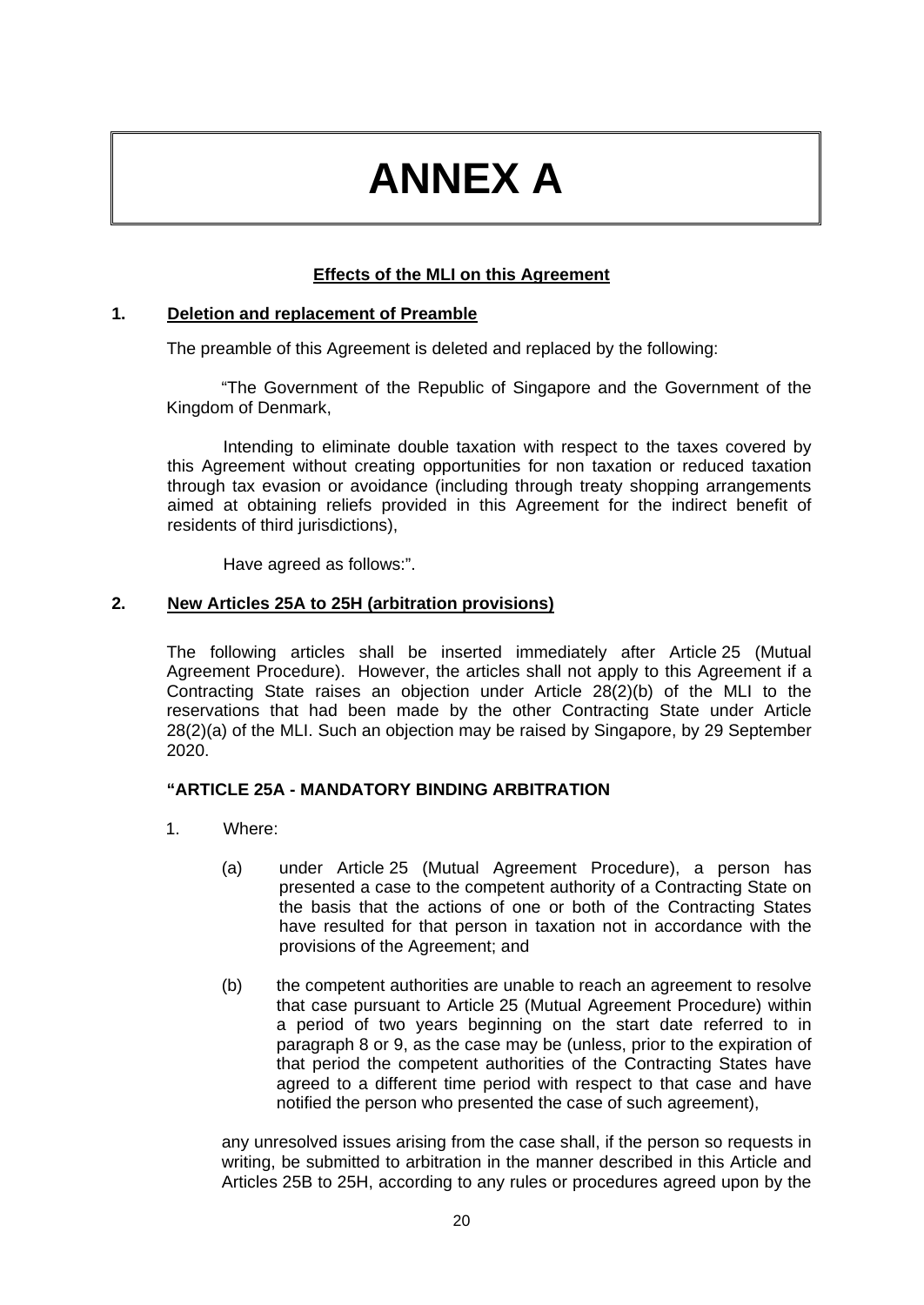competent authorities of the Contracting States pursuant to the provisions of paragraph 10.

2. Where a competent authority has suspended the mutual agreement procedure referred to in paragraph 1 because a case with respect to one or more of the same issues is pending before court or administrative tribunal, the period provided in sub-paragraph (b) of paragraph 1 will stop running until either a final decision has been rendered by the court or administrative tribunal or the case has been suspended or withdrawn. In addition, where a person who presented a case and a competent authority have agreed to suspend the mutual agreement procedure, the period provided in sub-paragraph (b) of paragraph 1 will stop running until the suspension has been lifted.

3. Where both competent authorities agree that a person directly affected by the case has failed to provide in a timely manner any additional material information requested by either competent authority after the start of the period provided in sub-paragraph (b) of paragraph 1, the period provided in sub-paragraph (b) of paragraph 1 shall be extended for an amount of time equal to the period beginning on the date by which the information was requested and ending on the date on which that information was provided.

- 4. (a) The arbitration decision with respect to the issues submitted to arbitration shall be implemented through the mutual agreement concerning the case referred to in paragraph 1. The arbitration decision shall be final.
	- (b) The arbitration decision shall be binding on both Contracting States except in the following cases:
		- (i) if a final decision of the courts of one of the Contracting States holds that the arbitration decision is invalid. In such a case, the request for arbitration under paragraph 1 shall be considered not to have been made, and the arbitration process shall be considered not to have taken place (except for the purposes of Articles 25C (Confidentiality of Arbitration Proceedings) and 25G (Costs of Arbitration Proceedings)). In such a case, a new request for arbitration may be made unless the competent authorities agree that such a new request should not be permitted.
		- (ii) if a person directly affected by the case pursues litigation on the issues which were resolved in the mutual agreement implementing the arbitration decision in any court or administrative tribunal.

5. The competent authority that received the initial request for a mutual agreement procedure as described in sub paragraph (a) of paragraph 1 shall, within two calendar months of receiving the request:

- (a) send a notification to the person who presented the case that it has received the request; and
- (b) send a notification of that request, along with a copy of the request, to the competent authority of the other Contracting State.

6. Within three calendar months after a competent authority receives the request for a mutual agreement procedure (or a copy thereof from the competent authority of the other Contracting State) it shall either: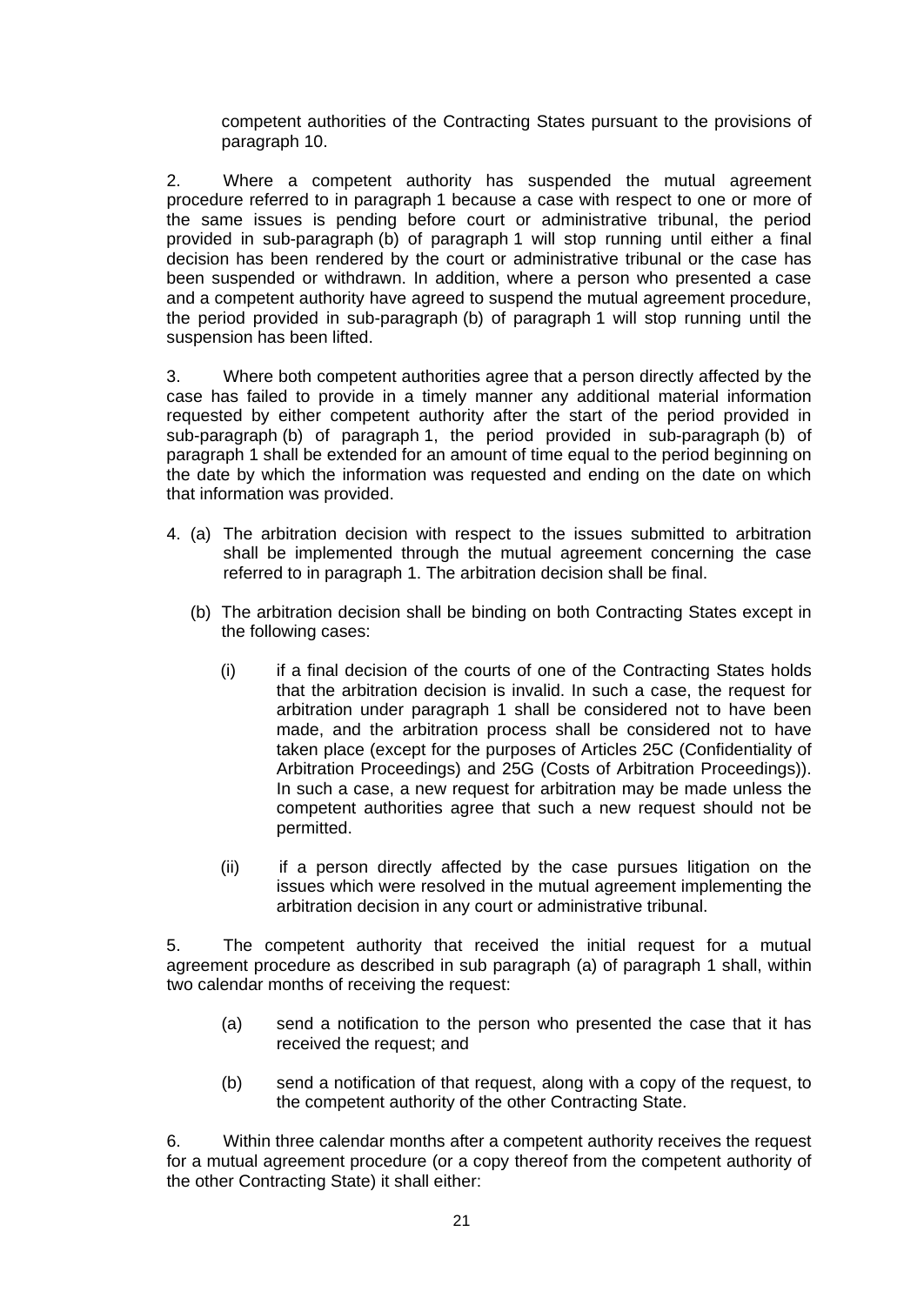- (a) notify the person who has presented the case and the other competent authority that it has received the information necessary to undertake substantive consideration of the case; or
- (b) request additional information from that person for that purpose.

7. Where pursuant to sub paragraph (b) of paragraph 6, one or both of the competent authorities have requested from the person who presented the case additional information necessary to undertake substantive consideration of the case, the competent authority that requested the additional information shall, within three calendar months of receiving the additional information from that person, notify that person and the other competent authority either:

- (a) that it has received the requested information; or
- (b) that some of the requested information is still missing.

8. Where neither competent authority has requested additional information pursuant to sub paragraph (b) of paragraph 6, the start date referred to in paragraph 1 shall be the earlier of:

- (a) the date on which both competent authorities have notified the person who presented the case pursuant to sub paragraph (a) of paragraph 6; and
- (b) the date that is three calendar months after the notification to the competent authority of the other Contracting State pursuant to sub paragraph (b) of paragraph 5.

9. Where additional information has been requested pursuant to sub paragraph (b) of paragraph 6, the start date referred to in paragraph 1 shall be the earlier of:

- (b) the latest date on which the competent authorities that requested additional information have notified the person who presented the case and the other competent authority pursuant to sub paragraph (a) of paragraph 7; and
- (b) the date that is three calendar months after both competent authorities have received all information requested by either competent authority from the person who presented the case.

If, however, one or both of the competent authorities send the notification referred to in sub paragraph (b) of paragraph 7, such notification shall be treated as a request for additional information under sub paragraph (b) of paragraph 6.

10. The competent authorities of the Contracting States shall by mutual agreement (pursuant to Article 25 (Mutual Agreement Procedure)) settle the mode of application of the provisions contained in this Article and Articles 25B to 25H, including the minimum information necessary for each competent authority to undertake substantive consideration of the case. Such an agreement shall be concluded before the date on which unresolved issues in a case are first eligible to be submitted to arbitration and may be modified from time to time thereafter.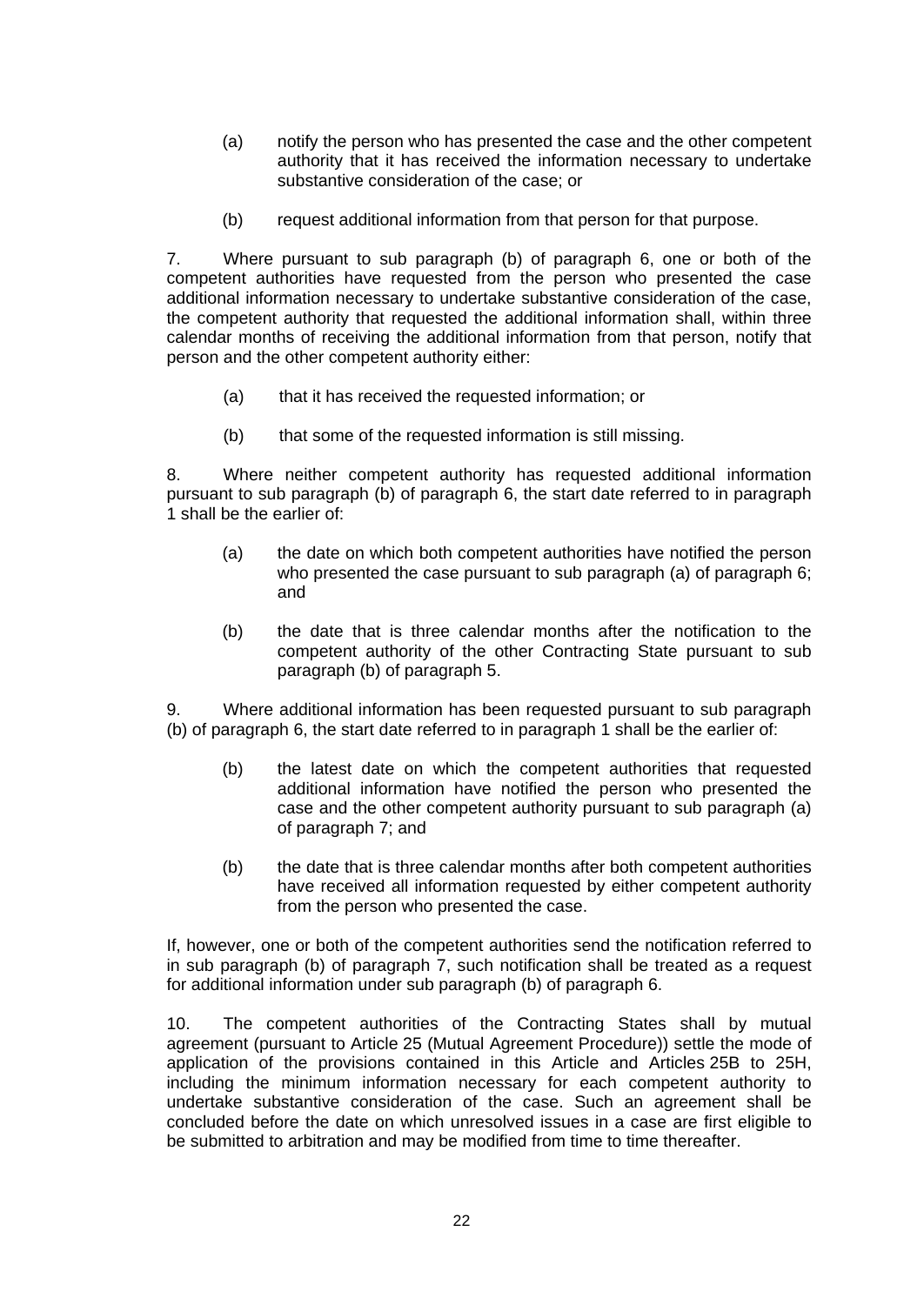- 11. Notwithstanding the preceding paragraphs of this Article:
	- (a) any unresolved issue arising from a mutual agreement procedure case otherwise within the scope of the arbitration process provided for by this Convention shall not be submitted to arbitration, if a decision on this issue has already been rendered by a court or administrative tribunal of either Contracting State;
	- (b) if, at any time after a request for arbitration has been made and before the arbitration panel has delivered its decision to the competent authorities of the Contracting States, a decision concerning the issue is rendered by a court or administrative tribunal of one of the Contracting States, the arbitration process shall terminate.

12. Subject to paragraph 13, the provisions of this Article and Articles 25B to 25H shall apply to a tax case only insofar the Contracting States agree that (a) the Chair of the arbitration panel shall be a judge, and (b) Denmark shall be permitted to publish abstracts of decisions made by the arbitration panel.

*[Note: Paragraph 12 is deleted with effect from 30 June 2021 following the withdrawal of Denmark's second reservation made under Article 28(2)(a) of the MLI.]*

- 13. The provisions of this Article and Articles 25B to 25H shall not apply
	- (a) to any case involving the application of Singapore's general anti-avoidance rules contained in section 33 of the Act, case law or juridical doctrines, and any subsequent provisions (as notified by Singapore to the Depositary of the Multilateral Convention to Implement Tax Treaty Related Measures to Prevent Base Erosion and Profit Shifting done at Paris on 24 November 2016 (as amended from time to time)) that replace, amend or update these anti-avoidance rules
	- (b) to cases that fall within the scope of application of the Convention on the Elimination of Double Taxation in Connection with the Adjustment of Profits of Associated Enterprises (90/436/EEC) as amended, of Council Directive (EU) 2017/1852 on tax dispute resolution mechanisms in the European Union, or subsequent regulation; and
	- (c) to cases where penalties were imposed on an individual or a legal person by a Contracting State for tax fraud, wilful default or gross negligence.
- 14. This Article and Articles 25B to 25H
	- (a) shall have effect with respect to cases presented to the competent authority of a Contracting State under Article 25 (Mutual Agreement Procedure) on or after 1 January 2020; and
	- (b) shall apply to a case presented to the competent authority of a Contracting State under Article 25 (Mutual Agreement Procedure) prior to 1 January 2020 only to the extent that the competent authorities of both Contracting States agree that it will apply to that specific case.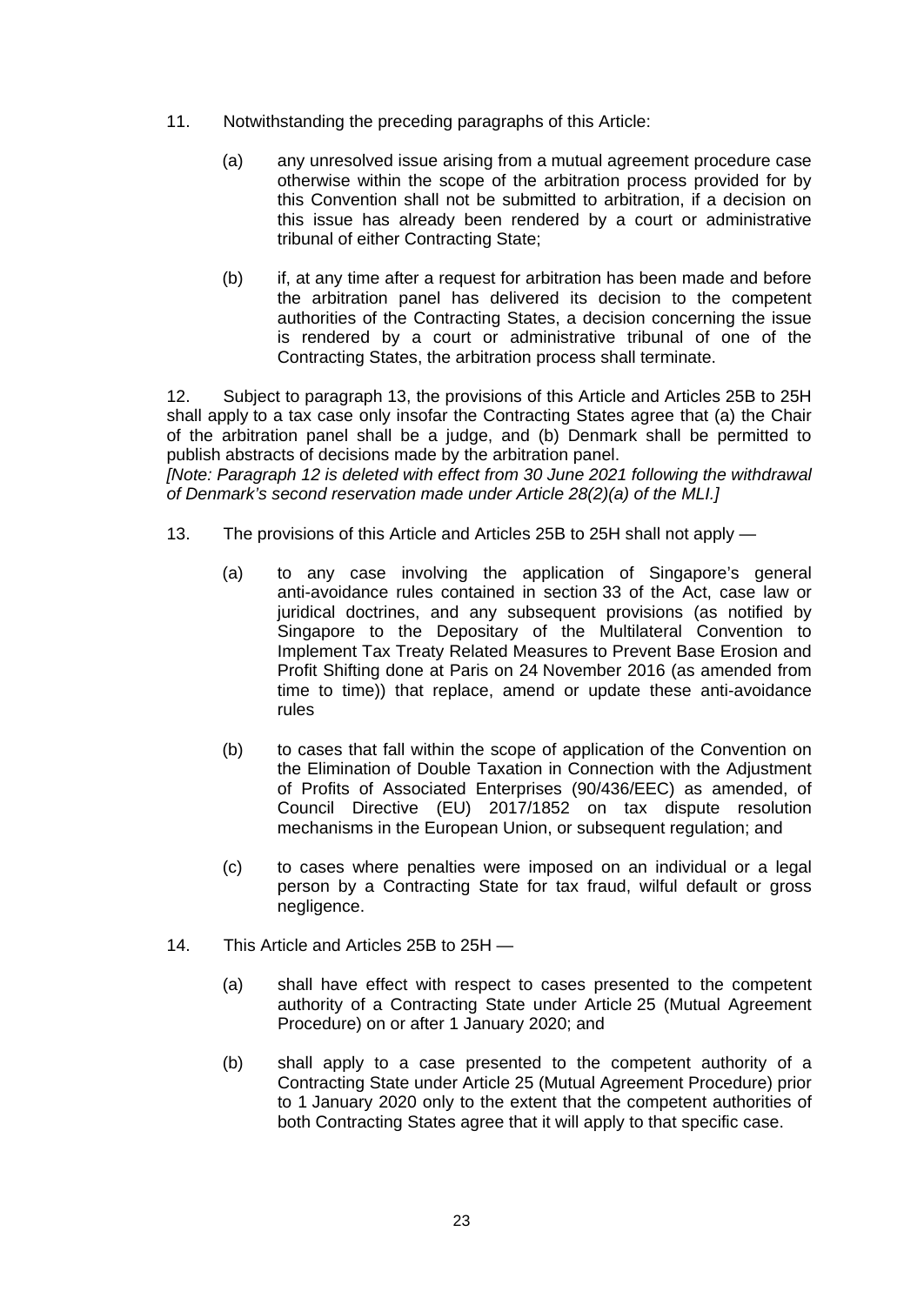## **ARTICLE 25B - APPOINTMENT OF ARBITRATORS**

1. Except to the extent that the competent authorities of the Contracting States mutually agree on different rules, paragraphs 2 through 4 shall apply for the purposes of Articles 25A to 25H.

2. The following rules shall govern the appointment of the members of an arbitration panel:

- (a) The arbitration panel shall consist of three individual members with expertise or experience in international tax matters.
- (b) Each competent authority shall appoint one panel member within 60 days of the date of the request for arbitration under paragraph 1 of Article 25A (Mandatory Binding Arbitration). The two panel members so appointed shall, within 60 days of the latter of their appointments, appoint a third member who shall serve as Chair of the arbitration panel. The Chair shall not be a national or resident of either Contracting State.
- (c) Each member appointed to the arbitration panel must be impartial and independent of the competent authorities, tax administrations, and ministries of finance of the Contracting States and of all persons directly affected by the case (as well as their advisors) at the time of accepting an appointment, maintain his or her impartiality and independence throughout the proceedings, and avoid any conduct for a reasonable period of time thereafter which may damage the appearance of impartiality and independence of the arbitrators with respect to the proceedings.

3. In the event that the competent authority of a Contracting State fails to appoint a member of the arbitration panel in the manner and within the time periods specified in paragraph 2 or agreed to by the competent authorities of the Contracting States, a member shall be appointed on behalf of that competent authority by the highest ranking official of the Centre for Tax Policy and Administration of the Organisation for Economic Co-operation and Development that is not a national of either Contracting State.

4. If the two initial members of the arbitration panel fail to appoint the Chair in the manner and within the time periods specified in paragraph 2 or agreed to by the competent authorities of the Contracting States, the Chair shall be appointed by the highest ranking official of the Centre for Tax Policy and Administration of the Organisation for Economic Co-operation and Development that is not a national of either Contracting State.

## **ARTICLE 25C - CONFIDENTIALITY OF ARBITRATION PROCEEDINGS**

1. Solely for the purposes of the application of Articles 25A to 25H and 26 of the provisions of the domestic laws of the Contracting States related to the exchange of information, confidentiality, and administrative assistance, members of the arbitration panel and a maximum of three staff per member (and prospective arbitrators solely to the extent necessary to verify their ability to fulfil the requirements of arbitrators) shall be considered to be persons or authorities to whom information may be disclosed. Information received by the arbitration panel or prospective arbitrators and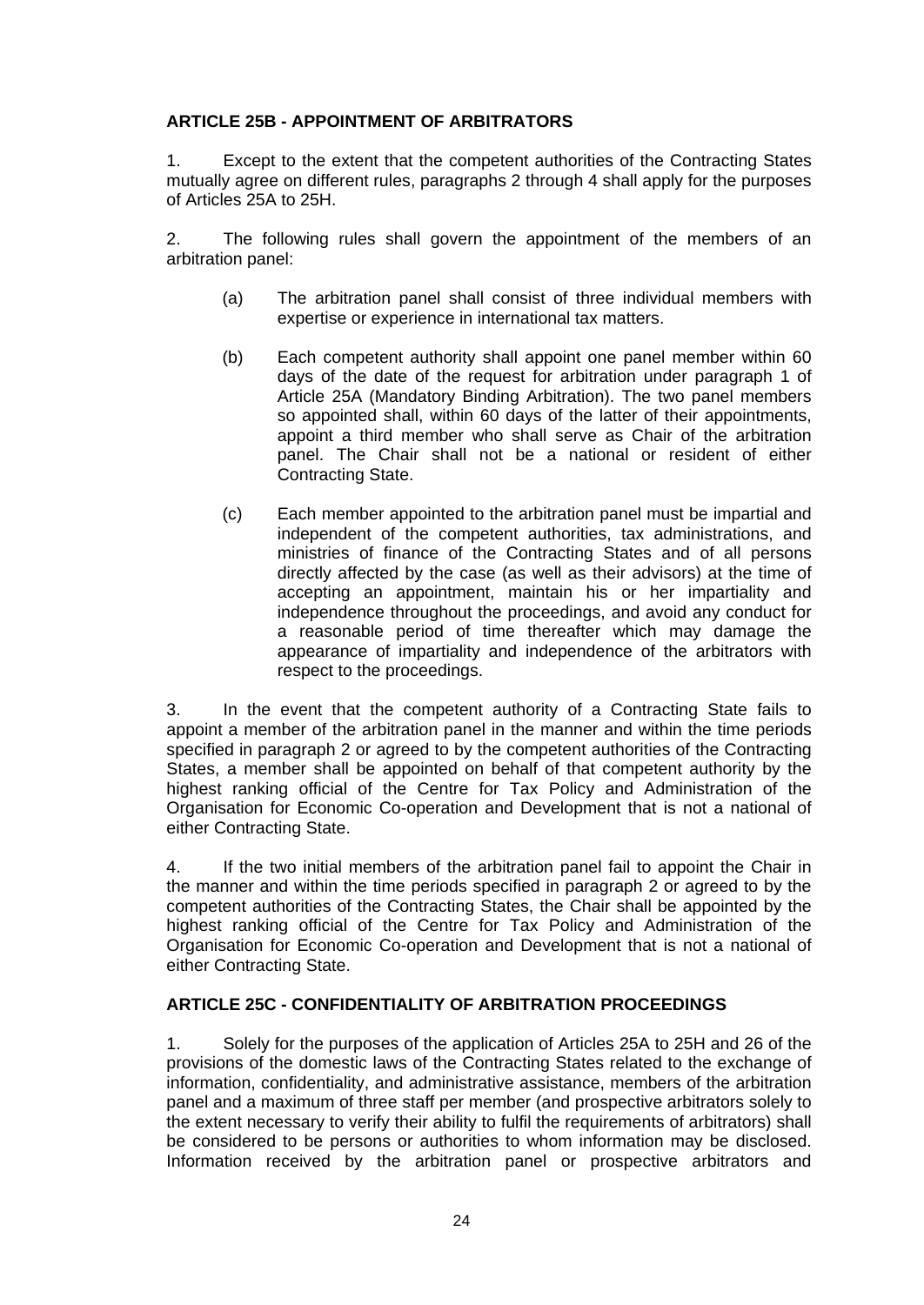information that the competent authorities receive from the arbitration panel shall be considered information that is exchanged under Article 26 (Exchange of Information).

2. The competent authorities of the Contracting States shall ensure that members of the arbitration panel and their staff agree in writing, prior to their acting in an arbitration proceeding, to treat any information relating to the arbitration proceeding consistently with the confidentiality and nondisclosure obligations described in Article 26 (Exchange of Information) and under the applicable laws of the Contracting States.

#### **ARTICLE 25D - RESOLUTION OF A CASE PRIOR TO THE CONCLUSION OF THE ARBITRATION**

For the purposes of Articles 25 and 25A to 25H, the mutual agreement procedure, as well as the arbitration proceeding, with respect to a case shall terminate if, at any time after a request for arbitration has been made and before the arbitration panel has delivered its decision to the competent authorities of the Contracting States:

- (a) the competent authorities of the Contracting States reach a mutual agreement to resolve the case; or
- (b) the person who presented the case withdraws the request for arbitration or the request for a mutual agreement procedure.

#### **ARTICLE 25E - TYPE OF ARBITRATION PROCESS**

1. Except to the extent that the competent authorities of the Contracting States mutually agree on different rules, the following rules shall apply with respect to an arbitration proceeding pursuant to Articles 25A to 25H:

- (a) After a case is submitted to arbitration, the competent authority of each Contracting State shall submit to the arbitration panel, by a date set by agreement, a proposed resolution which addresses all unresolved issue(s) in the case (taking into account all agreements previously reached in that case between the competent authorities of the Contracting States). The proposed resolution shall be limited to a disposition of specific monetary amounts (for example, of income or expense) or, where specified, the maximum rate of tax charged pursuant to the Convention, for each adjustment or similar issue in the case. In a case in which the competent authorities of the Contracting States have been unable to reach agreement on an issue regarding the conditions for application of a provision of the Convention (hereinafter referred to as a "threshold question"), such as whether an individual is a resident or whether a permanent establishment exists, the competent authorities may submit alternative proposed resolutions with respect to issues the determination of which is contingent on resolution of such threshold questions.
- (b) The competent authority of each Contracting State may also submit a supporting position paper for consideration by the arbitration panel. Each competent authority that submits a proposed resolution or supporting position paper shall provide a copy to the other competent authority by the date on which the proposed resolution and supporting position paper were due. Each competent authority may also submit to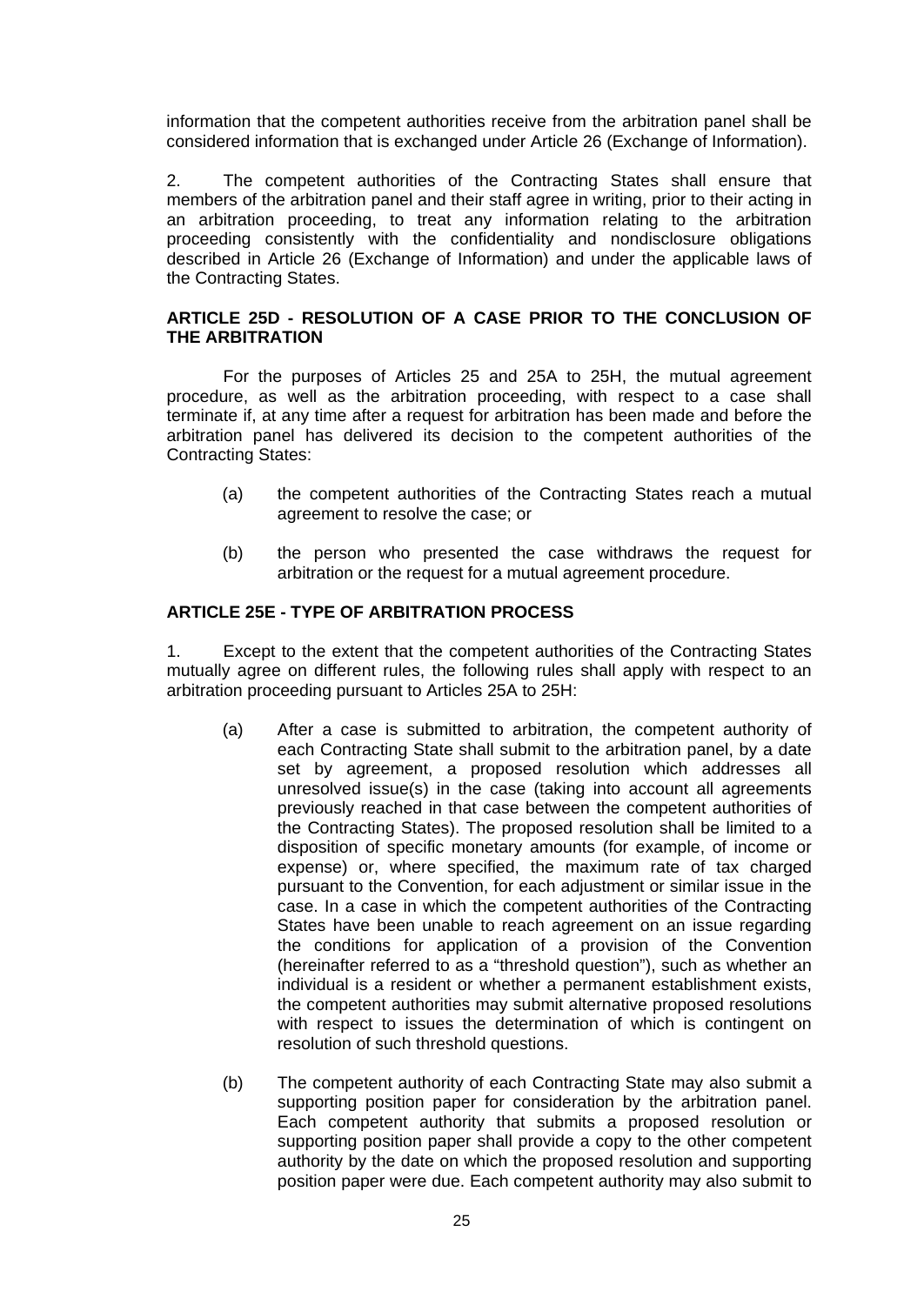the arbitration panel, by a date set by agreement, a reply submission with respect to the proposed resolution and supporting position paper submitted by the other competent authority. A copy of any reply submission shall be provided to the other competent authority by the date on which the reply submission was due.

(c) The arbitration panel shall select as its decision one of the proposed resolutions for the case submitted by the competent authorities with respect to each issue and any threshold questions, and shall not include a rationale or any other explanation of the decision. The arbitration decision will be adopted by a simple majority of the panel members. The arbitration panel shall deliver its decision in writing to the competent authorities of the Contracting States. The arbitration decision shall have no precedential value.

2. Prior to the beginning of arbitration proceedings, the competent authorities of the Contracting States shall ensure that each person that presented the case and their advisors agree in writing not to disclose to any other person any information received during the course of the arbitration proceedings from either competent authority or the arbitration panel. The mutual agreement procedure under Article 25, as well as the arbitration proceeding under Articles 25A to 25H, with respect to the case shall terminate if, at any time after a request for arbitration has been made and before the arbitration panel has delivered its decision to the competent authorities of the Contracting States, a person that presented the case or one of that person's advisors materially breaches that agreement.

## **ARTICLE 25F - AGREEMENT ON A DIFFERENT RESOLUTION**

Notwithstanding paragraph 4 of Article 25A (Mandatory Binding Arbitration), an arbitration decision pursuant to Articles 25A to 25H shall not be binding on the Contracting States and shall not be implemented if the competent authorities of the Contracting States agree on a different resolution of all unresolved issues within three calendar months after the arbitration decision has been delivered to them.

## **ARTICLE 25G - COSTS OF ARBITRATION PROCEEDINGS**

In an arbitration proceeding under Articles 25A to 25H, the fees and expenses of the members of the arbitration panel, as well as any costs incurred in connection with the arbitration proceedings by the Contracting States, shall be borne by the Contracting States in a manner to be settled by mutual agreement between the competent authorities of the Contracting States. In the absence of such agreement, each Contracting State shall bear its own expenses and those of its appointed panel member. The cost of the chair of the arbitration panel and other expenses associated with the conduct of the arbitration proceedings shall be borne by the Contracting States in equal shares.

## **ARTICLE 25H - COMPATIBILITY**

1. Any unresolved issue arising from a mutual agreement procedure case otherwise within the scope of the arbitration process provided for in this Article and Articles 25A to 25H shall not be submitted to arbitration if the issue falls within the scope of a case with respect to which an arbitration panel or similar body has previously been set up in accordance with a bilateral or multilateral convention that provides for mandatory binding arbitration of unresolved issues arising from a mutual agreement procedure case.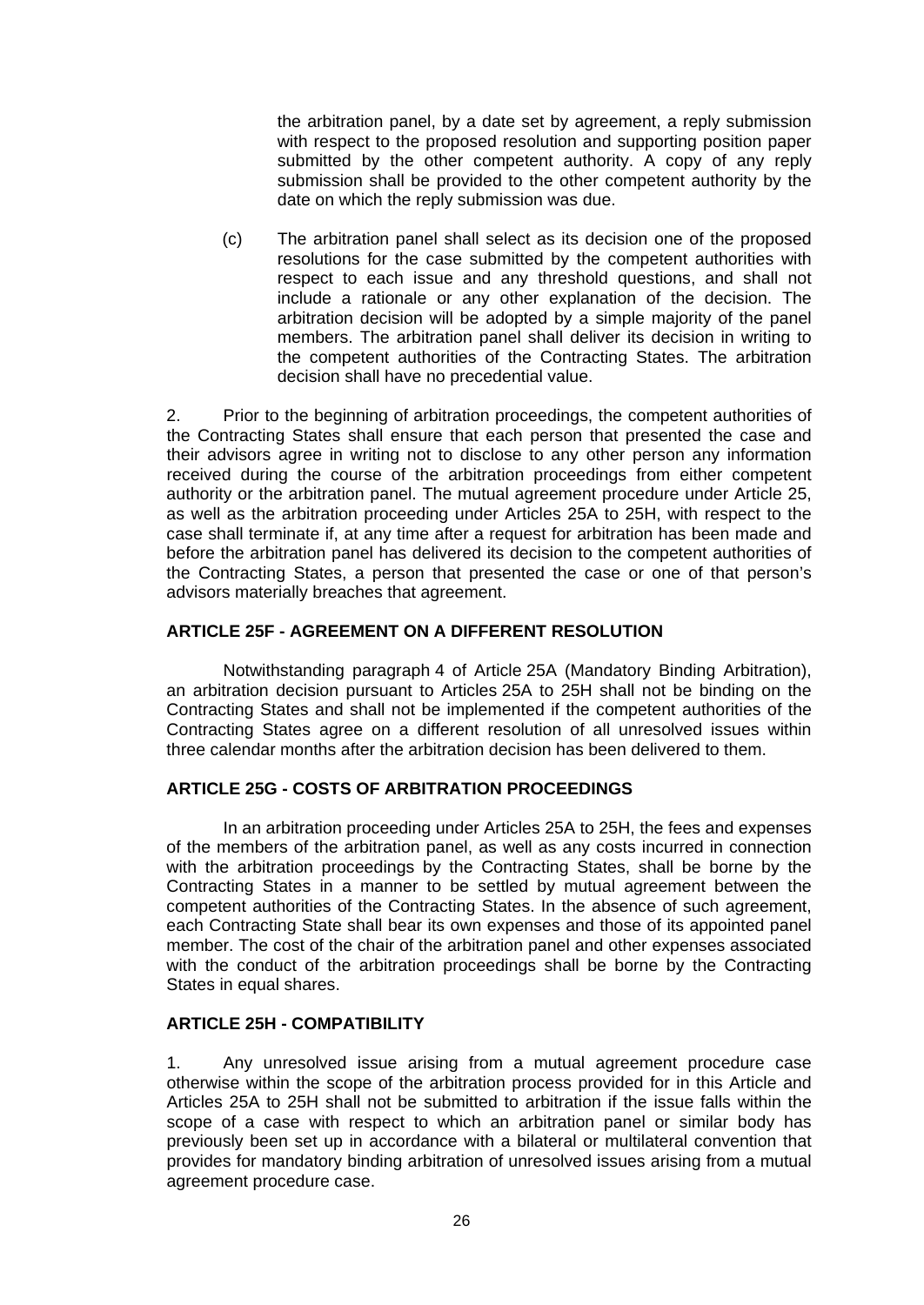2. Nothing in this Article and Articles 25A to 25H shall affect the fulfilment of wider obligations with respect to the arbitration of unresolved issues arising in the context of a mutual agreement procedure resulting from other conventions to which the Contracting States are or will become parties.".

## **4. New Article 27A**

The following new Article 27A is inserted immediately after Article 27 (Members of Diplomatic Missions and Consular Posts):

## **"ARTICLE 27A - PREVENTION OF TREATY ABUSE**

1. Notwithstanding any provisions of this Agreement, a benefit under this Agreement shall not be granted in respect of an item of income or capital if it is reasonable to conclude, having regard to all relevant facts and circumstances, that obtaining that benefit was one of the principal purposes of any arrangement or transaction that resulted directly or indirectly in that benefit, unless it is established that granting that benefit in these circumstances would be in accordance with the object and purpose of the relevant provisions of this Agreement.".

## **5. Entry into effect of the MLI**

The effects of the MLI on this Agreement, as laid out in this Annex, shall have effect in Singapore:

- (a) for paragraph 2 of this Annex on the arbitration provisions, with respect to any tax paid, deemed paid or liable to be paid, before, on or after 1 January 2020.
- (c) for all other paragraphs in this Annex:
	- (i) with respect to taxes withheld at source, in respect of amounts paid, deemed paid or liable to be paid (whichever is the earliest), on or after 1 January 2020; and
	- (ii) with respect to taxes other than those withheld at source, where the income is derived or received in a basis period beginning on or after 1 July 2020.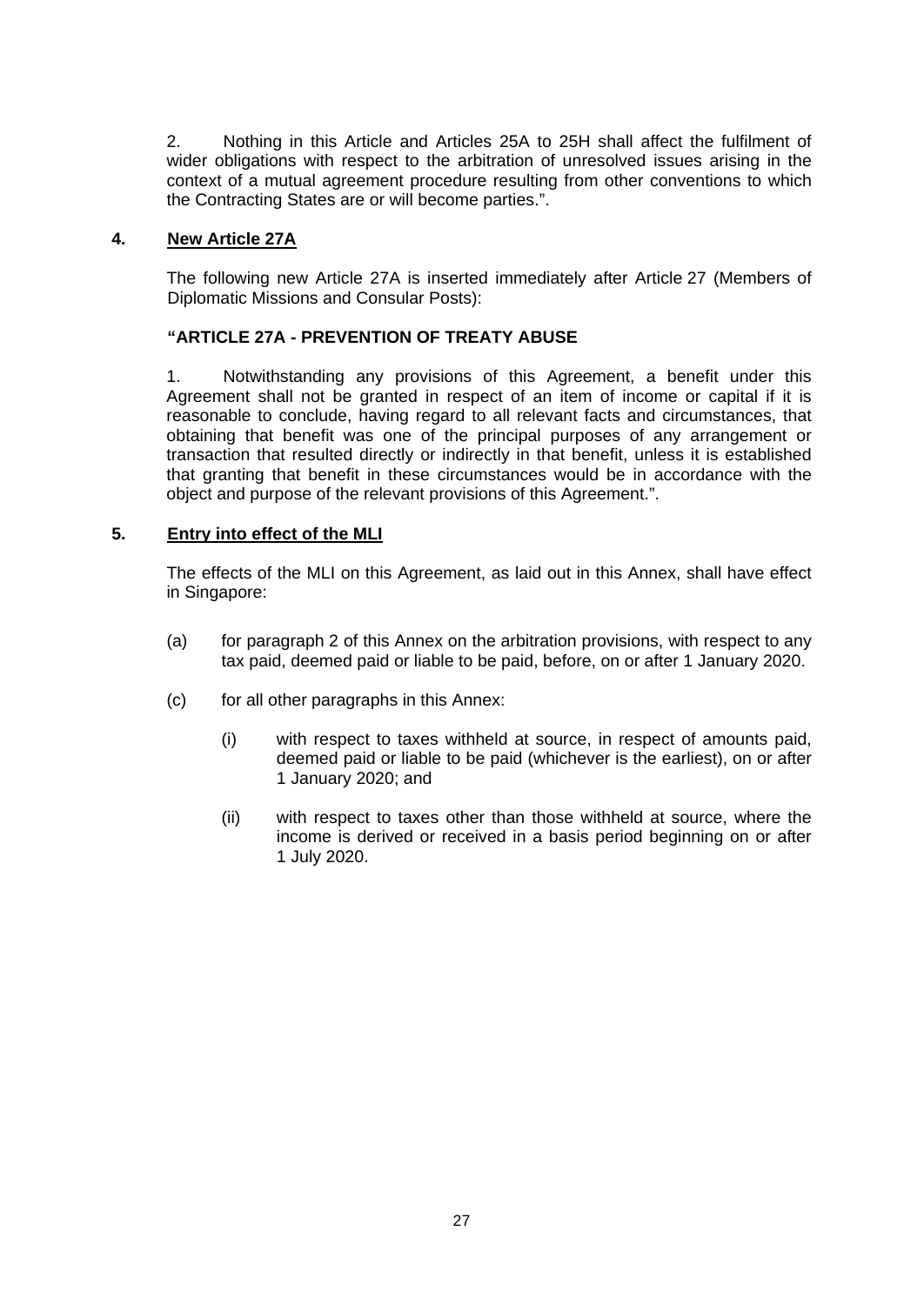# **ANNEX B**

## **PROTOCOL AMENDING THE AGREEMENT BETWEEN THE GOVERNMENT OF THE REPUBLIC OF SINGAPORE AND THE GOVERNMENT OF THE KINGDOM OF DENMARK FOR THE AVOIDANCE OF DOUBLE TAXATION AND THE PREVENTION OF FISCAL EVASION WITH RESPECT TO TAXES ON INCOME SIGNED AT SINGAPORE ON 3 JULY 2000**

The Government of the Republic of Singapore and the Government of the Kingdom of Denmark,

Desiring to amend the Agreement between the Government of the Republic of Singapore and the Government of the Kingdom of Denmark for the avoidance of double taxation and the prevention of fiscal evasion with respect to taxes on income signed at Singapore on 3 July 2000 (hereinafter referred to as "the Agreement"),

Have agreed as follows:

## **ARTICLE I**

The text of Article 26 of the Agreement is deleted and replaced by the following:

"1. The competent authorities of the Contracting States shall exchange such information as is foreseeably relevant for carrying out the provisions of this Agreement or to the administration or enforcement of the domestic laws concerning taxes of every kind and description imposed on behalf of the Contracting States, or of their political subdivisions or local authorities, insofar as the taxation thereunder is not contrary to the Agreement. The exchange of information is not restricted by Articles 1 and 2.

2. Any information received under paragraph 1 by a Contracting State shall be treated as secret in the same manner as information obtained under the domestic laws of that State and shall be disclosed only to persons or authorities (including courts and administrative bodies) concerned with the assessment or collection of, the enforcement or prosecution in respect of, the determination of appeals in relation to the taxes referred to in paragraph 1, or the oversight of the above. Such persons or authorities shall use the information only for such purposes. They may disclose the information in public court proceedings or in judicial decisions.

3. In no case shall the provisions of paragraphs 1 and 2 be construed so as to impose on a Contracting State the obligation:

- (a) to carry out administrative measures at variance with the laws and administrative practice of that or of the other Contracting State;
- (b) to supply information which is not obtainable under the laws or in the normal course of the administration of that or of the other Contracting State;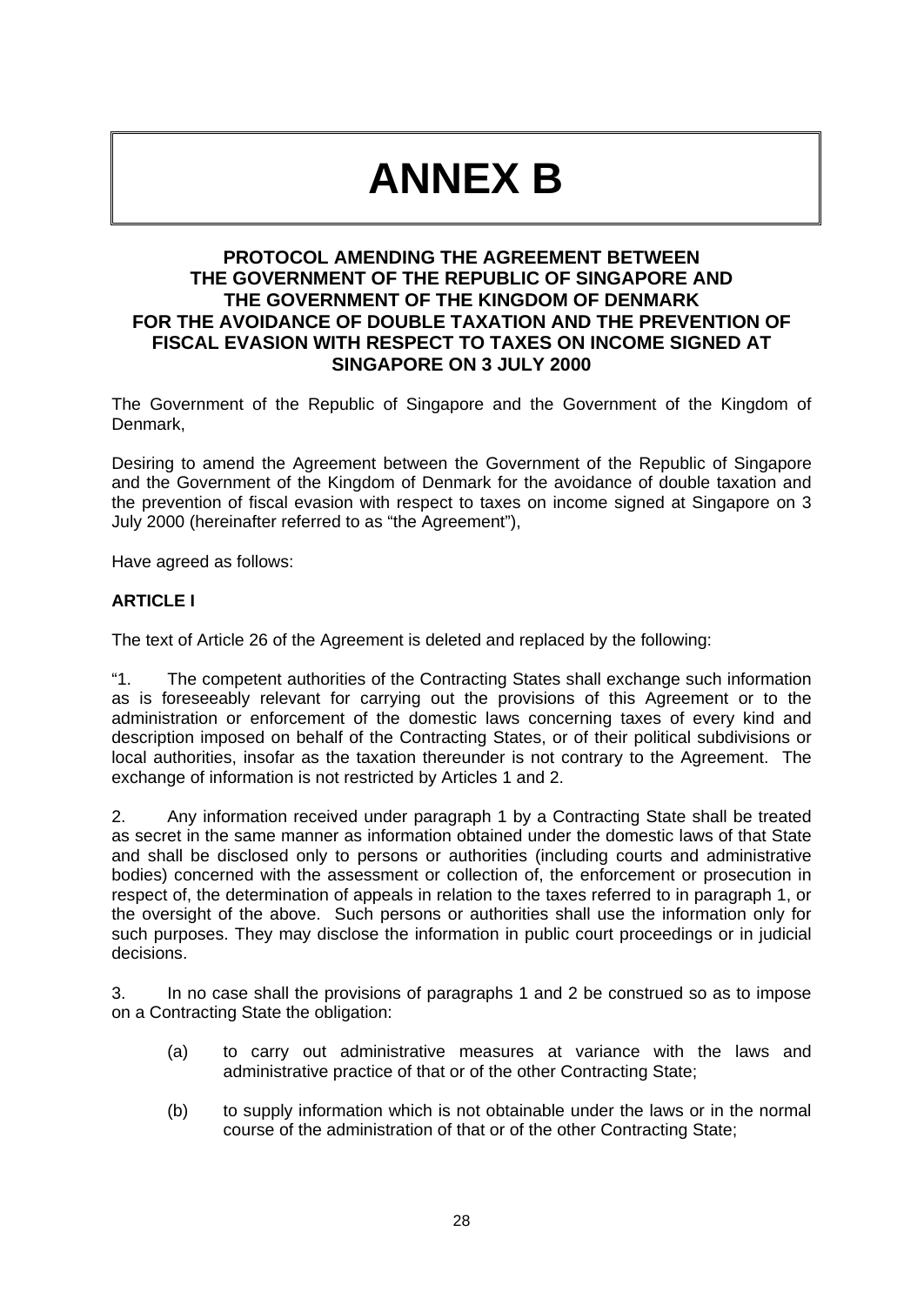(c) to supply information which would disclose any trade, business, industrial, commercial or professional secret or trade process, or information, the disclosure of which would be contrary to public policy (*ordre public*).

4. If information is requested by a Contracting State in accordance with the provisions of this Article, the other Contracting State shall use its information gathering measures to obtain the requested information, even though that other State may not need such information for its own tax purposes. The obligation contained in the preceding sentence is subject to the limitations of paragraph 3 of this Article but in no case shall such limitations be construed to permit a Contracting State to decline to supply information solely because it has no domestic interest in such information.

5. In no case shall the provisions of paragraph 3 be construed to permit a Contracting State to decline to supply information solely because the information is held by a bank, other financial institution, nominee or person acting in an agency or a fiduciary capacity or because it relates to ownership interests in a person."

## **ARTICLE II**

Denmark shall notify Singapore, through diplomatic channels, of the completion of the procedures required by its law for the bringing into force of this Protocol. Upon such notification, when the necessary requirements for entry into force of this Protocol in Singapore have been complied with, Singapore shall notify Denmark through diplomatic channels. The Protocol shall enter into force 30 days after the date of notification made by Singapore to Denmark.

## **ARTICLE III**

This Protocol shall form an integral part of the Agreement and shall remain in force as long as the Agreement remains in force.

IN WITNESS WHEREOF the undersigned, duly authorised thereto, have signed this Protocol.

DONE in duplicate at Singapore on this  $25<sup>th</sup>$  day of August 2009 in the English language.

**For the Government of the Republic of Singapore**

**For the Government of the Kingdom of Denmark**

**MOSES LEE**

**VIBEKE ROVSING LAURITZEN**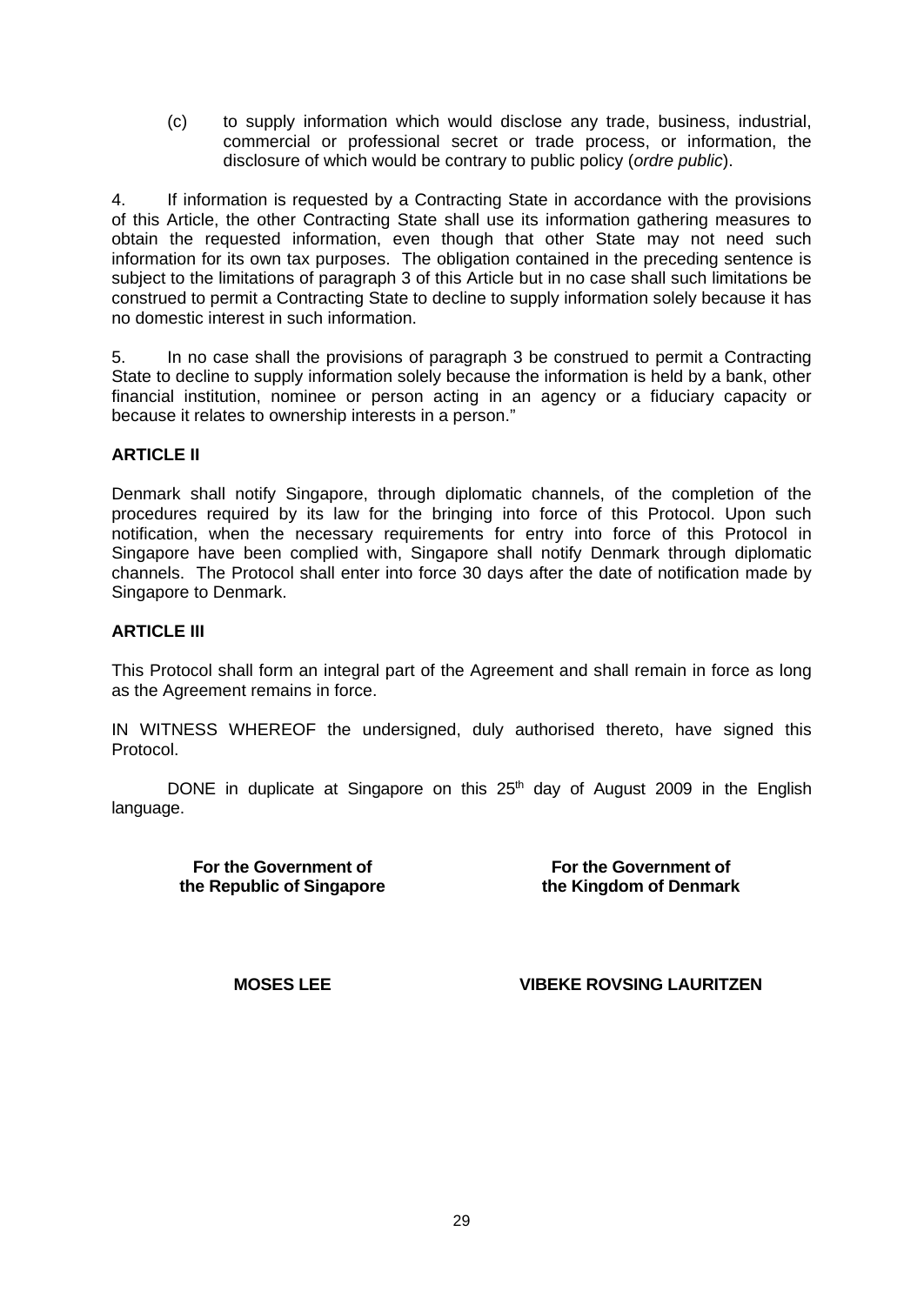# **ANNEX C**

## **CONVENTION BETWEEN THE REPUBLIC OF SINGAPORE AND THE KINGDOM OF DENMARK FOR THE AVOIDANCE OF DOUBLE TAXATION AND THE PREVENTION OF FISCAL EVASION WITH RESPECT TO TAXES ON INCOME**

The Government of the Republic of Singapore and the Government of the Kingdom of Denmark,

Desiring to conclude a Convention for the avoidance of double taxation and the prevention of fiscal evasion with respect to taxes on income,

Have agreed as follows:

## **ARTICLE 1 - PERSONAL SCOPE**

This Convention shall apply to persons who are residents of one or both of the Contracting States.

## **ARTICLE 2 - TAXES COVERED**

1. This Convention shall apply to taxes on income imposed on behalf of a Contracting State or of its political subdivisions or local authorities, irrespective of the manner in which they are levied.

2. There shall be regarded as taxes on income all taxes imposed on total income or on elements of income, including taxes on gains from the alienation of movable or immovable property and taxes on the total amounts of wages or salaries paid by enterprises, as well as taxes on capital appreciation which is taxed as income.

3. The existing taxes to which the Convention shall apply are:

(a) in Singapore:

the income tax

(hereinafter referred to as "Singapore tax");

- (b) in Denmark:
	- (i) the income tax to the State (indkomstskatten til staten);
	- (ii) the municipal income tax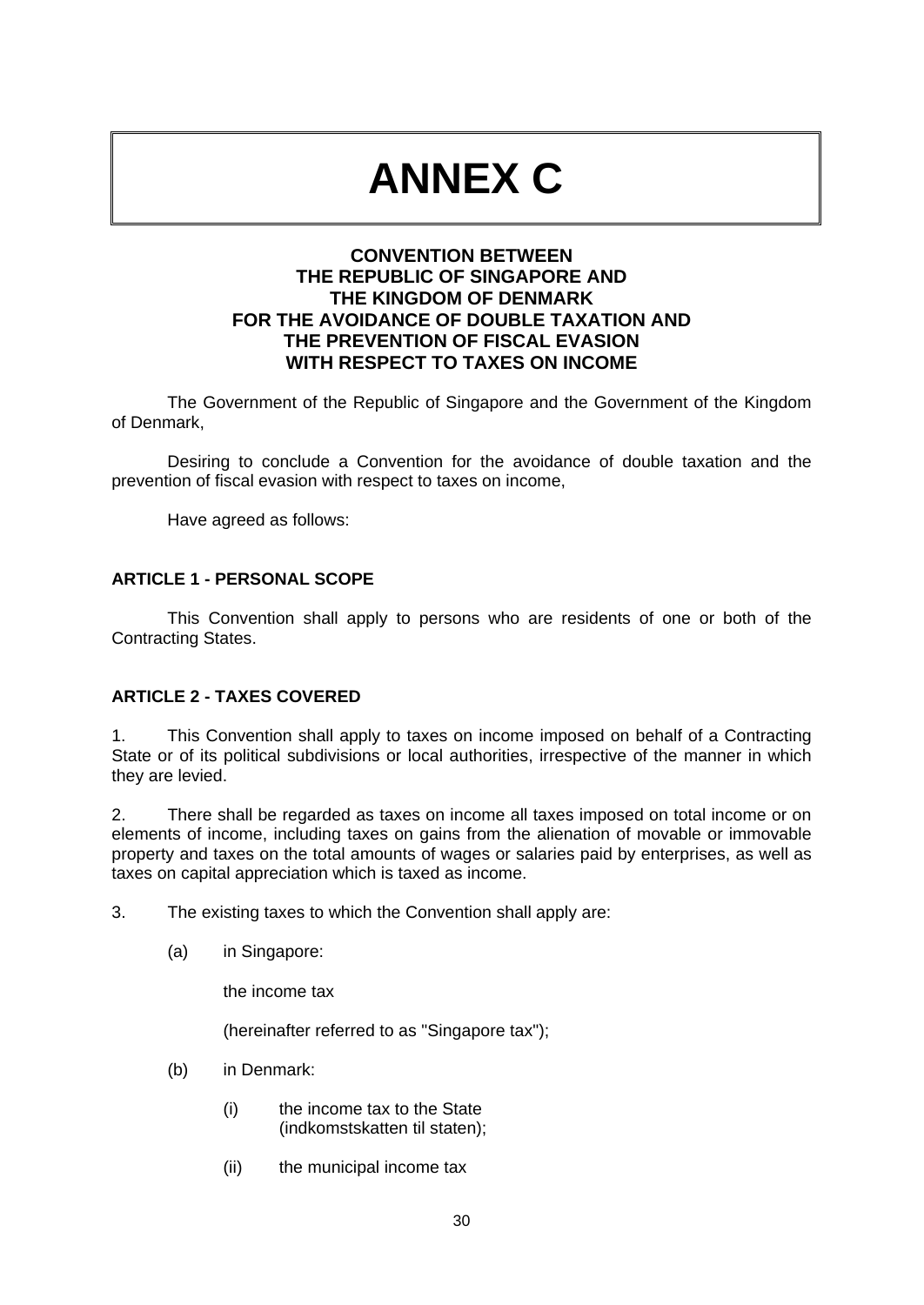(den kommunale indkomstskat);

- (iii) the income tax to the county municipalities (den amtskommunale indkomstskat);
- (iv) the old age pension contribution (folkepensionsbidraget);
- (v) the seamen's tax (somandsskatten);
- (vi) the special income tax (den saerlige indkomstskat);
- (vii) the church tax (kirkeskatten);
- (viii) the tax on dividends (udbytteskatten);
- (ix) the contribution to the sickness "per diem" fund (bidrag til dagpengefonden);
- $(x)$  the hydrocarbon tax (kulbrinteskatten);

(hereinafter referred to as "Danish tax").

4. The Convention shall apply also to any identical or substantially similar taxes which are imposed after the date of signature of the Convention in addition to, or in place of, the existing taxes. The competent authorities of the Contracting States shall notify each other of significant changes which have been made in their respective taxation laws.

5. If by reason of changes made in the taxation law of either Contracting State, it seems desirable to amend any Article of the Convention without affecting the general principles thereof the necessary amendments may be made by mutual consent by means of an exchange of diplomatic notes or in any other manner in accordance with their constitutional procedures.

# **ARTICLE 3 - GENERAL DEFINITIONS**

- 1. For the purposes of this Convention, unless the context otherwise requires:
	- (a)
- (i) the term "Singapore" means the Republic of Singapore;
- (ii) The term "Denmark" means the Kingdom of Denmark, including any area adjacent to the territorial sea of Denmark, within which, under the laws of Denmark concerning the continental shelf and in accordance with international law, Denmark may exercise its rights with respect to the exploration and exploitation of the natural resources of the seabed and its subsoil; the term does not comprise the Faroe Islands and Greenland;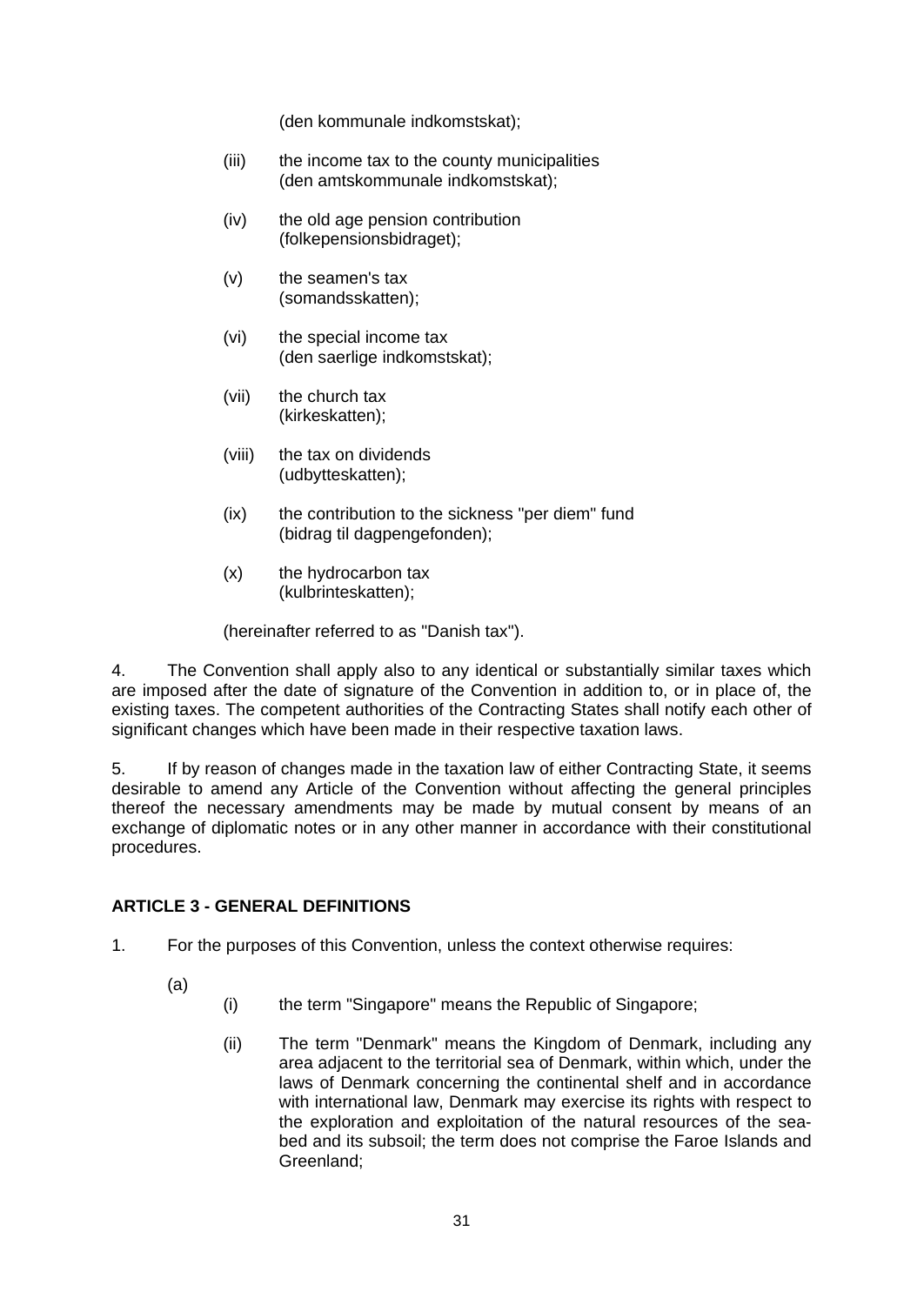- (b) the terms "a Contracting State" and "the other Contracting State" mean Singapore or Denmark as the context requires;
- (c) the term "person" includes an individual, an undivided estate of a deceased person, a trust or "en fond", a company and any other body of persons which is treated as an entity for tax purposes;
- (d) the term "company" means any body corporate or any other entity which is treated as a body corporate for tax purposes;
- (e) the terms "enterprise of a Contracting State" and "enterprise of the other Contracting State" mean respectively an enterprise carried on by a resident of a Contracting State and an enterprise carried on by a resident of the other Contracting State;
- (f) the term "tax" means Singapore tax or Danish tax as the context requires;
- (g) the term "national" means:
	- (i) any individual possessing the nationality of a Contracting State;
	- (ii) any legal person, partnership and association deriving its status as such from the laws in force in a Contracting State;
- (h) the term "profits of an enterprise" does not include rents or royalties in respect of literary or artistic copyrights, motion picture films or of tapes for television or broadcasting or of mines, oil wells, quarries, or other places of extraction of natural resources or of timber or forest produce, or income in the form of dividends, interest, rents, royalties, or fees or other payments derived from the management, control or supervision of the trade, business or other activity of any other enterprise or concern or payments for labour or personal services or income derived from the operation of ships or aircrafts;
- (i) the term "international traffic" means any transport by a ship or aircraft operated by an enterprise which has its place of effective management in a Contracting State, except when the ship or aircraft is operated solely between places in the other Contracting State;
- (j) the term "competent authority" means:
	- (i) in Singapore, the Minister for Finance or his authorised representative;
	- (ii) in Denmark, the Minister for Inland Revenue, Customs and Excise or his authorised representative.

2. As regards the application of the Convention by a Contracting State any term not defined therein shall, unless the context otherwise requires, have the meaning which it has under the laws of that State concerning the taxes to which the Convention applies.

## **ARTICLE 4 - FISCAL DOMICILE**

1. For the purposes of this Convention, the term "resident of a Contracting State" means any person who is resident in a Contracting State for tax purposes of that Contracting State.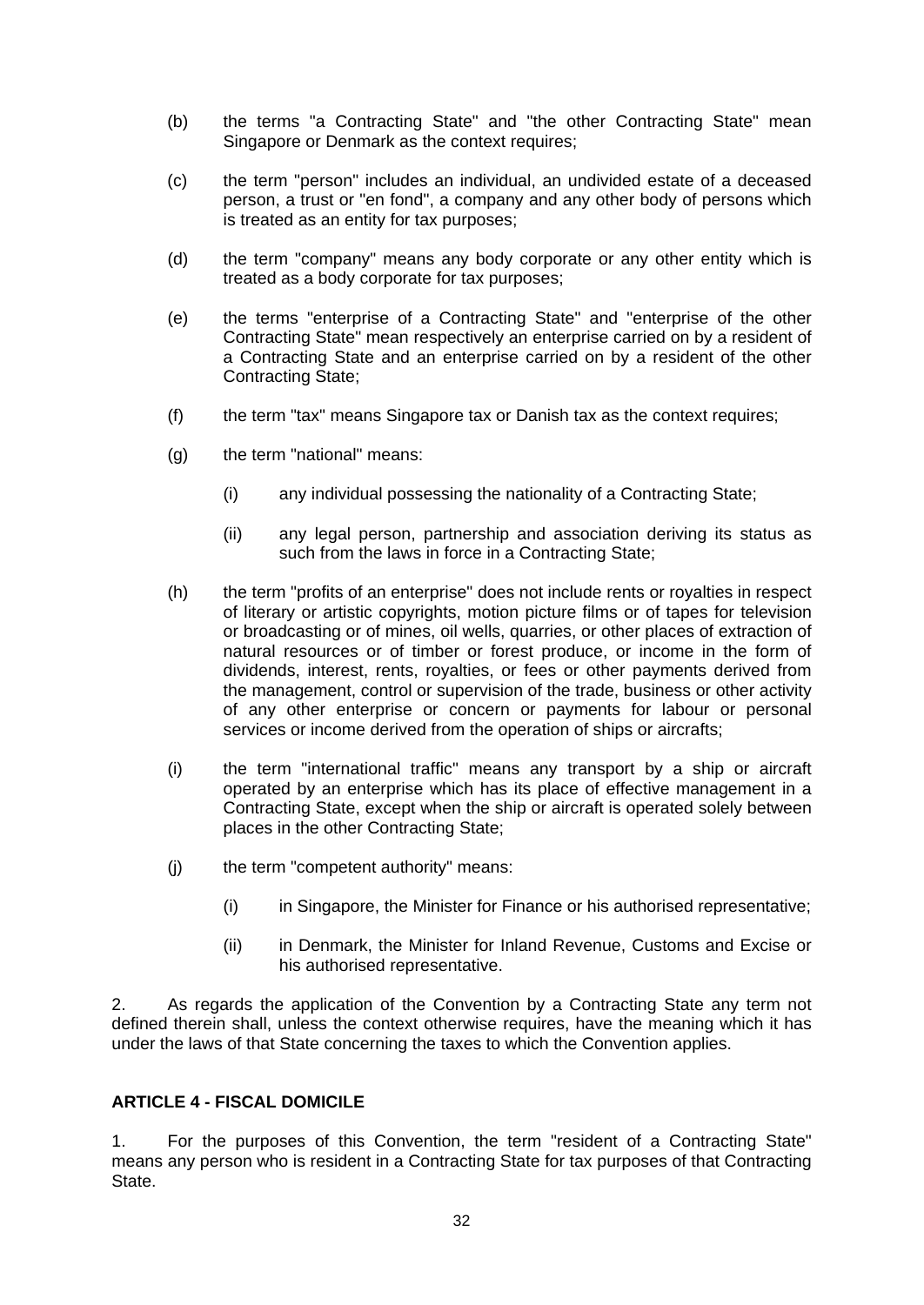2. Where by reason of the provisions of paragraph 1 an individual is a resident of both Contracting States, then his status shall be determined as follows:

- (a) he shall be deemed to be a resident of the Contracting State in which he has a permanent home available to him; if he has a permanent home available to him in both Contracting States, he shall be deemed to be a resident of the Contracting State with which his personal and economic relations are closer (hereinafter referred to as his "centre of vital interests");
- (b) if the Contracting State in which he has his centre of vital interests cannot be determined, or if he has not a permanent home available to him in either Contracting State, he shall be deemed to be a resident of the Contracting State in which he has an habitual abode;
- (c) if he has an habitual abode in both Contracting States or in neither of them, the competent authorities of the two Contracting States shall settle the question by mutual agreement.

3. Where by reason of the provisions of paragraph 1, a person other than an individual is a resident of both Contracting States, it shall be deemed to be a resident of the Contracting State in which its place of effective management is situated. If its place of effective management cannot be determined, the competent authorities of the Contracting States shall settle the question by mutual agreement.

# **ARTICLE 5 - PERMANENT ESTABLISHMENT**

1. For the purposes of this Convention, the term "permanent establishment" means a fixed place of business through which the business of an enterprise is wholly or partly carried on.

- 2. The term "permanent establishment" includes especially but is not limited to:
	- (a) a place of management;
	- (b) a branch;
	- (c) an office;
	- (d) a store or other sales outlet;
	- (e) a factory;
	- (f) a workshop;
	- (g) a warehouse except where used for purposes mentioned in paragraph 5; and
	- (h) a mine, an oil or gas well, a quarry or any other place of extraction of natural resources.
- 3. The term "permanent establishment" also includes:
	- (a) a building site, or a construction, installation or assembly project, but only where such site or project or any combination of them continues for a period or periods aggregating more than six months within any 12-month period;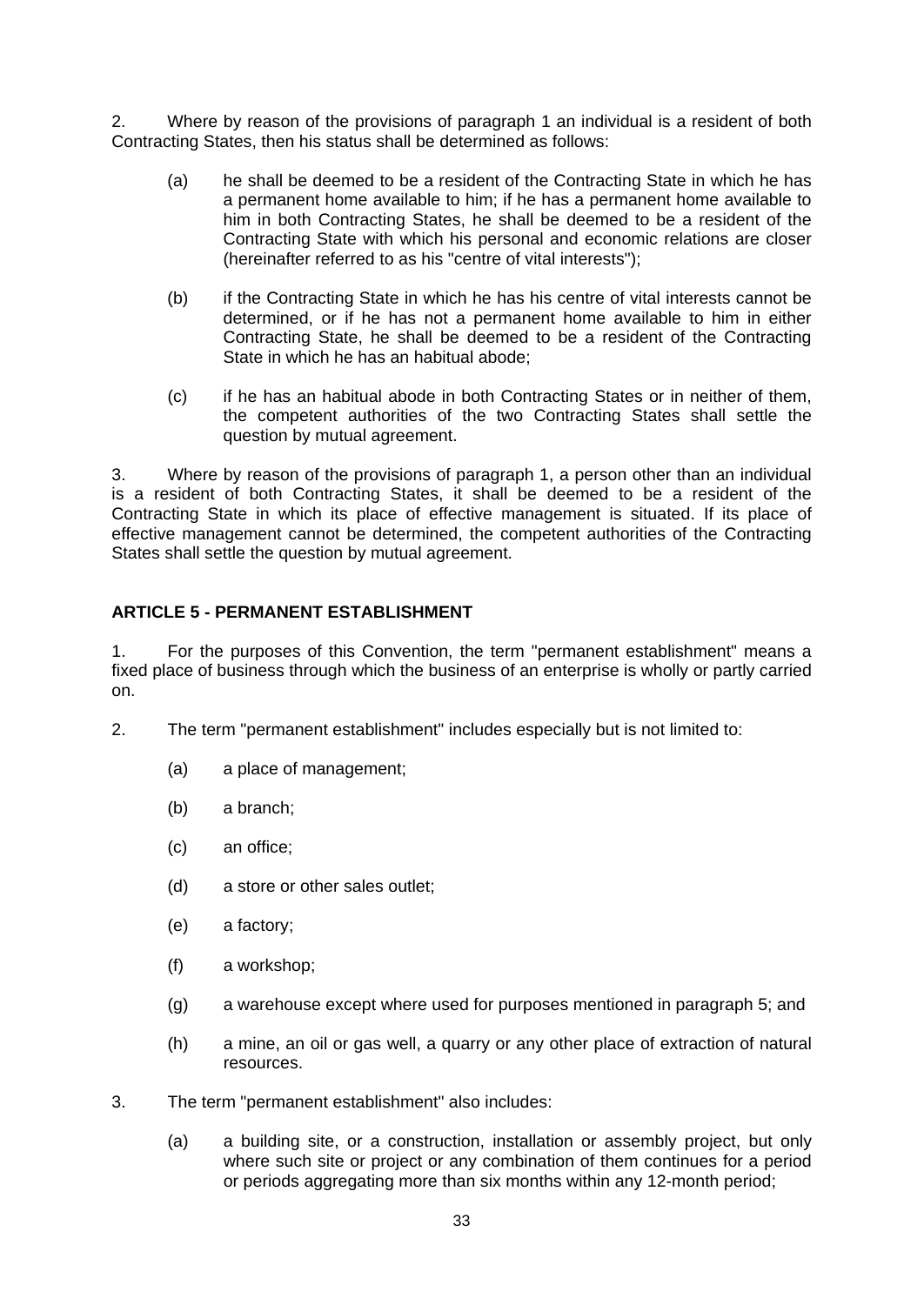(b) the furnishing of services, including consultancy services, by a resident of a Contracting State through employees or other personnel.

4. An enterprise of a Contracting State shall be deemed to have a permanent establishment in the other Contracting State if it carries on supervisory activities in that other Contracting State for a period or periods aggregating more than 6 months within any 12 month period in connection with a construction, installation or assembly project or any combination of them which are being undertaken in that other Contracting State.

- 5. The term "permanent establishment" shall be deemed not to include:
	- (a) the use of facilities solely for the purpose of storage or display of goods or merchandise belonging to the enterprise;
	- (b) the maintenance of a stock of goods or merchandise belonging to the enterprise solely for the purpose of storage or display;
	- (c) the maintenance of a stock of goods or merchandise belonging to the enterprise solely for the purpose of processing by another enterprise;
	- (d) the maintenance of a fixed place of business solely for the purpose of purchasing goods or merchandise or of collecting information, for the enterprise;
	- (e) the maintenance of a fixed place of business solely for the purpose of advertising, for the supply of information, for scientific research or for similar activities which have a preparatory or auxiliary character for the enterprise.

6. A person acting in a Contracting State on behalf of an enterprise of the other Contracting State, other than an agent of an independent status to whom paragraph 7 applies, shall be deemed to be a permanent establishment for the enterprise in the firstmentioned Contracting State if:

- (a) he has, and habitually exercises in the first-mentioned Contracting State, an authority to conclude contracts for or on behalf of the enterprise unless the exercise of such authority is limited to the purchase of goods or merchandise for that enterprise; or
- (b) he habitually maintains in the first-mentioned Contracting State a stock of goods or merchandise belonging to the enterprise from which he regularly fills orders on behalf of the enterprise; or
- (c) he habitually secures orders in the first-mentioned Contracting State wholly or almost wholly for the enterprise itself or for any other enterprise which is controlled by it or has a controlling interest in it.

7. An enterprise of a Contracting State shall not be deemed to have a permanent establishment in the other Contracting State merely because that enterprise carries on business in that other Contracting State through a broker, general commission agent, or any other agent of an independent status, where such broker or agent is acting in the ordinary course of his business.

8. Except with respect to reinsurance, an enterprise of a Contracting State shall be deemed to have a permanent establishment in the other Contracting State if it collects premiums in that other State, or insures risks situated therein, through an employee or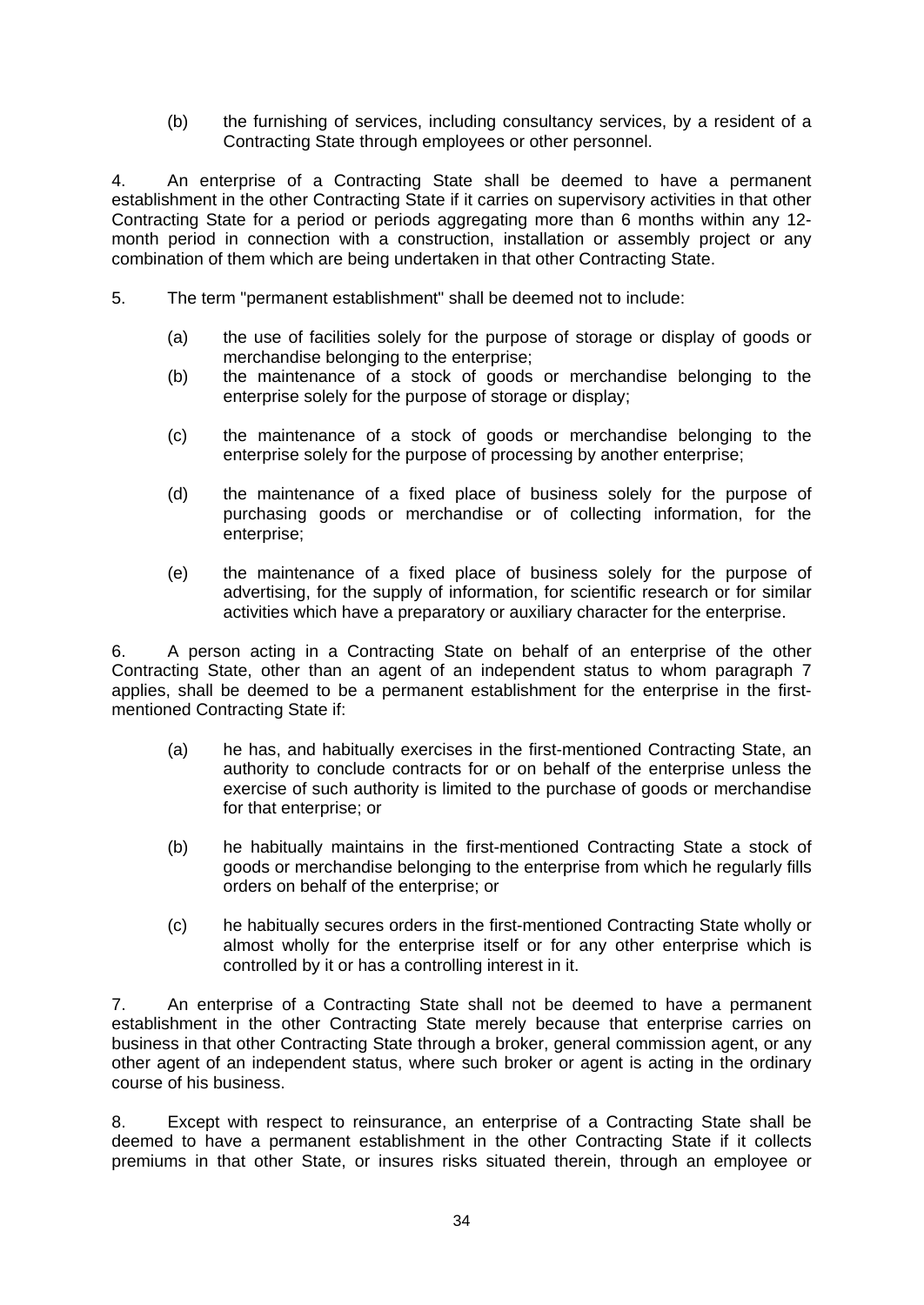representative situated therein who is not an agent of an independent status to whom paragraph 7 applies.

9. The fact that a company which is a resident of a Contracting State or is controlled by a company which is a resident of the other Contracting State, or which carries on business in that other State (whether through a permanent establishment or otherwise), shall not of itself constitute either company a permanent establishment of the other.

## **ARTICLE 6 - INCOME FROM IMMOVABLE PROPERTY**

1. Income derived by a resident of a Contracting State from immovable property (including income from agriculture or forestry) situated in the other Contracting State may be taxed in that other State.

2.

- (a) The term "immovable property" shall, subject to the provisions of subparagraphs (b) and (c), have the meaning which it has under the law of the Contracting State in which the property in question is situated.
- (b) The term "immovable property" shall in any case include property accessory to immovable property, livestock and equipment used in agriculture and forestry, rights to which the provisions of general law respecting landed property apply, usufruct of immovable property and rights to variable or fixed payments as consideration for the working of, or the right to work, mineral deposits, sources and other natural resources.
- (c) Ships and aircraft shall not be regarded as immovable property.

3. The provision of paragraph 1 shall apply to income derived from the direct use, letting, or use in any other form of immovable property.

4. The provisions of paragraphs 1 and 3 shall also apply to the income from immovable property of an enterprise and to income from immovable property used for the performance of professional services.

# **ARTICLE 7 - BUSINESS PROFITS**

1. The profits of an enterprise of a Contracting State shall be taxable only in that State unless the enterprise carries on business in the other Contracting State through a permanent establishment situated therein. If the enterprise carries on business as aforesaid, the profits of the enterprise may be taxed in the other State but only so much of them as is attributable to that permanent establishment.

2. Subject to the provisions of paragraph 3, where an enterprise of a Contracting State carries on business in the other Contracting State through a permanent establishment situated therein, there shall in each Contracting State be attributed to that permanent establishment the profits which it might be expected to make if it were a distinct and separate enterprise engaged in the same or similar activities under the same or similar conditions and dealing wholly independently with the enterprise of which it is a permanent establishment.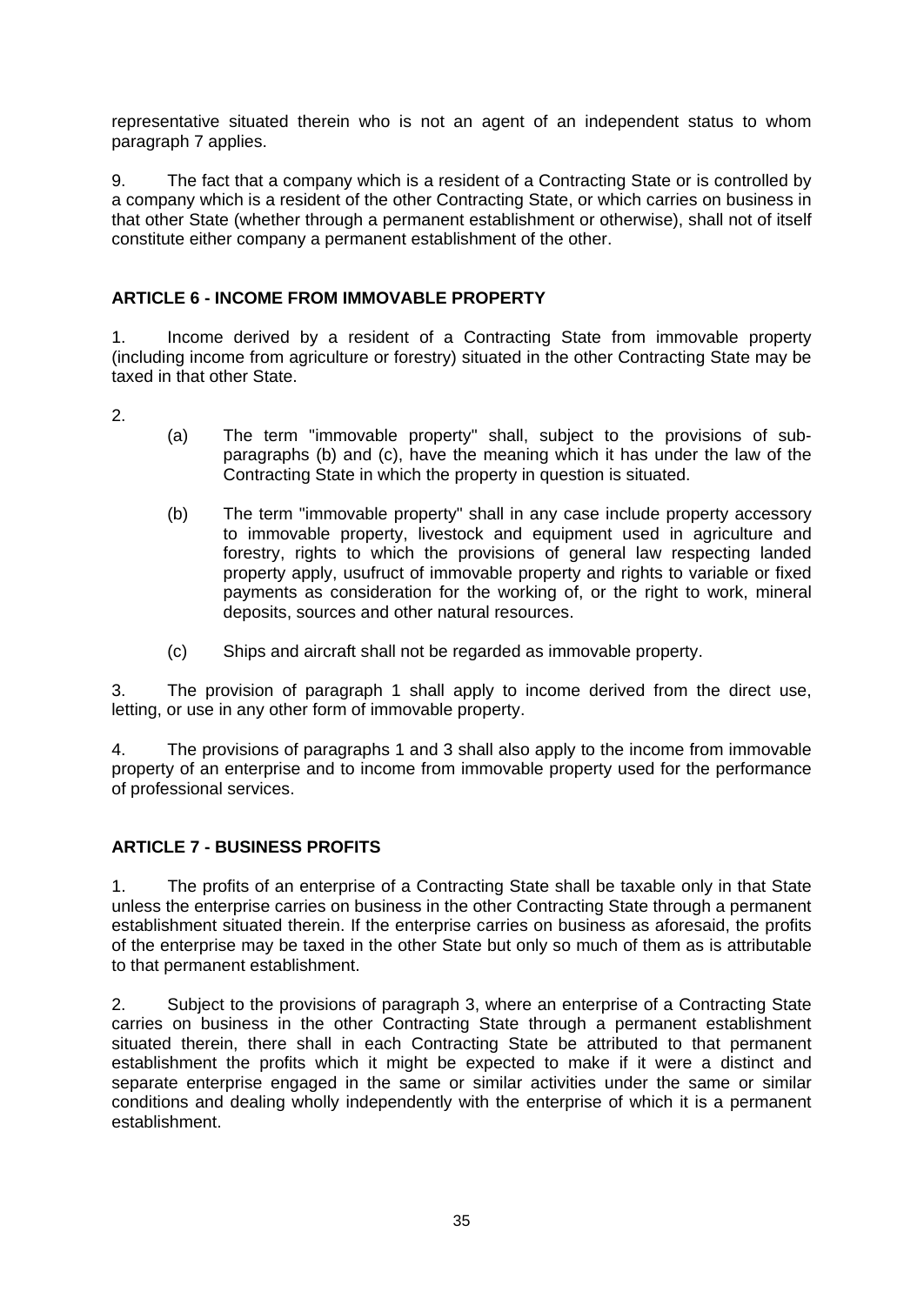3. In determining the profits of a permanent establishment, there shall be allowed as deductions all expenses, including executive and general administrative expenses, which would be deductible if the permanent establishment were an independent enterprise, insofar as they are reasonably allocable to the permanent establishment, whether incurred in the Contracting State in which the permanent establishment is situated or elsewhere.

4. No profits shall be attributed to a permanent establishment by reason of the mere purchase by that permanent establishment of goods or merchandise for the enterprise.

5. Where profits include items of income which are dealt with separately in other Articles of this Convention, then the provisions of those Articles shall not be affected by the provisions of this Article.

# **ARTICLE 8 - SHIPPING AND AIR TRANSPORT**

1. Notwithstanding the provisions of Article 7, profits of an enterprise of one of the Contracting States from the operation of aircraft in international traffic shall be taxable only in that State.

2. The provisions of paragraph 1 shall likewise apply to profits derived from the participation by enterprises of the Contracting States in a pool, a joint business or an international operating agency.

3. With respect to profits derived by the Danish, Norwegian and Swedish air transport consortium, known as the Scandinavian Airlines System (SAS), the provisions of paragraphs 1 and 2 shall apply only to such part of the profits as corresponds to the shareholding in the consortium held by Det Danske Luftfartsselskab (DDL), the Danish partner of Scandinavian Airlines System (SAS).

4. Notwithstanding the provisions of Article 7, profits of an enterprise of a Contracting State from the operation of ships in international traffic may be taxed in the other Contracting State only if such profits are derived from that other State.

Provided that

- (a) when a Singapore enterprise operating ships in international traffic derives profits from such operations carried on in Denmark the tax charged in Denmark in respect of such profits shall be reduced by an amount equal to 50 per cent thereof;
- (b) when a Danish enterprise operating ships in international traffic derives profits from such operations carried on in Singapore the tax charged in Singapore in respect of such profits shall be reduced by an amount equal to 50 per cent thereof.

5. Where a ship or aircraft is operated solely between places in a Contracting State and one or more structures used for the exploration or exploitation of natural resources situated in waters adjacent to the territorial waters of that State, the exemption or reduction of tax provided for in paragraphs 1, 2 and 4 of this Article shall not apply.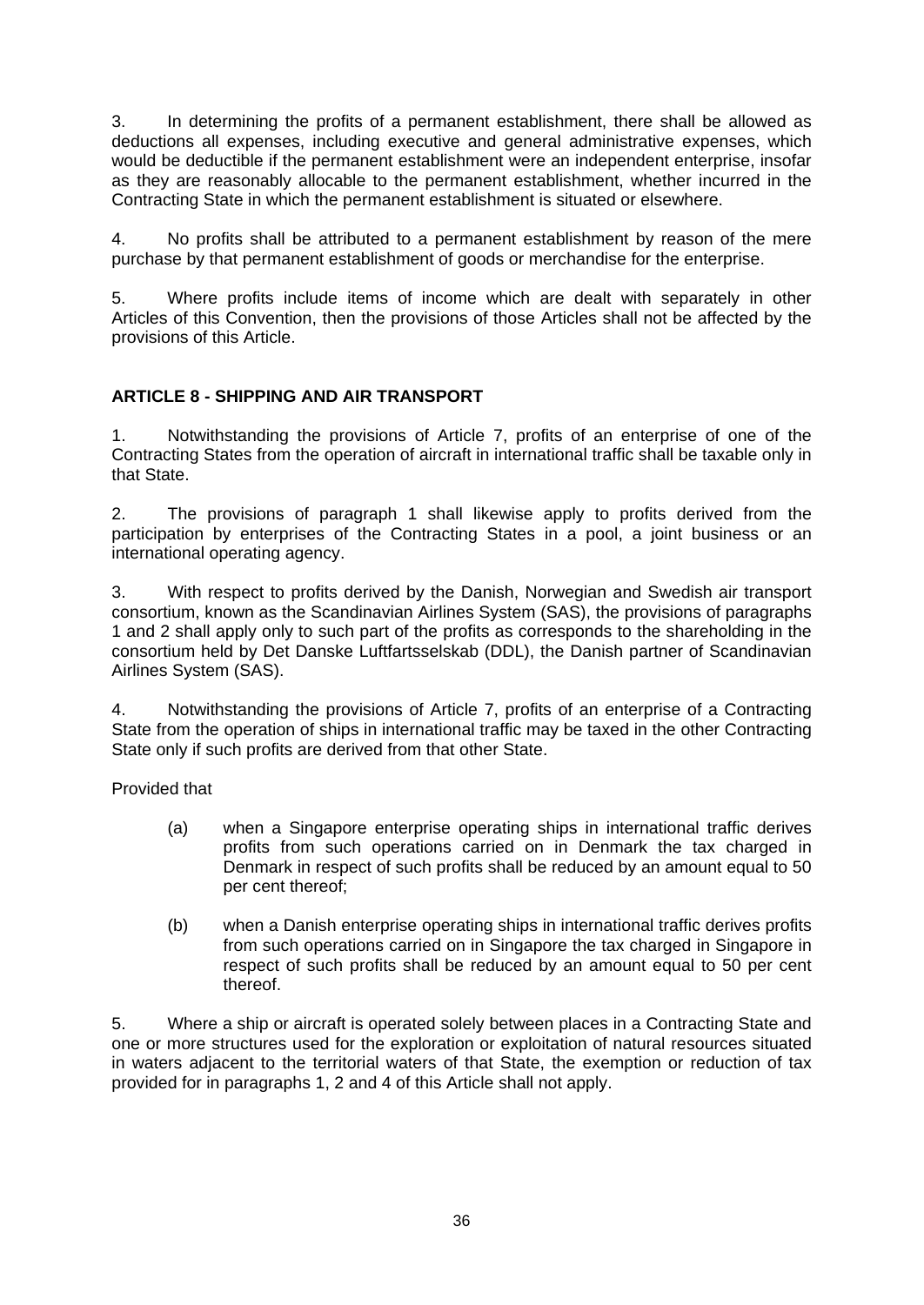## **ARTICLE 9 - ASSOCIATED ENTERPRISES**

Where

- (a) an enterprise of a Contracting State participates directly or indirectly in the management, control or capital of an enterprise of the other Contracting State, or
- (b) the same persons participate directly or indirectly in the management, control or capital of an enterprise of a Contracting State and an enterprise of the other Contracting State,

and in either case conditions are made or imposed between the two enterprises in their commercial or financial relations which differ from those which would be made between independent enterprises, then any profits which would, but for those conditions, have accrued to one of the enterprises, but, by reason of those conditions, have not so accrued, may be included in the profits of that enterprise and taxed accordingly.

## **ARTICLE 10 - DIVIDENDS**

1. Dividends paid by a company which is a resident of a Contracting State to a resident of the other Contracting State may be taxed in that other State.

2. However, such dividends may also be taxed in the Contracting State of which the company paying the dividends is a resident, and according to the laws of that State, but if the recipient is the beneficial owner of the dividends the tax so charged shall not exceed:

- (a) 5 per cent of the gross amount of the dividends if the beneficial owner is a company (other than a partnership) which holds directly at least 25 per cent of the capital of the company paying the dividends;
- (b) 10 per cent of the gross amount of the dividends in all other cases. The competent authorities of the Contracting States shall by mutual agreement settle the mode of application of these limitations.

This paragraph shall not affect the taxation of the company in respect of the profits out of which the dividends are paid.

3. The provisions of paragraph 2 shall apply to dividends paid by a company which is a resident of Singapore if Singapore, subsequent to the date of signature of this Convention, imposes a tax on dividends in addition to the tax chargeable in respect of the profits or income of the company.

4. The term "dividends" as used in this Article means income from shares, or other rights, not being debt-claims, participating in profits, as well as income from other corporate rights which is subjected to the same taxation treatment as income from shares by the laws of the State of which the company making the distribution is a resident.

5. The provisions of paragraphs 1 and 2 shall not apply if the beneficial owner of the dividends, being a resident of a Contracting State, carries on business in the other Contracting State of which the company paying the dividends is a resident, through a permanent establishment situated therein, or performs in that other State independent personal services from a fixed base situated therein, and the holding in respect of which the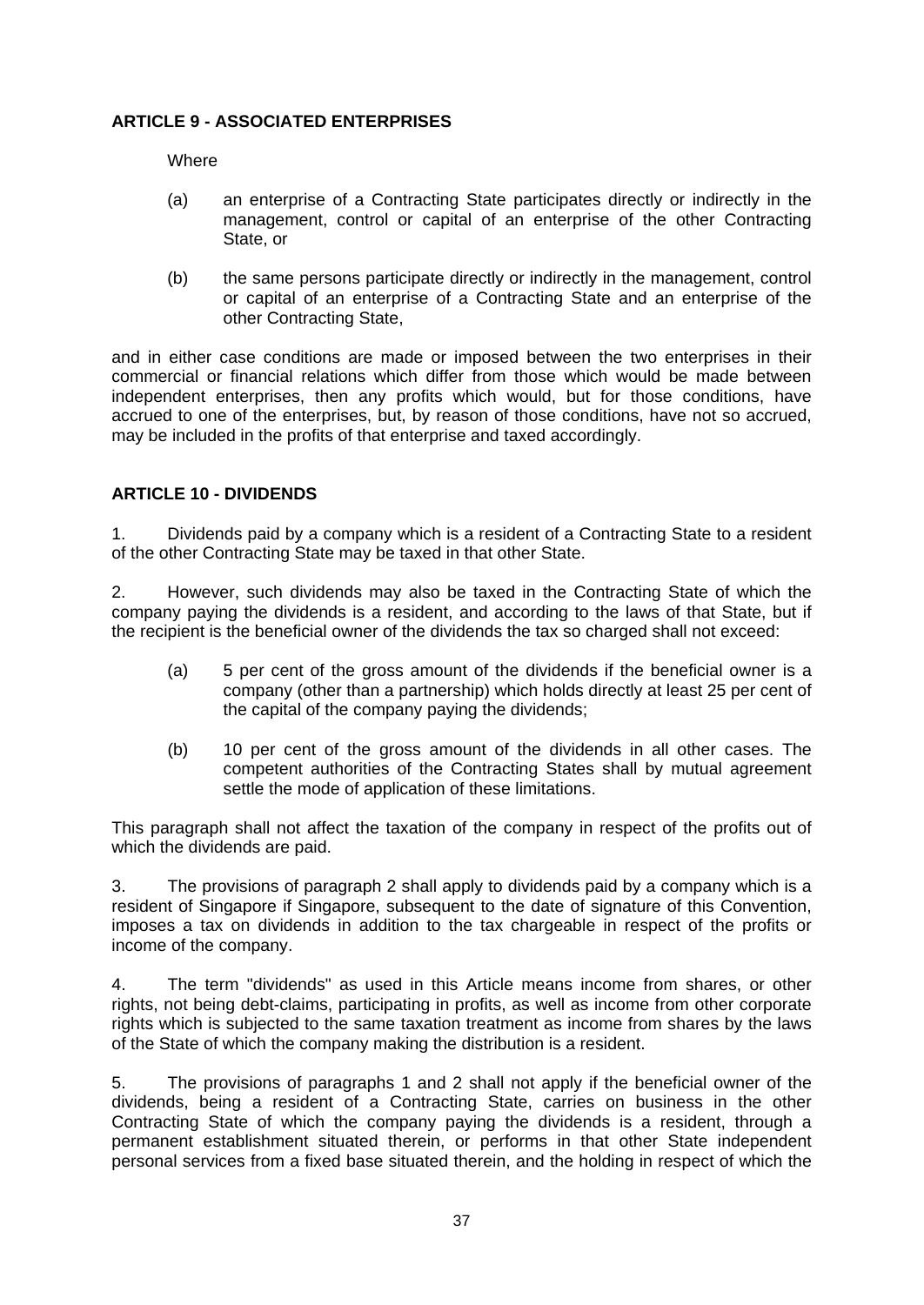dividends are paid is effectively connected with such permanent establishment or fixed base. In such case the provisions of Article 7 or Article 13, as the case may be, shall apply.

6. Where a company which is a resident of a Contracting State derives profits of income from the other Contracting State, that other State may not impose any tax on the dividends paid by the company, except insofar as such dividends are paid to a resident of that other State or insofar as the holding in respect of which the dividends are paid is effectively connected with a permanent establishment or a fixed base situated in that other State, nor subject the company's undistributed profits to a tax on undistributed profits, even if the dividends paid or the undistributed profits consist wholly or partly of profits or income arising in such other State.

7.

- (a) Dividends shall be deemed to arise in Denmark if they are paid by a company which is a resident of Denmark.
- (b) Dividends shall be deemed to arise in Singapore:
	- (i) if they are paid by a company which is a resident of Singapore; or
	- (ii) if they are paid by a company which is a resident of Malaysia out of profits arising in Singapore and qualifying as dividends arising in Singapore under Article VII of the Agreement for the Avoidance of Double Taxation between Singapore and Malaysia signed on 26th December, 1968.

8. As long as an individual resident in Denmark is entitled under Danish law to a tax credit (skattegodtgorelse) in respect of dividends paid by a company which is a resident of Denmark, the following rules shall apply to an individual shareholder who is a resident of Singapore:

The beneficial owner of such dividends shall be entitled to a tax credit in respect thereof not exceeding 15 per cent of the gross amount of the dividends, if an individual resident in Denmark would have been entitled to a tax credit had he received such dividends, and to the payment of any excess of that tax credit over his liability to tax in Denmark; however, tax may also be charged in Denmark and according to the laws of Denmark on the aggregate of the amount of such dividends and the amount of that tax credit, at a rate not exceeding 10 per cent.

# **ARTICLE 11 - INTEREST**

1. Interest arising in a Contracting State and paid to a resident of the other Contracting State may be taxed in that other State.

2. However, such interest may also be taxed in the Contracting State in which it arises and according to the laws of that State, but if the recipient is the beneficial owner of the interest, the tax so charged shall not exceed 15 per cent of the gross amount of the interest. The competent authorities of the Contracting States shall by mutual agreement settle the mode of application of this limitation.

3. Notwithstanding the provisions of paragraph 2, interest arising in a Contracting State and paid to the Government of the other Contracting State shall be exempt from tax in the first-mentioned Contracting State.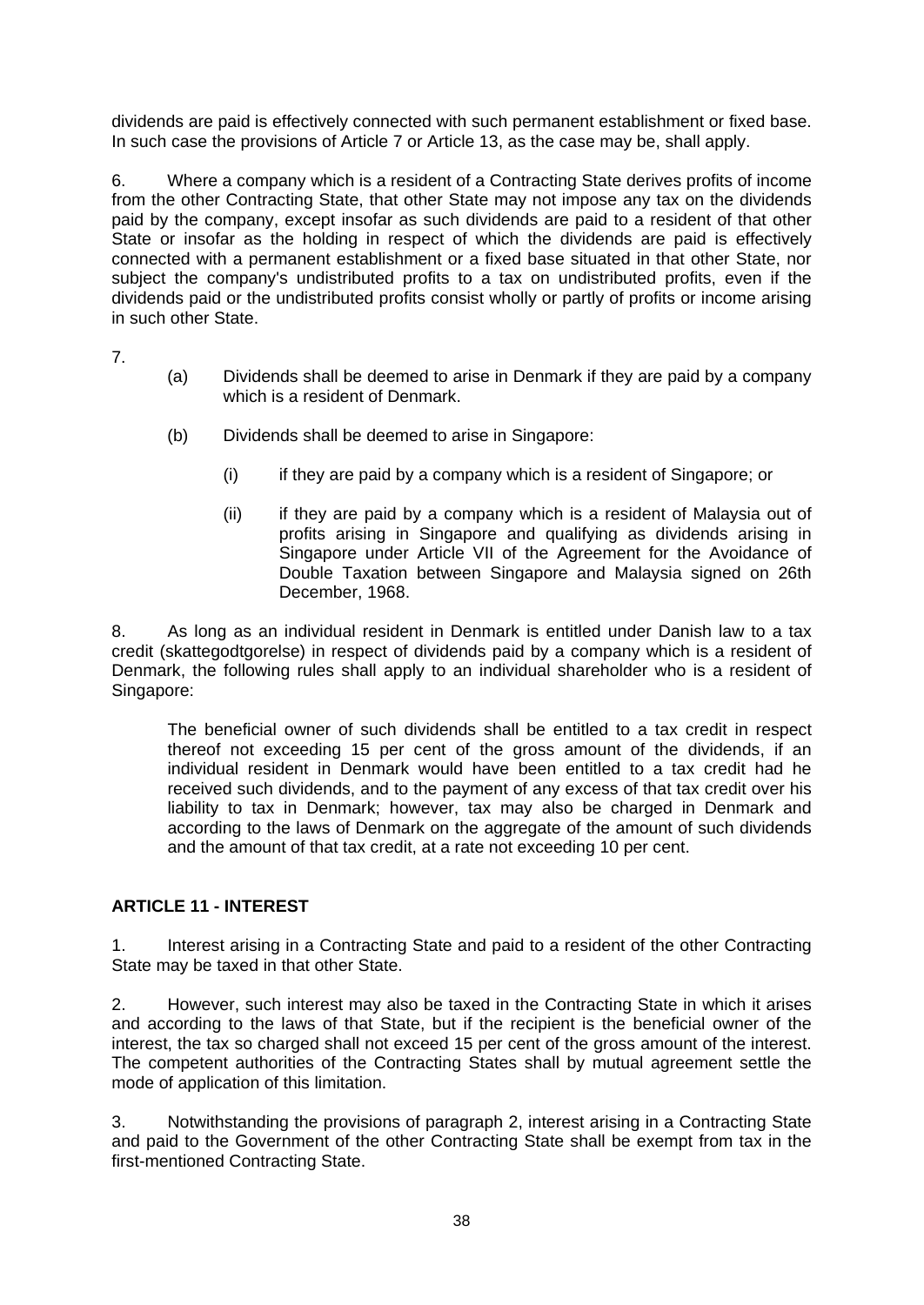- 4. For the purpose of paragraph 3, the term Government:
	- (a) in the case of Singapore means the Government of Singapore, and shall include:
		- (i) the Monetary Authority of Singapore and the Board of Commissioners of Currency;
		- (ii) the Government of Singapore Investment Corporation Pte Ltd;
		- (iii) a statutory body or any institution wholly or mainly owned by the Government of Singapore, a local authority or a statutory body thereof, as may be agreed from time to time between the competent authorities of the Contracting States;
	- (b) in the case of Denmark means the Government of Denmark, and shall include:
		- (i) The National Bank of Denmark;
		- (ii) a statutory body or any institution wholly or mainly owned by the Government of Denmark, a local authority or a statutory body thereof, as may be agreed from to time between the competent authorities of the Contracting States.

5. The term "interest" as used in this Article means income from debt-claims of every kind, whether or not secured by mortgage, as well as all other income assimilated to income from money lent by the taxation laws of the State in which the income arises, and in particular income from government securities and income from bonds or debentures, including premiums and prizes attaching to such securities, bonds or debentures. Penalty charges for late payment shall not be regarded as interest for the purpose of this Article.

6. The provisions of paragraphs 1 and 2 shall not apply if the beneficial owner of the interest, being a resident of a Contracting State, carries on business in the other Contracting State in which the interest arises, through a permanent establishment situated therein, or performs in that other State independent personal services from a fixed base situated therein, and the debt-claim in respect of which the interest is paid is effectively connected with such permanent establishment or fixed base. In such case the provisions of Article 7 or Article 13, as the case may be, shall apply.

7. Interest shall be deemed to arise in a Contracting State when the payer is that State itself, a political subdivision, a local authority, a statutory body or a resident of that State. Where, however, the person paying the interest, whether he is a resident of a Contracting State or not, has in a Contracting State a permanent establishment or a fixed base in connection with which the indebtedness on which the interest is paid was incurred, and such interest is borne by such permanent establishment or fixed base, then such interest shall be deemed to arise in the State in which the permanent establishment or fixed base is situated.

8. Where, by reason of a special relationship between the payer and the beneficial owner or between both of them and some other person, the amount of the interest, having regard to the debt-claim for which it is paid, exceeds the amount which would have been agreed upon by the payer and the beneficial owner in the absence of such relationship, the provisions of this Article shall apply only to the last-mentioned amount. In such case, the excess part of the payments shall remain taxable according to the laws of each Contracting State, due regard being had to the other provisions of this Convention.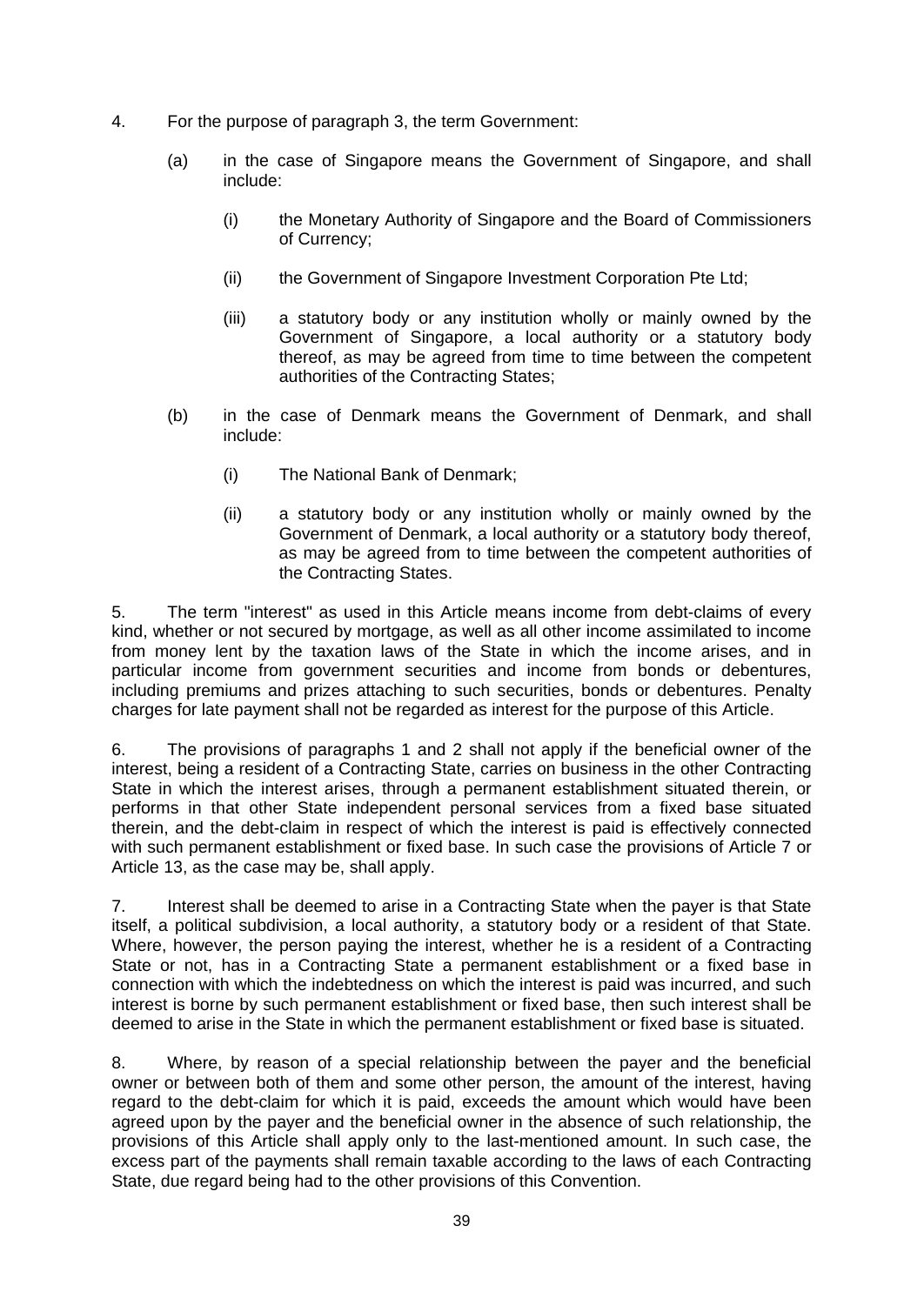## **ARTICLE 12 - ROYALTIES**

1. Royalties arising in a Contracting State and paid to a resident of the other Contracting State may be taxed in that other State.

2. However, such royalties may also be taxed in the Contracting State in which they arise and according to the laws of that State, but if the recipient is the beneficial owner of the royalties, the tax so charged shall not exceed 15 per cent of the gross amount of the royalties. The competent authorities of the Contracting States shall by mutual agreement settle the mode of application of this limitation.

3. The term "royalties" as used in this Article means payments of any kind received as a consideration for the use of, or the right to use, any patent, trade mark, design or model, plan, secret formula or process, or for the use of, or the right to use, industrial or scientific equipment, or for information concerning industrial or scientific experience.

4. The provisions of paragraphs 1 and 2 of this Article shall apply equally to any sum derived by a resident of one of the Contracting States from sources within the other Contracting State from the alienation of any right or property from which royalties, as defined in paragraph 3 of this Article, are or may be derived.

5. The provisions of paragraphs 1, 2 and 4 of this Article shall not apply if the beneficial owner of the royalties or sums, being a resident of a Contracting State, carries on business in the other Contracting State in which the royalties arise, through a permanent establishment situated therein, or perform in that other State independent personal services from a fixed base situated therein, and the right or property in respect of which the royalties are paid is effectively connected with such permanent establishment or fixed base. In such case the provisions of Article 7 or Article 13, as the case may be, shall apply.

6. Royalties shall be deemed to arise in a Contracting State when the payer is that State itself, a political subdivision, a local authority, a statutory body or a resident of that State. Where, however, the person paying the royalties, whether he is a resident of a Contracting State or not, has in a Contracting State a permanent establishment or a fixed base in connection with which the liability to pay the royalties was incurred, and such royalties are borne by such permanent establishment or fixed base, then such royalties shall be deemed to arise in the State in which the permanent establishment or fixed base is situated.

7. Where, by reason of a special relationship between the payer and the beneficial owner or between both of them and some other person, the amount of the royalties, having regard to the use, right or information for which they are paid, exceeds the amount which would have been agreed upon by the payer and the beneficial owner in the absence of such relationship, the provisions of this Article shall apply only to the last-mentioned amount. In such case, the excess part of the payments shall remain taxable according to the laws of each Contracting State, due regard being had to the other provisions of this Convention.

# **ARTICLE 13 - PERSONAL SERVICES**

1. Subject to the provisions of Articles 14, 16 and 17, salaries, wages and other similar remuneration or income derived by a resident of a Contracting State in respect of personal (including professional) services shall be taxable only in that State unless the services are rendered in the other Contracting State. If the services are so rendered, such remuneration or income as is derived therefrom may be taxed in that other State.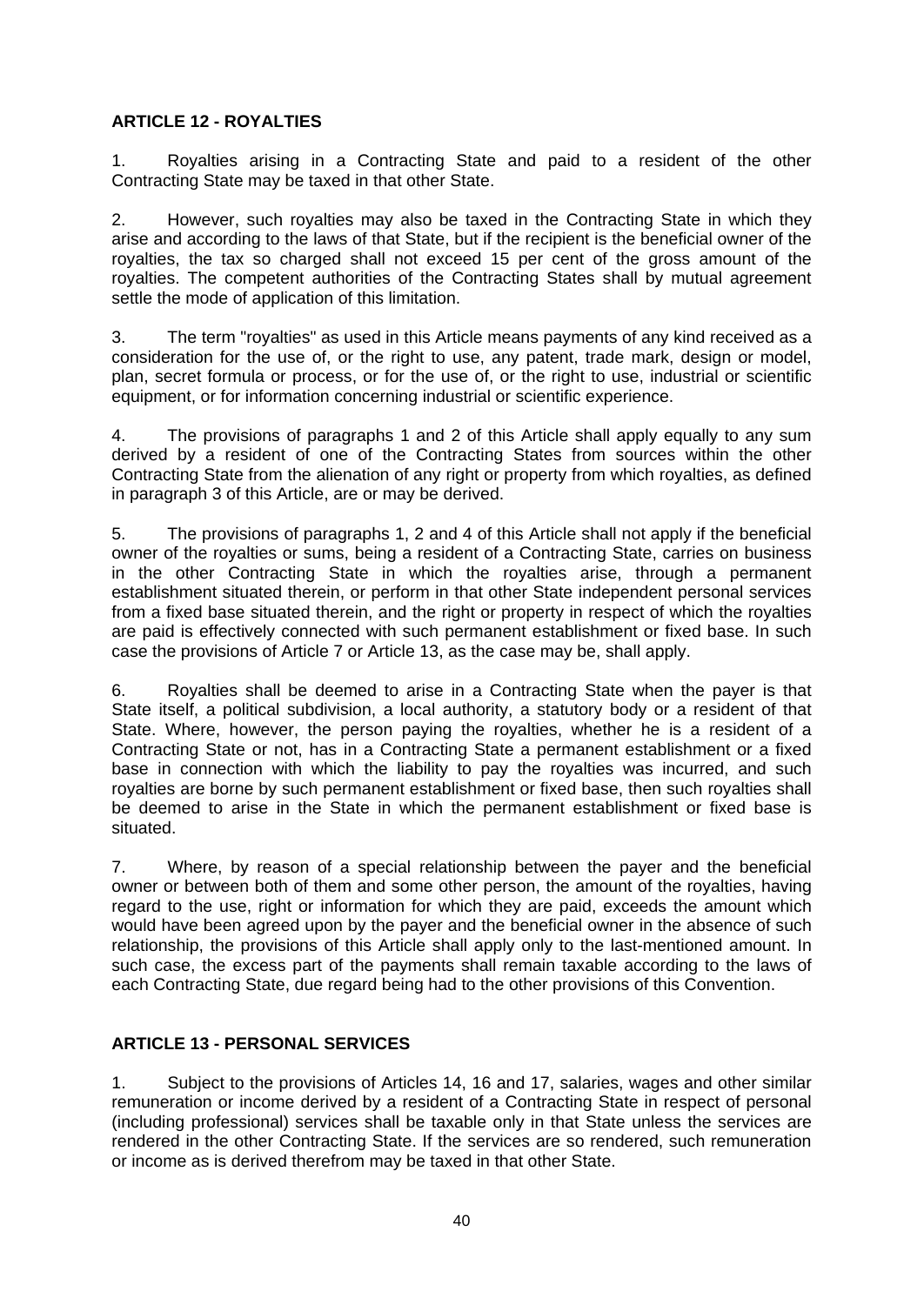2. Notwithstanding the provisions of paragraph 1, remuneration or income derived by a resident of a Contracting State in respect of services rendered in the other Contracting State shall be taxable only in the first-mentioned State if:

- (a) the recipient is present in the other State for a period or periods not exceeding in the aggregate 183 days in any 12-month period, and
- (b) the services are rendered for or on behalf of a person who is a resident of the first-mentioned State, and
- (c) the remuneration or income is subject to tax in the first-mentioned State, and
- (d) the remuneration is not borne by a permanent establishment or a fixed base which the employer has in the other State, and
- (e) the payment for independent personal services is not borne by a resident of the other State or by a permanent establishment or a fixed base which a resident of the first-mentioned State has in the other State.

3. Notwithstanding the preceding provisions of this Article remuneration derived by a resident of a Contracting State in respect of an employment exercised aboard a ship or aircraft operated in international traffic shall be taxable only in that Contracting State.

## **ARTICLE 14 - DIRECTORS' FEES**

Directors' fees and other similar payments derived by a resident of a Contracting State in his capacity as a member of the board of directors of a company which is a resident of the other Contracting State may be taxed in that other State.

## **ARTICLE 15 - ARTISTES AND ATHLETES**

1. Notwithstanding the provisions of Article 13 income derived by a resident of a Contracting State as an entertainer, such as a theatre, motion picture, radio or television artiste, or a musician, or as an athlete, from his personal activities as such exercised in the other Contracting State, may be taxed in that other Contracting State.

Such income shall, however, be exempt from tax in that other Contracting State if such activities are supported, wholly or substantially, from the public funds of the Government of either Contracting State or a local authority or a statutory body thereof.

2. Where income in respect of personal activities exercised in a Contracting State by an entertainer or an athlete in his capacity as such accrues not to the entertainer or athlete himself but to another person, that income may, notwithstanding the provisions of Articles 7 and 13, be taxed in that Contracting State.

Such income shall, however, be exempt from tax in that Contracting State if such activities are supported, wholly or substantially, from the public funds of the Government of either Contracting State or a local authority or a statutory body thereof.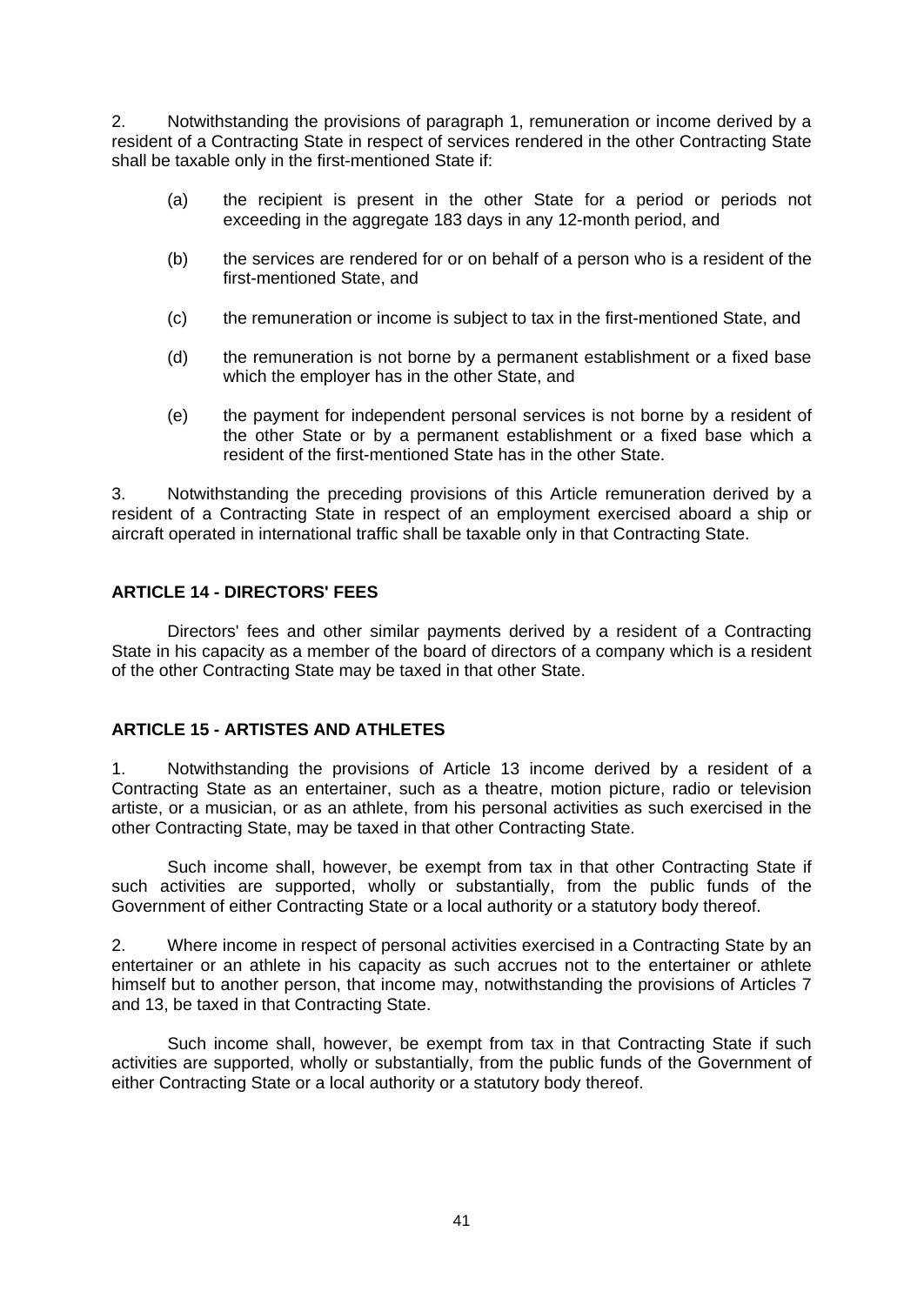## **ARTICLE 16 - GOVERNMENT SERVICE**

- 1.
- (a) Remuneration, other than a pension, paid by a Contracting State or a political subdivision, a local authority or a statutory body thereof to an individual in respect of services rendered to that State or subdivision or authority or body shall be taxable only in that State.
- (b) However, such remuneration shall be taxable only in the other Contracting State if the services are rendered in that other State and the individual is a resident of that other State who:
	- (i) is a national of that other State; or
	- (ii) did not become a resident of that other State solely for the purpose of rendering the services.

2. The provisions of this Article shall not apply to any remuneration in respect of services rendered in connection with any trade or business carried on for purposes of profit.

# **ARTICLE 17 - STUDENTS AND TRAINEES**

1. An individual who is a resident of a Contracting State immediately before making a visit to the other Contracting State and is present in that other Contracting State for a period not exceeding five years solely:

- (a) as a student at a recognised university, college or school in that other Contracting State,
- (b) as a recipient of grant, allowance or award for the primary purpose of study or research from a governmental, religious, charitable, scientific, literary or educational organisation, or
- (c) as a business apprentice,

shall be exempt from tax of that other Contracting State in respect of:

- (i) remittances from abroad for the purposes of his maintenance, education, study, research or training,
- (ii) the grant, allowance or award, and
- (iii) remuneration for personal services in that other Contracting State not exceeding the sum of 2,500 United States dollars or its equivalent sum in Singapore or Danish currency, during any calendar year, or such amount as may be agreed from time to time between the competent authorities of the Contracting States; provided that any amount in excess of 2,500 United States dollars (or such revised amount) or its equivalent sum in Singapore or Danish currency shall remain taxable according to the law of that other State, due regard being had to the other provisions of the Convention.

2. An individual who is a resident of a Contracting State immediately before making a visit to the other Contracting State and is present in that other Contracting State for a period not exceeding twelve months as an employee of, or under contract with, an enterprise of the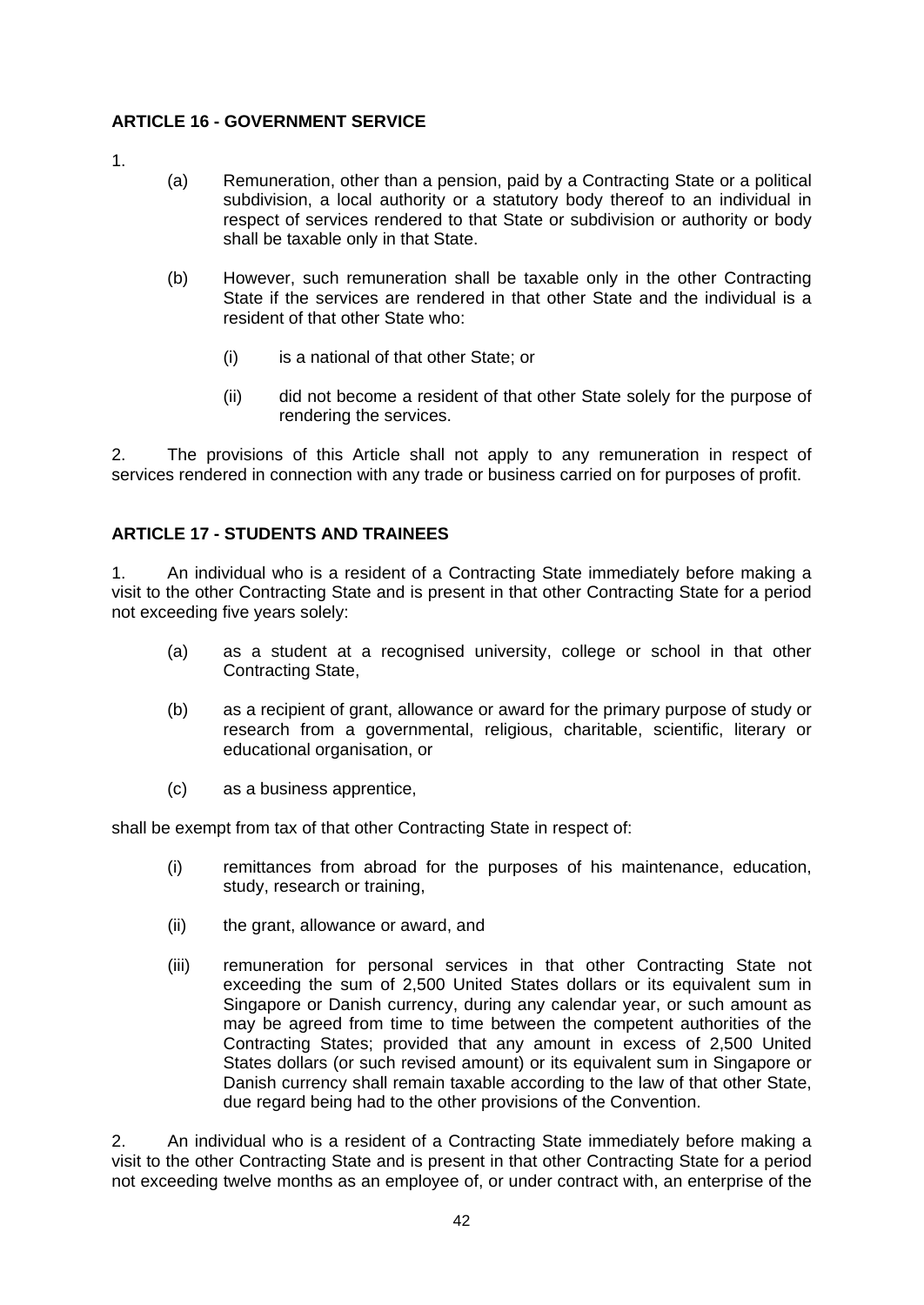first-mentioned Contracting State, or an organisation referred to in sub-paragraph (b) of paragraph 1, solely to acquire technical, professional or business experience from a person other than such enterprise or organisation, shall be exempt from tax of that other Contracting State on the remuneration for such period, received from abroad, or paid in that other Contracting State for his services directly related to the acquisition of such experience, if the amount thereof does not exceed the sum of 4,000 United States dollars or its equivalent sum in Singapore or Danish currency, during any calendar year, or such amount as may be agreed from time to time between the competent authorities of the Contracting States; provided that any amount in excess of 4,000 United States dollars (or such revised amount) or its equivalent sum in Singapore or Danish currency shall remain taxable according to the law of that other State, due regard being had to the other provisions of the Convention.

3. An individual who is a resident of a Contracting State immediately before making a visit to the other Contracting State and is present in that other Contracting State for a period not exceeding five years under arrangements with the Government (including a local government) of the other Contracting State or any authority or agency thereof, solely for the purpose of study, research or training shall be exempt from tax of that other Contracting State on remuneration, received from abroad, or paid in that other Contracting State for his services directly related to such study, research or training, if the amount thereof does not exceed the sum of 4,000 United States dollars or its equivalent sum in Singapore or Danish currency, during any calendar year, or such amount as may be agreed from time to time between the competent authorities of the Contracting States; provided that any amount in excess of 4,000 United States dollars (or such revised amount) or its equivalent in Singapore or Danish currency shall remain taxable according to the law of that other State, due regard being had to the other provisions of the Convention.

4. The benefits of paragraphs 1, 2 or 3 shall not be concurrently cumulative.

# **ARTICLE 18 - INCOME NOT EXPRESSLY MENTIONED**

Items of income not expressly mentioned in the foregoing Articles of this Convention and arising in a Contracting State may be taxed in that State.

## **ARTICLE 19 - LIMITATION OF RELIEF**

1. Where this Convention provides (with or without other conditions) that income from sources in Denmark shall be exempt from tax, or taxed at a reduced rate, in Denmark and under the laws in force in Singapore the said income is subject to tax by reference to the amount thereof which is remitted to or received in Singapore and not by reference to the full amount thereof, then the exemption or reduction of tax to be allowed under this Convention in Denmark shall apply only to so much of the income as is remitted to or received in Singapore.

2. However, this limitation does not apply to income derived by the Government of Singapore or any person approved by the competent authority of Singapore for the purpose of this paragraph. The term "the Government of Singapore" shall include its agencies and statutory bodies.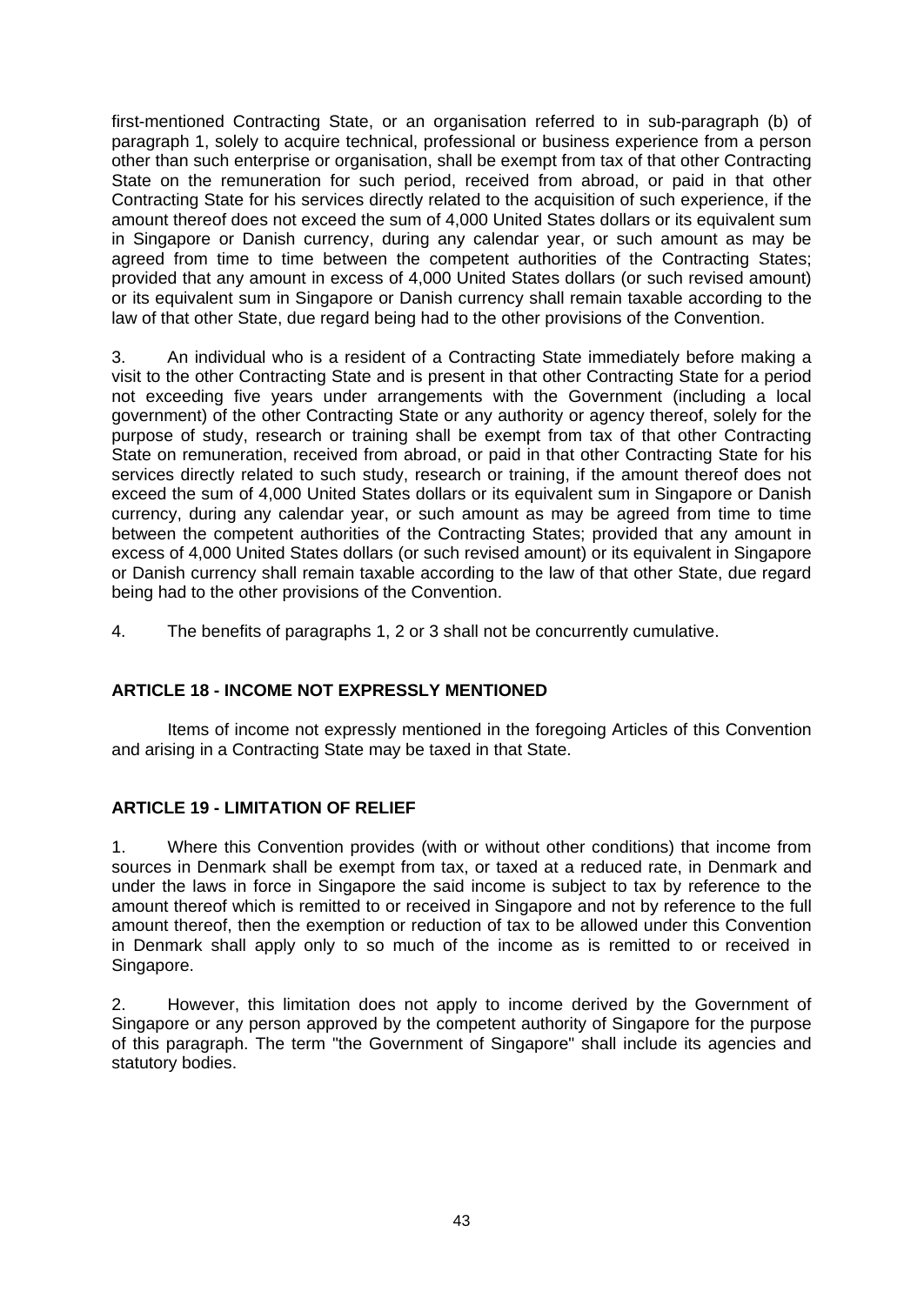## **ARTICLE 20 - ELIMINATION OF DOUBLE TAXATION**

1. The laws of each Contracting State shall continue to govern the taxation of income in that State except where express provision to the contrary is made in this Convention. Where income is subject to tax in both Contracting States, relief from double taxation shall be given in accordance with the following paragraphs of this Article.

2. Subject to the provisions of the laws of Singapore regarding the allowance as a credit against Singapore tax of tax payable in any country other than Singapore, Danish tax payable, whether directly or by deduction, in respect of income from sources within Denmark shall be allowed as a credit against Singapore tax payable in respect of that income. Where such income is a dividend paid by a company which is a resident of Denmark to a resident of Singapore which owns not less than 25 per cent of the share capital of the company paying the dividends, the credit shall take into account Danish tax payable in respect of its profits by the company paying the dividends.

3. Where a resident of Denmark derives income from sources within Singapore, and that income in accordance with the provisions of this Convention shall be taxable only or may be taxed in Singapore, Denmark may include this income in the tax base, but shall, subject to the provisions of paragraphs 4 and 5, allow as a deduction from the income tax that part of the income tax which is applicable to the income derived from Singapore.

4. Where a resident of Denmark derives income which, in accordance with Article 8, paragraph 4, 11, 12 and 14 may be taxed in Singapore, Denmark shall allow as a deduction from the tax on the income of that resident, an amount equal to the income tax paid in Singapore.

Such deduction shall not exceed that part of the income tax, as computed before the deduction is given, which is attributable to such income derived from Singapore.

5.

- (i) Where dividends are paid by a company which is a resident of Singapore to a person which is a resident of Denmark, and which owns directly or indirectly not less than 25 per cent of the share capital of the first-mentioned company then such dividends shall be exempt from tax in Denmark;
- (ii) Where dividends are paid by a company which is a resident of Singapore to a resident of Denmark other than a person referred to in sub-paragraph (i) then Denmark shall allow as a deduction from the tax on the income of that Danish resident an amount equal to 20 per cent of the gross amount of the dividends.
- 6.
- (a) For the purposes of paragraph 4, "income tax paid in Singapore" shall include any Singapore tax which would have been payable but for the reduction or exemption of Singapore tax granted under the Economic Expansion Incentives (Relief from Income Tax) Act and the Income Tax Act as effective on the date of signature of the Convention.
- (b) For the purposes of paragraph 5 (ii), any dividends which have been exempted from Singapore tax under the Economic Expansion Incentives (Relief from Income Tax) Act and the Income Tax Act shall be exempt from tax in Denmark.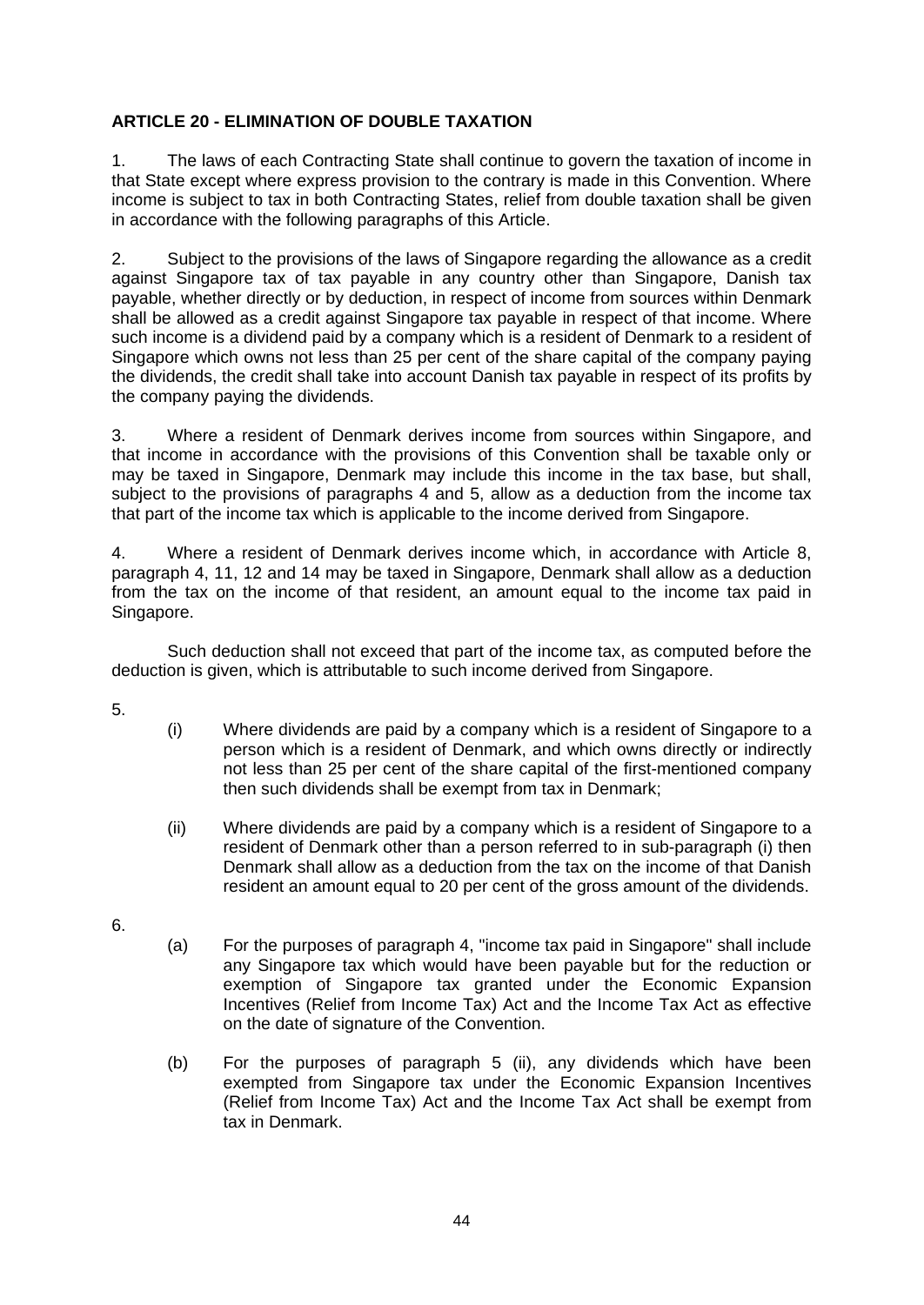(c) The provisions of sub-paragraphs (a) and (b) shall apply equally to any other provision or legislation which may subsequently be made or enacted granting a reduction or exemption and which the competent authorities agree to be for the purpose of promoting economic development.

7. Notwithstanding the provisions of this Convention any income derived by the Government of Singapore from any source in Denmark shall be exempt from tax in Denmark. The term "Government of Singapore" shall include:

- (a) The Government of Singapore Investment Corporation (Pte) Ltd;
- (b) statutory authority;
- (c) any institution wholly or mainly owned by the Government of Singapore as may be agreed from time to time between the competent authorities of the Contracting States.

## **ARTICLE 21 - NON-DISCRIMINATION**

1. The nationals of a Contracting State shall not be subject in the other Contracting State to any taxation or any requirement connected therewith which is other or more burdensome than the taxation and connected requirements to which nationals of that other State in the same circumstances are or may be subjected.

2. The taxation on a permanent establishment which an enterprise of a Contracting State has in the other Contracting State shall not be less favourably levied in that other State than the taxation levied on enterprises of that other State carrying on the same activities.

- 3. Nothing in this Article shall be construed as obliging a Contracting State to grant to:
	- (a) residents of the other Contracting State any personal allowances, reliefs and reductions for tax purposes which it grants to its own residents, or
	- (b) nationals of the other Contracting State those personal allowances, reliefs and reductions for tax purposes which it grants to its own nationals who are not resident in that Contracting State or to such other persons as may be specified in the taxation laws of that Contracting State.

4. Enterprises of a Contracting State, the capital of which is wholly or partly owned or controlled, directly or indirectly, by one or more residents of the other Contracting State, shall not be subjected in the first-mentioned State to any taxation or any requirement connected therewith which is other or more burdensome than the taxation and connected requirements to which other similar enterprises of the first-mentioned State are or may be subjected.

5. Where a Contracting State grants tax incentives to its nationals designed to promote economic development in accordance with its national policy and criteria, it shall not be construed as discrimination under this Article.

6. In this Article, the term "taxation" means taxes which are the subject of this Convention.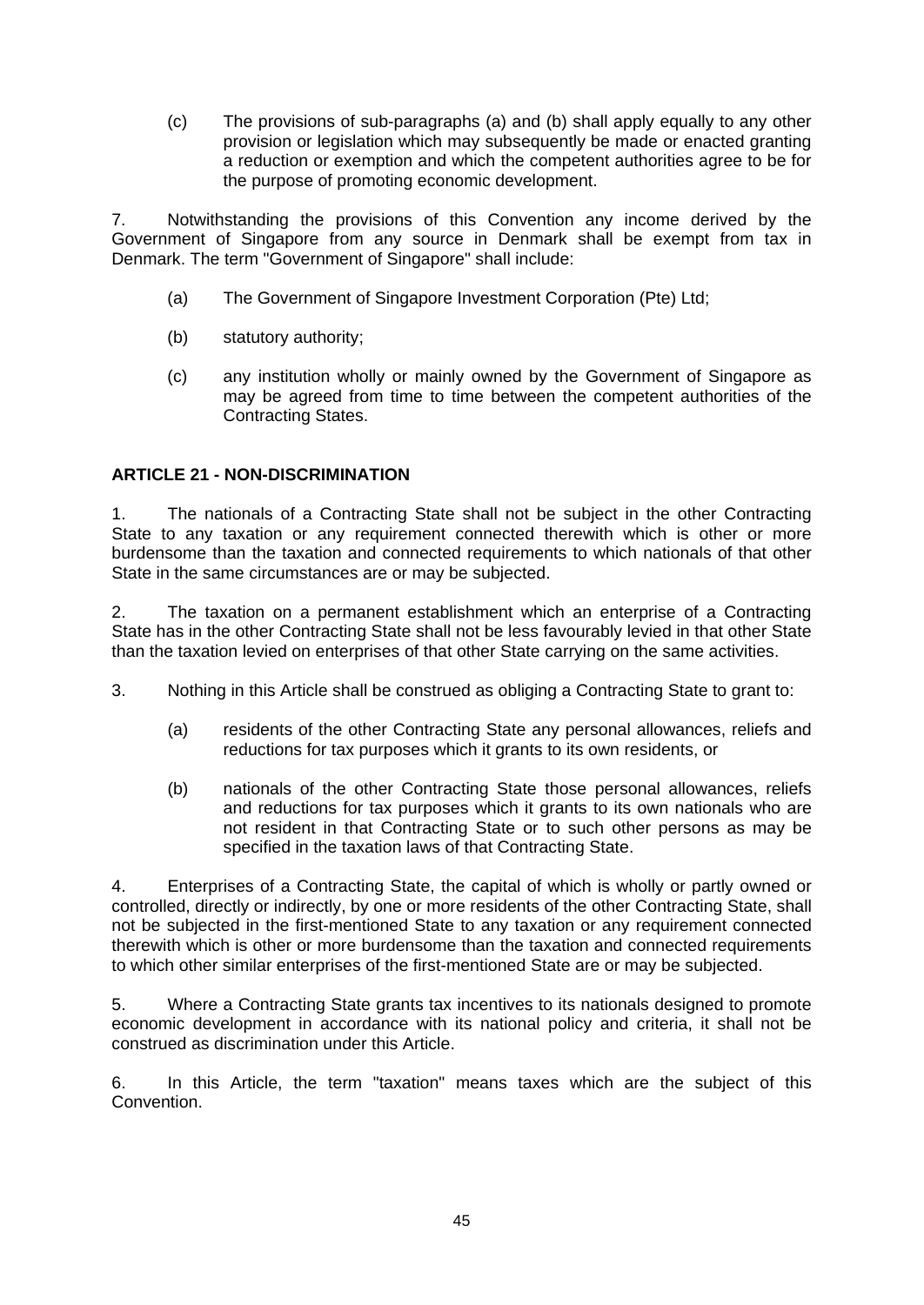## **ARTICLE 22 - MUTUAL AGREEMENT PROCEDURE**

1. Where a person considers than the actions of one or both of the Contracting States result or will result for him in taxation not in accordance with the provisions of this Convention, he may, irrespective of the remedies provided by the domestic law of those States, present his case to the competent authority of the Contracting State of which he is a resident or, if his case comes under paragraph 1 of Article 21, to that of the Contracting States of which he is a national. The case must be presented within three years from the first notification of the action resulting in taxation not in accordance with the provisions of the Convention.

2. The competent authority shall endeavour, if the objection appears to it to be justified and if it is not itself able to arrive at a satisfactory solution, to resolve the case by mutual agreement with the competent authority of the other Contracting State, with a view to the avoidance of taxation which is not in accordance with the Convention.

3. The competent authorities of the Contracting States shall endeavour to resolve by mutual agreement any difficulties or doubts arising as to the interpretation or application of the Convention. They may also consult together for the elimination of double taxation in cases not provided for in the Convention.

4. The competent authorities of the Contracting States may communicate with each other directly for the purpose of reaching an agreement in the sense of the preceding paragraphs. When it seems advisable in order to reach agreement to have an oral exchange of opinions, such exchange may take place through a Commission consisting of representatives of the competent authorities of the Contracting States.

# **ARTICLE 23 - EXCHANGE OF INFORMATION**

1. The competent authorities of the Contracting States shall exchange such information as is necessary for carrying out the provisions of this Convention or of the domestic laws of the Contracting States concerning taxes covered by the Convention insofar as the taxation thereunder is not contrary to the Convention. Any information received by a Contracting State shall be treated as secret in the same manner as information obtained under the domestic laws of that State and shall be disclosed only to persons or authorities (including courts and administrative bodies) involved in the assessment or collection of, the enforcement or prosecution in respect of, or the determination of appeals in relation to, the taxes covered by the Convention. Such persons or authorities shall use the information only for such purposes.

2. In no case shall the provisions of paragraph 1 be construed so as to impose on a Contracting State the obligation:

- (a) to carry out administrative measures at variance with the laws and administrative practice of that or of the other Contracting State;
- (b) to supply information which is not obtainable under the laws or in the normal course of the administration of that or of the other Contracting State;
- (c) to supply information which would disclose any trade, business, industrial, commercial or professional secret or trade process, or information, the disclosure of which would be contrary to public policy (ordre public).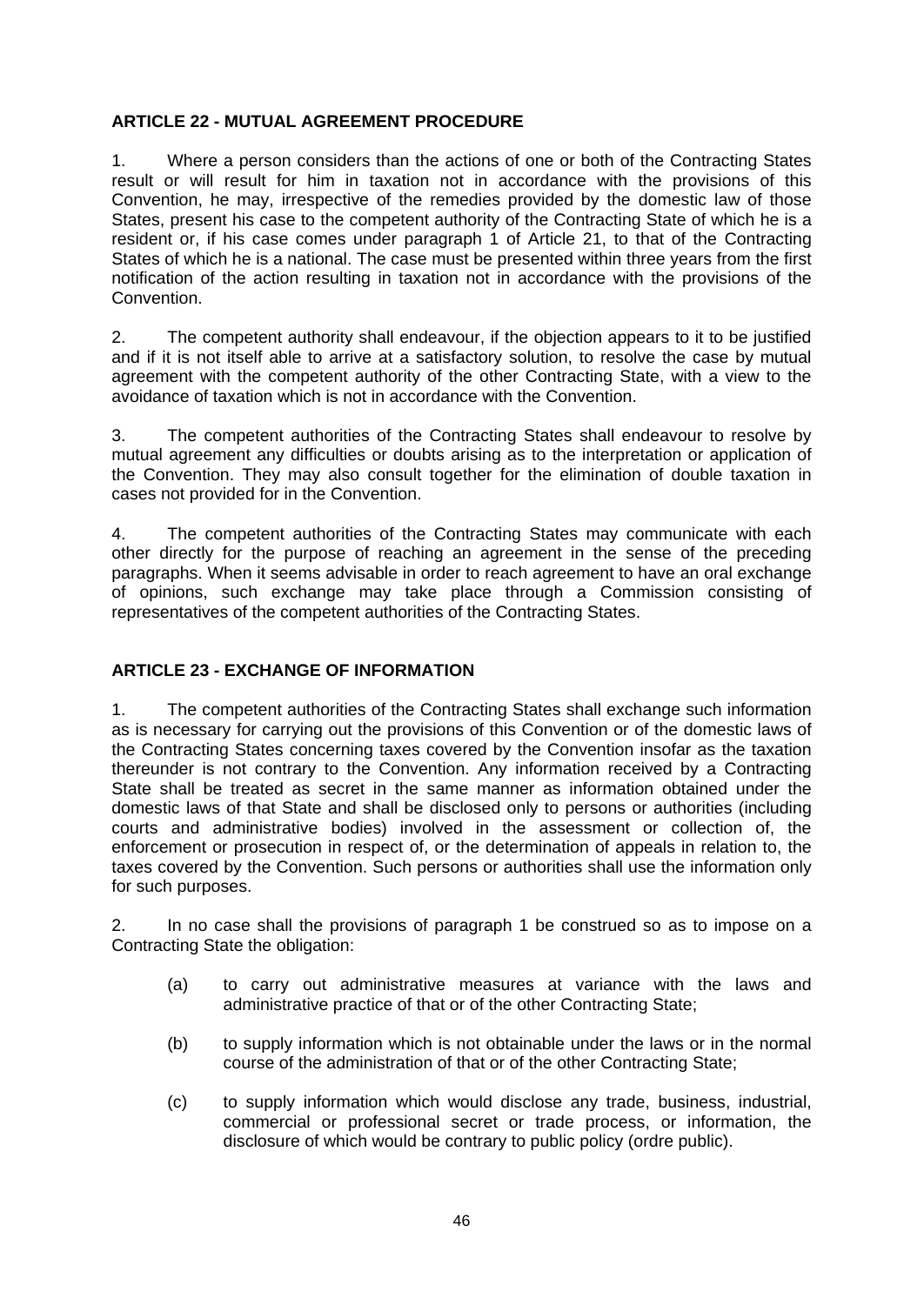#### **ARTICLE 24 - DIPLOMATIC AGENTS AND CONSULAR OFFICERS**

Nothing in this Convention shall affect the fiscal privileges of diplomatic agents or consular officers under the general rules of international law or under the provisions of special agreements.

#### **ARTICLE 25 - TERRITORIAL EXTENSION**

1. This Convention may be extended, either in its entirety or with any necessary modifications to any part of the territory of the Contracting States which is specifically excluded from the application of the Convention and which imposes taxes substantially similar in character to those to which the Convention applies. Any such extension shall take effect from such date and subject to such modifications and conditions, including conditions as to termination, as may be specified and agreed between the Contracting States in notes to be exchanged through diplomatic channels or in any other manner in accordance with their constitutional procedures.

2. Unless otherwise agreed by both Contracting States, the termination of the Convention by one of them under Article 27 shall also terminate, in the manner provided for in that Article, the application of the Convention to any part of the territory of the Contracting States to which it has been extended under this Article.

## **ARTICLE 26 - ENTRY INTO FORCE**

1. This Convention shall be approved by Singapore and Denmark in accordance with their respective legal procedures. The Governments of Singapore and Denmark shall notify each other that these procedures have been complied with.

2. This Convention shall enter into force on the date of the latter of the notifications referred to in paragraph 1 and its provisions shall have effect from the date of expiry of the Convention between the Kingdom of Denmark and the Republic of Singapore for the Avoidance of Double Taxation and Prevention of Fiscal Evasion with respect to Taxes on Income, dated 7th March 1969.

## **ARTICLE 27 - TERMINATION**

This Convention shall remain in force until terminated by a Contracting State. Either Contracting State may terminate the Convention, through diplomatic channels, by giving notice of termination on or before the thirtieth of June of any calendar year following after the year in which the Convention enters into force. In such event, the Convention shall cease to have effect:

(a) in Singapore:

in respect of Singapore tax for the year of assessment beginning on or after 1 January in the second calendar year following the year in which the notice is given and subsequent years of assessment;

(b) in Denmark:

in respect of income derived in the calendar year next following the year in which the notice is given and subsequent years.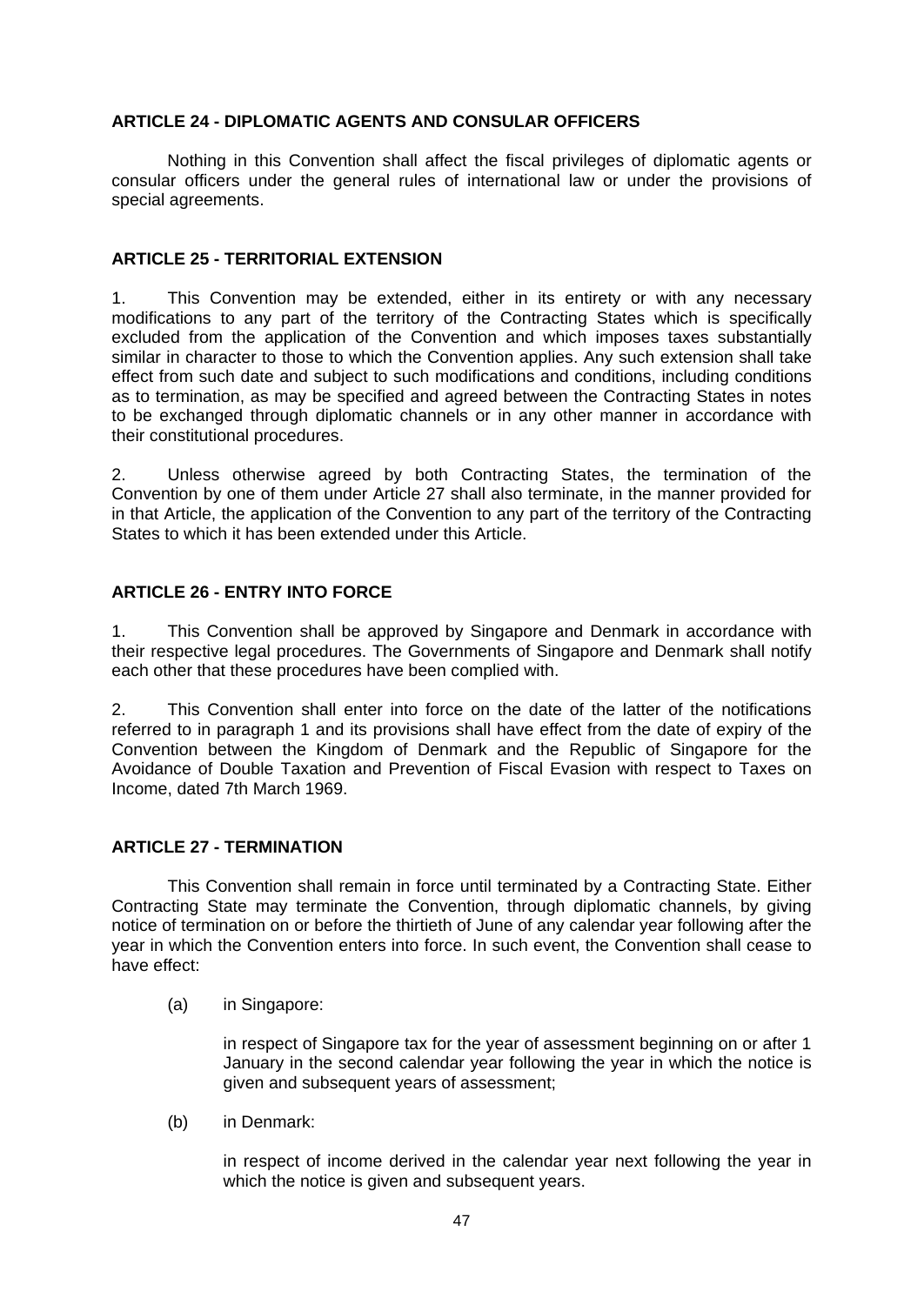IN WITNESS WHEREOF the undersigned, being duly authorised thereto, have signed this Convention.

DONE in duplicate at Singapore this third day of February 1986 in the English language.

For the Government of the Republic of Singapore

For the Government of the Kingdom of Denmark

## **PROTOCOL (1986)**

At the signing of the Convention between the Government of the Republic of Singapore and the Government of the Kingdom of Denmark for the Avoidance of Double Taxation and the Prevention of Fiscal Evasion with respect to Taxes on Income, the undersigned have agreed on the following provision which shall be an integral part of the Convention:

"Where a resident of Denmark derives income which, in accordance with the provisions of this Convention, shall be taxable only or may be taxed in Singapore, such income shall, subject to the provisions of paragraph 4 and 5 of Article 20, be exempt from Danish tax in the first instance. However, such income has to be included in the tax base for the purpose of determining the rate of Danish tax on his other income or the amount of loss to be carried forward under Danish laws or for all purposes not having relation to the taxation of income."

IN WITNESS WHEREOF the undersigned, duly authorised thereto, have signed this Protocol.

DONE in duplicate at Singapore this third day of February of the year one thousand nine hundred and eighty-six in the English language.

For the Government of the Republic of Singapore

For the Government of the Kingdom of Denmark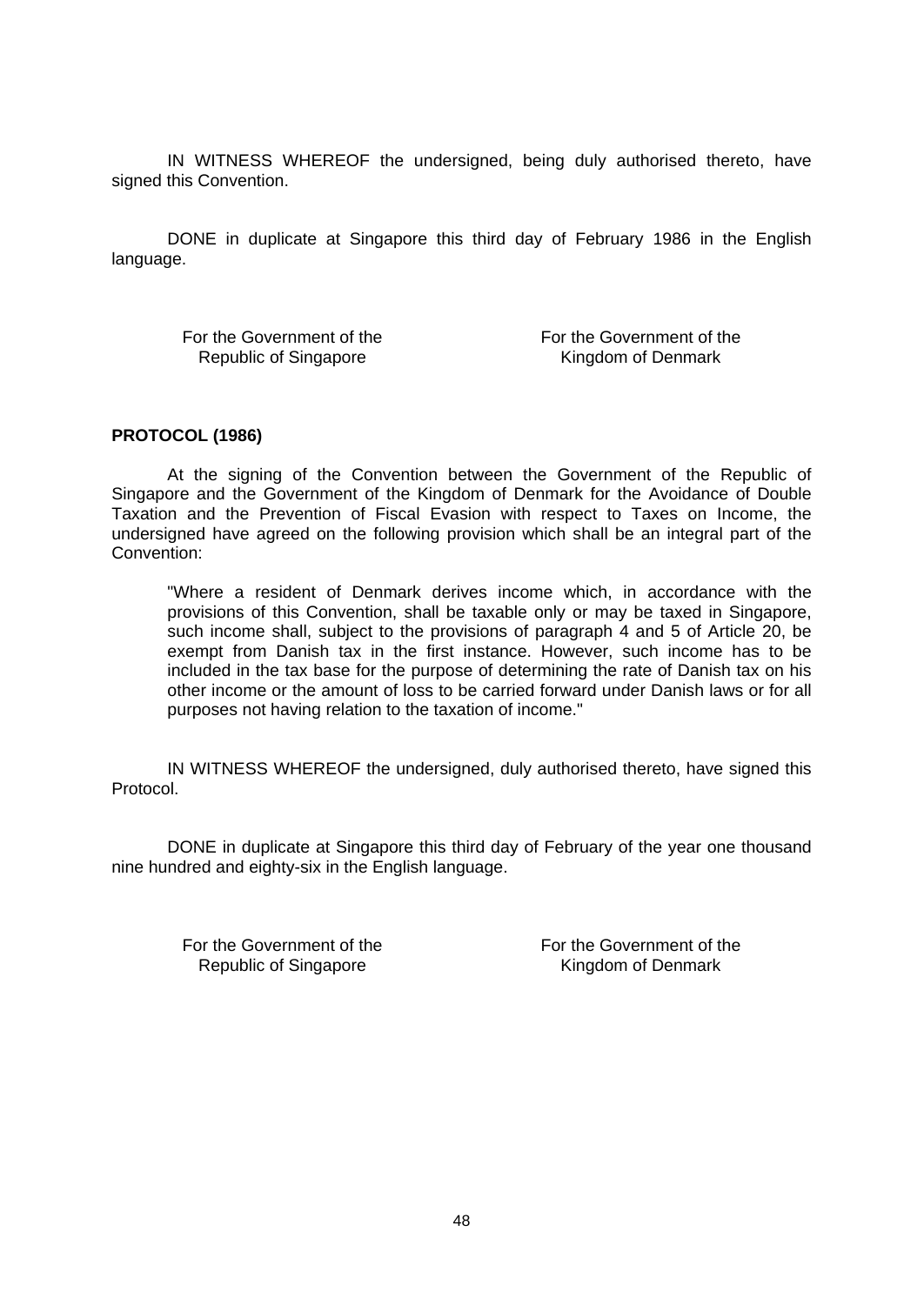# **ANNEX D**

## **PROTOCOL AMENDING THE CONVENTION BETWEEN THE GOVERNMENT OF THE REPUBLIC OF SINGAPORE AND THE GOVERNMENT OF THE KINGDOM OF DENMARK FOR THE AVOIDANCE OF DOUBLE TAXATION AND THE PREVENTION OF FISCAL EVASION WITH RESPECT TO TAXES ON INCOME, WITH PROTOCOL**

The Government of the Republic of Singapore and the Government of the Kingdom of Denmark,

Desiring to amend the Convention between the Government of the Republic of Singapore and the Government of the Kingdom of Denmark for the avoidance of double taxation and the prevention of fiscal evasion with respect to taxes on income, with Protocol, signed at Singapore on 3 February 1986 (in this Protocol referred to as "the Convention"),

Have agreed as follows:

#### **ARTICLE I**

Article 2 of the Convention is amended by deleting sub-paragraph 3 (b) and substituting:

- "(b) in Denmark:
	- (i) the income tax to the State (indkomstskatten til staten);
	- (ii) the municipal income tax (den kommunale indkomstskat);
	- (iii) the income tax to the county municipalities (den amtskommunale indkomstskat);
	- (iv) the special income tax (den saerlige indkomstskat);
	- (v) the church tax (kirkeskatten);
	- (vi) the tax on dividends (udbytteskatten);
	- (vii) the tax on interest (renteskatten);
	- (viii) the tax on royalties (royaltyskatten); and
	- (ix) taxes imposed under the Hydrocarbon Tax Act (skatter i henhold til kulbrinteskatteloven),

(hereinafter referred to as "Danish tax").".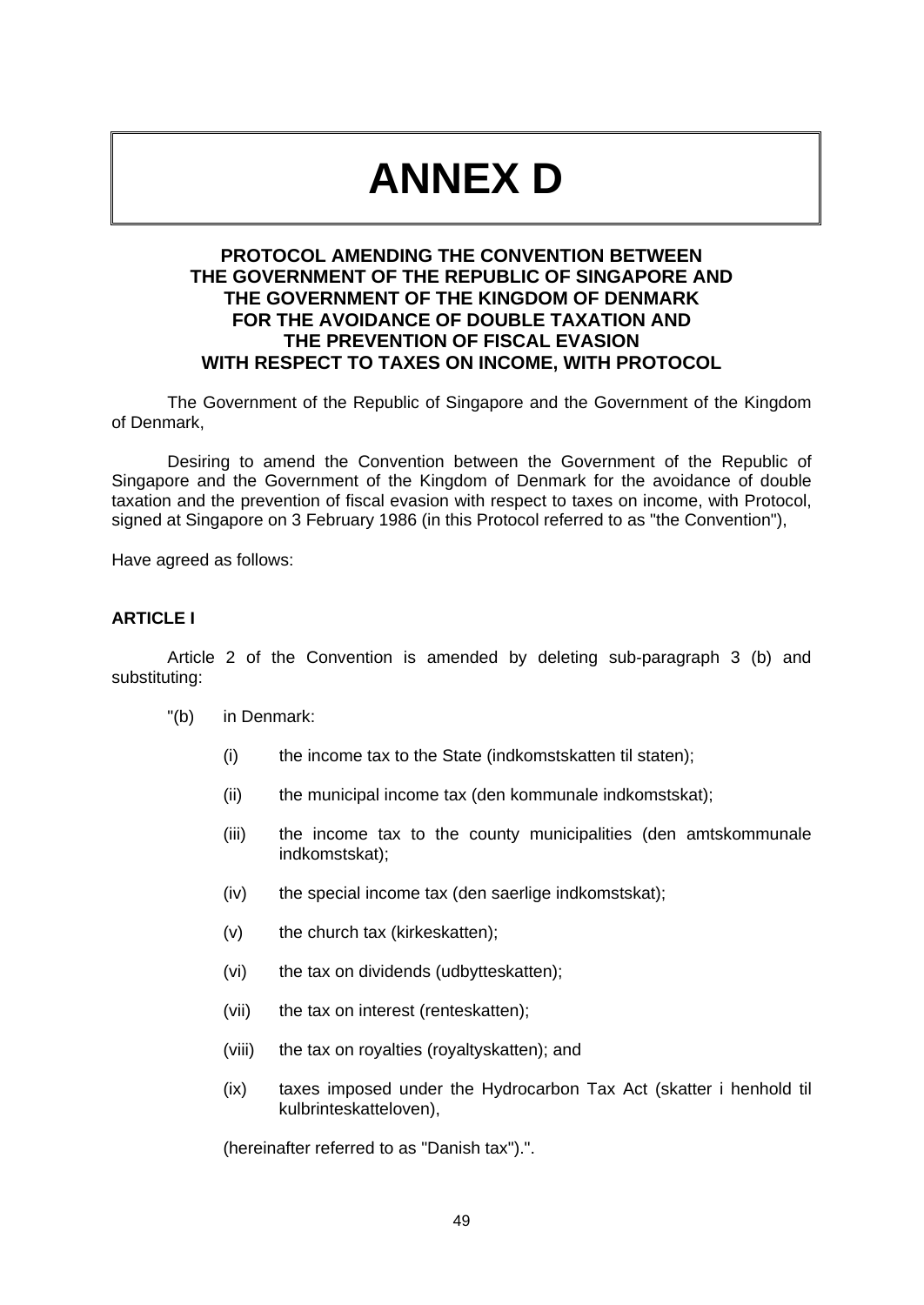## **ARTICLE II**

Article 3 of the Convention is amended by:

- (a) deleting sub-paragraph 1(h);
- (b) deleting sub-paragraph  $1(j)(ii)$  and substituting the following sub-paragraph:
	- "(ii) in Denmark, the Minister for Taxation or his authorised representative."; and
- (c) re-numbering sub-paragraphs 1(i) and 1(j) as 1(h) and 1(i) respectively.

## **ARTICLE III**

Article 5 of the Convention is amended by deleting sub-paragraph 3(b) and inserting the following sub-paragraphs (b) and (c):

- "(b) the furnishing of services including consultancy services (other than services in relation to the activities mentioned in sub-paragraph (c)), by a resident of a Contracting State through employees or other personnel for more than 90 days within any 12-month period;
- (c) the carrying on of supervisory activities for more than 6 months within any 12 month period in connection with a construction, installation or assembly project.".

## **ARTICLE IV**

Paragraph 8 of Article 10 of the Convention shall be deleted.

## **ARTICLE V**

Article 12 of the Convention is amended by deleting paragraphs 2 and 3, and substituting the following paragraphs:

"2. However, such royalties may also be taxed in the Contracting State in which they arise and according to the laws of that State, but if the recipient is the beneficial owner of the royalties, the tax so charged shall not exceed 15 per cent of the gross amount of the royalties in respect of payments of any kind received as a consideration for the use of, or the right to use, any patent, trade mark, design or model, plan, secret formula or process, or for the use of, or the right to use, industrial or scientific equipment, or for information concerning industrial or scientific experience.

3. The term "royalties" as used in this Article means payments of any kind received as a consideration for the use of, or the right to use, any copyright of literary, artistic or scientific work including cinematograph films, or films or tapes used for radio or television broadcasting, any patent, trade mark, design or model, plan, secret formula or process, or for the use of, or the right to use, industrial or scientific equipment, or for information concerning industrial or scientific experience.".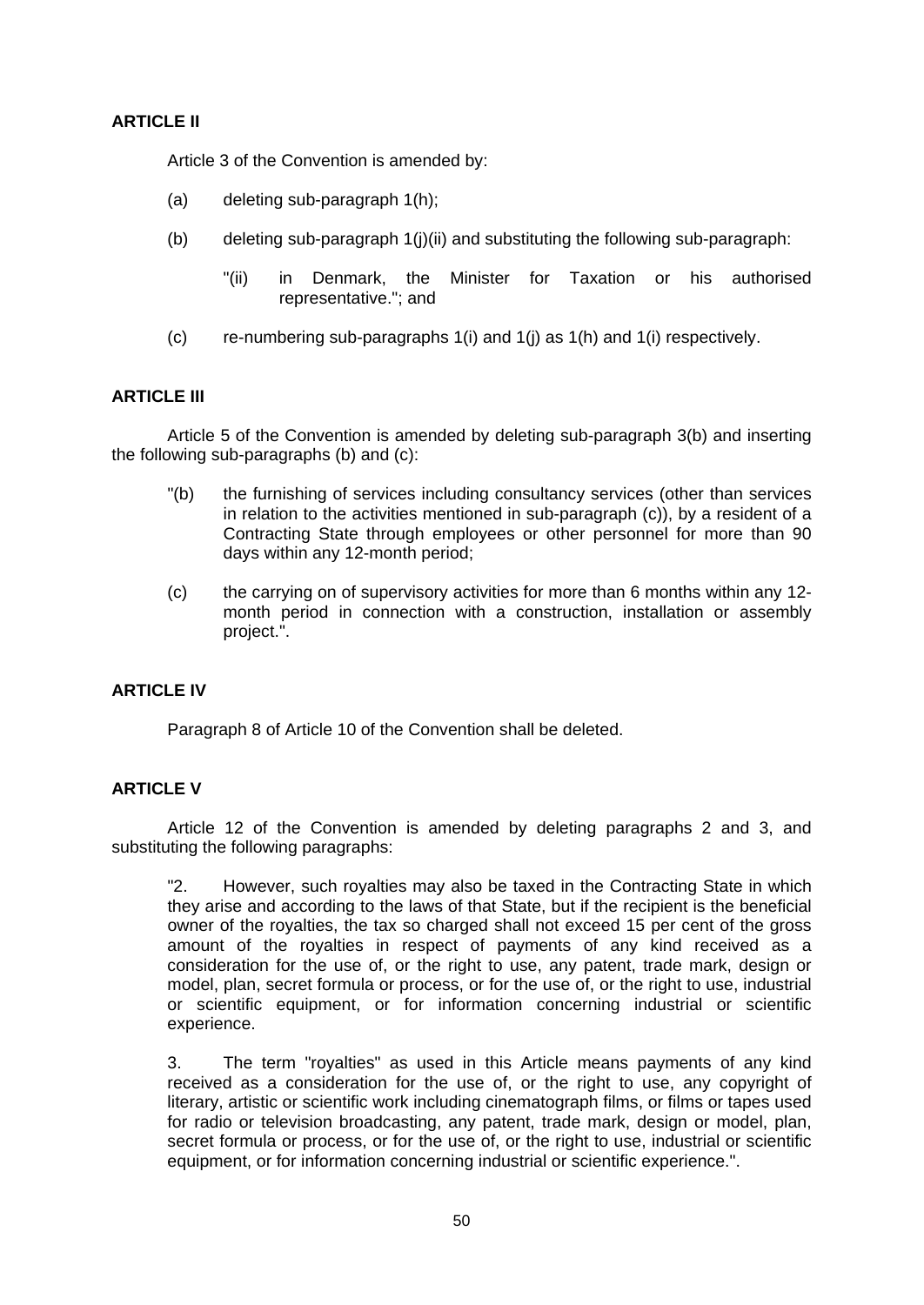## **ARTICLE VI**

Article 20 of the Convention is amended by:

- (a) deleting the word "person" in sub-paragraph 5(i) and substituting the word "company";
- (b) deleting sub-paragraph 5(ii) and substituting the following sub-paragraph:
	- "(ii) Where dividends are paid by a company which is a resident of Singapore to a resident of Denmark other than a person referred to in sub-paragraph (i) then Denmark shall allow as a deduction from the tax on the income of that Danish resident an amount equal to 20 per cent of the gross amount of the dividends. The deduction shall however, only be an amount equal to 10 per cent of the gross amount of the dividends if the dividends are paid out of income which is not derived from the active conduct of a trade or business in Singapore. The relief under this sub-paragraph shall not exceed that amount which is calculated in accordance with the provisions of the laws of Denmark regarding the allowance of such relief.";
- (c) inserting immediately after the word "Convention" at the end of sub-paragraph 6(a), the following sentence:

"Notwithstanding the preceding sentence, Singapore tax shall be deemed to have been paid:

- (i) at 15 per cent of gross interest in the case of interest referred to in paragraph 2 of Article 11;
- (ii) at 15 per cent of gross royalties in the case of royalties referred to in paragraph 2 of Article 12.";
- $(d)$  deleting sub-paragraph  $6(b)$  and substituting the following sub-paragraph:
	- "(b) For the purposes of the first sentence of sub-paragraph 5(ii), dividends which have been exempted from Singapore tax under the Economic Expansion Incentives (Relief from Income Tax) Act and the Income Tax Act and paid out of income which is derived from the active conduct of a trade or business in Singapore shall be exempt from tax in Denmark.";
- (e) inserting immediately after paragraph 7, the following paragraph:
	- "8
- (a) The exemption provided under sub-paragraph 5(i) shall not apply to dividends exempted from Singapore tax under the Economic Expansion Incentives (Relief from Income Tax) Act and the Income Tax Act if the dividends are paid out of income which is not derived from the active conduct of a trade or business in Singapore;
- (b) Where the exemption under sub-paragraphs 6(b) and 8(a) does not apply, Denmark shall allow as a deduction from the tax on the income of a resident of Denmark, an amount equal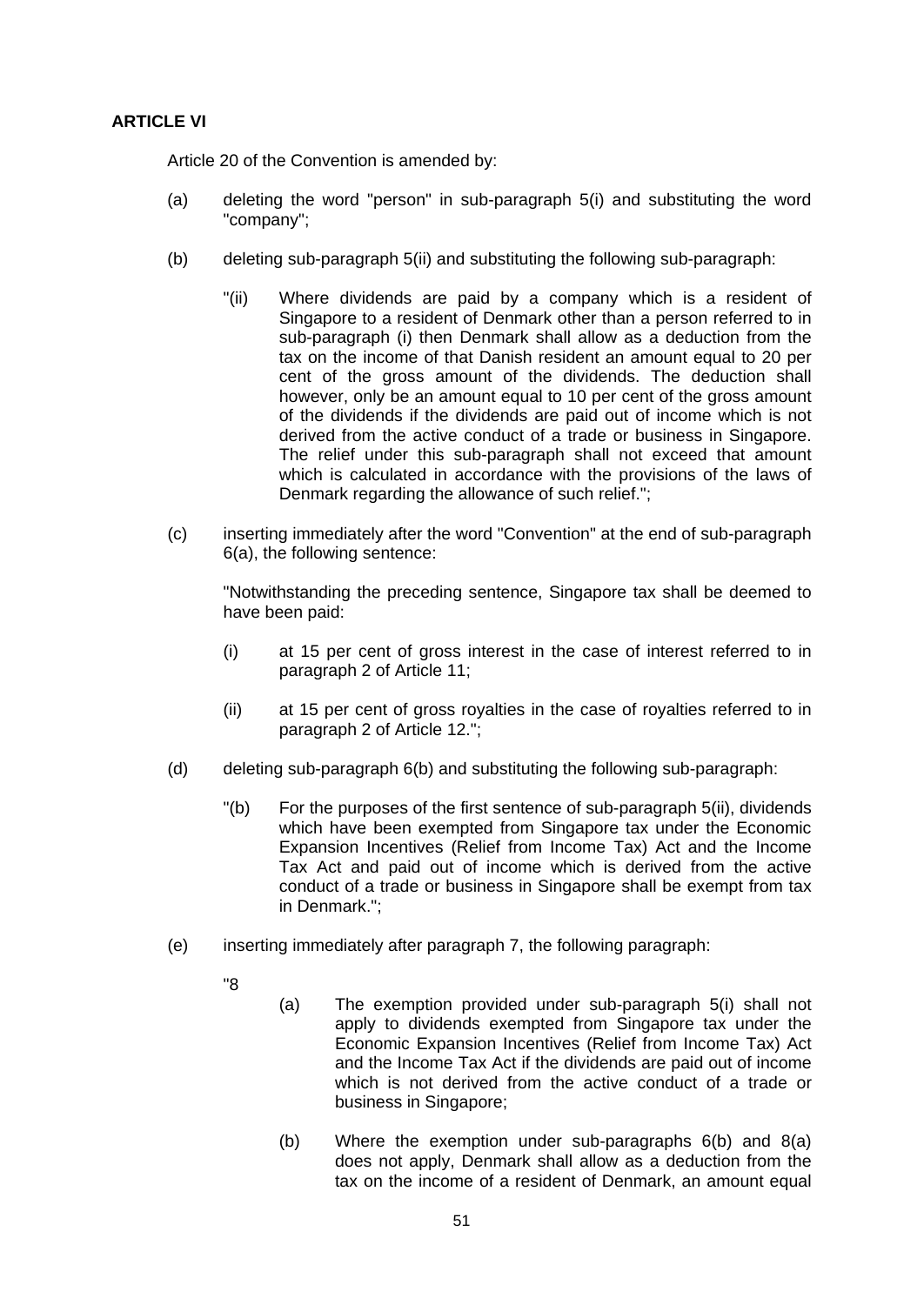to 10 or 5 per cent, as the case may be, of the gross amount of dividends. Such a deduction shall not exceed that amount which is calculated in accordance with the provisions of the laws of Denmark regarding the allowance of such a deduction.".

## **ARTICLE VII**

1. The Governments of the Contracting States shall notify each other that the constitutional requirements for the entry into force of this Protocol have been complied with.

2. The Protocol, which shall form an integral part of the Convention, shall enter into force thirty days after the date of the later of the notifications referred to in paragraph 1 and its provisions shall have effect in both Contracting States:

(a) in Singapore:

in respect of Singapore tax for any year of assessment beginning on or after 1 January in the second calendar year following that in which this Protocol enters into force.

- (b) in Denmark:
	- (i) in respect of taxes withheld at source, on income derived on or after 1 January in the calendar year next following the year in which the Protocol enters into force;
	- (ii) in respect of other taxes on income, to such taxes chargeable for any tax year beginning on or after 1 January in the calendar year next following the year in which the Protocol enters into force.

IN WITNESS WHEREOF the undersigned, being duly authorised thereto by their respective Governments, have signed this Protocol.

DONE in duplicate at Singapore this seventeenth day of May of the year one thousand nine hundred and ninety-four in the English language.

> For the Government of the Republic of Singapore

For the Government of the Kingdom of Denmark

KOH YONG GUAN JENS PETER LARSEN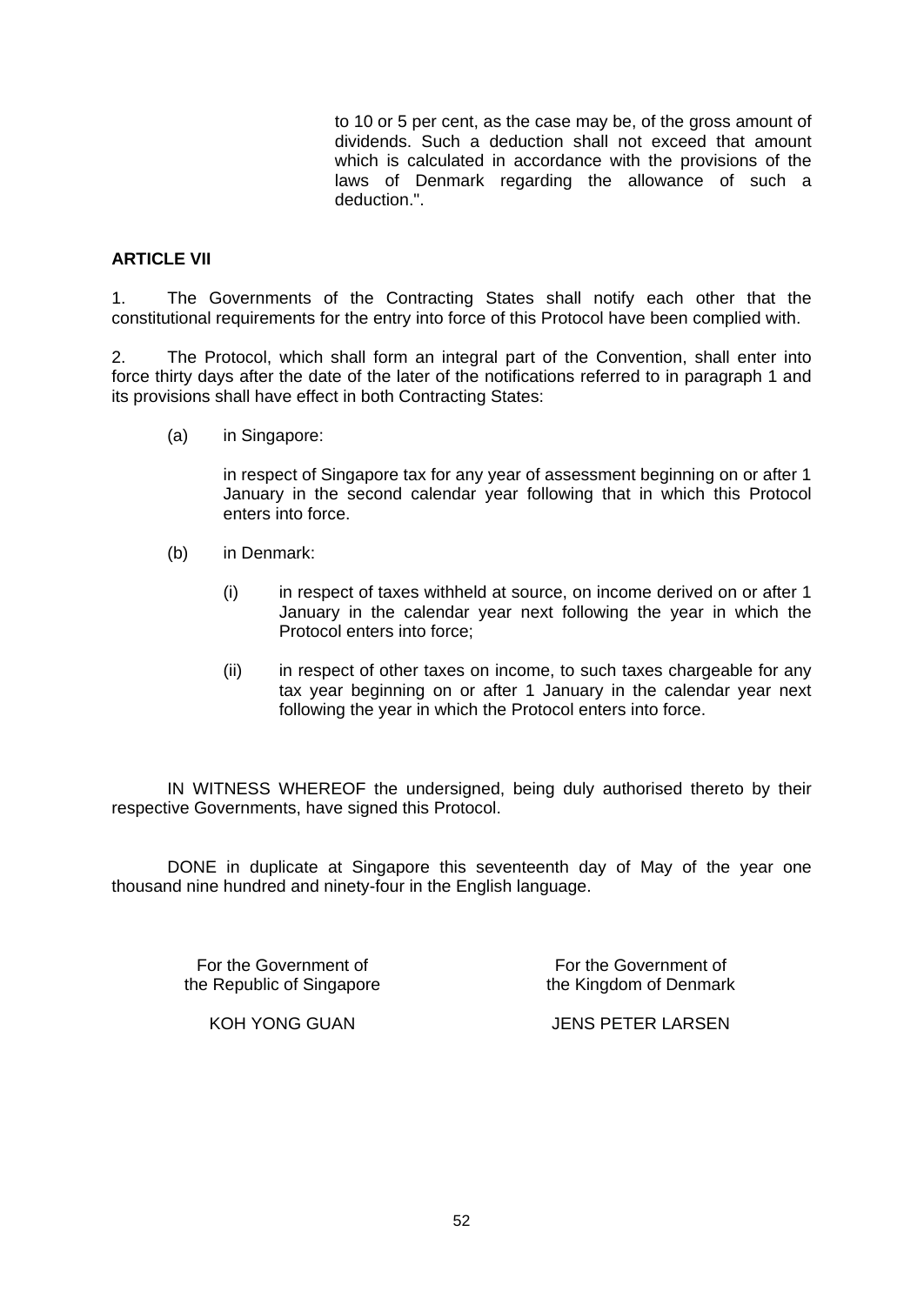# **ANNEX E**

# **CONVENTION BETWEEN THE REPUBLIC OF SINGAPORE AND THE KINGDOM OF DENMARK FOR THE AVOIDANCE OF DOUBLE TAXATION AND THE PREVENTION OF FISCAL EVASION WITH RESPECT TO TAXES ON INCOME**

The Government of the Republic of Singapore and Government of the Kingdom of Denmark.

Desiring to conclude a Convention for the avoidance of double taxation with respect to taxes on income.

Have agreed as follows:

## **ARTICLE I**

- 1. The taxes which are the subject of this Convention are
	- (a) in the Republic of Singapore:

the income tax

(hereinafter referred to as "Singapore tax"); and

- (b) in the Kingdom of Denmark:
	- (i) the ordinary income taxes to the State;
	- (ii) the municipal income taxes;
	- (iii) the old age pension contribution;
	- (iv) the seamen's tax;
	- (v) the special income tax (capital gains tax);
	- (vi) the church tax

(hereinafter referred to as "Danish tax").

2. This Convention shall also apply to any other taxes of a substantially similar character to those referred to in the preceding paragraph imposed in either Contracting State after the date of signature of this Convention.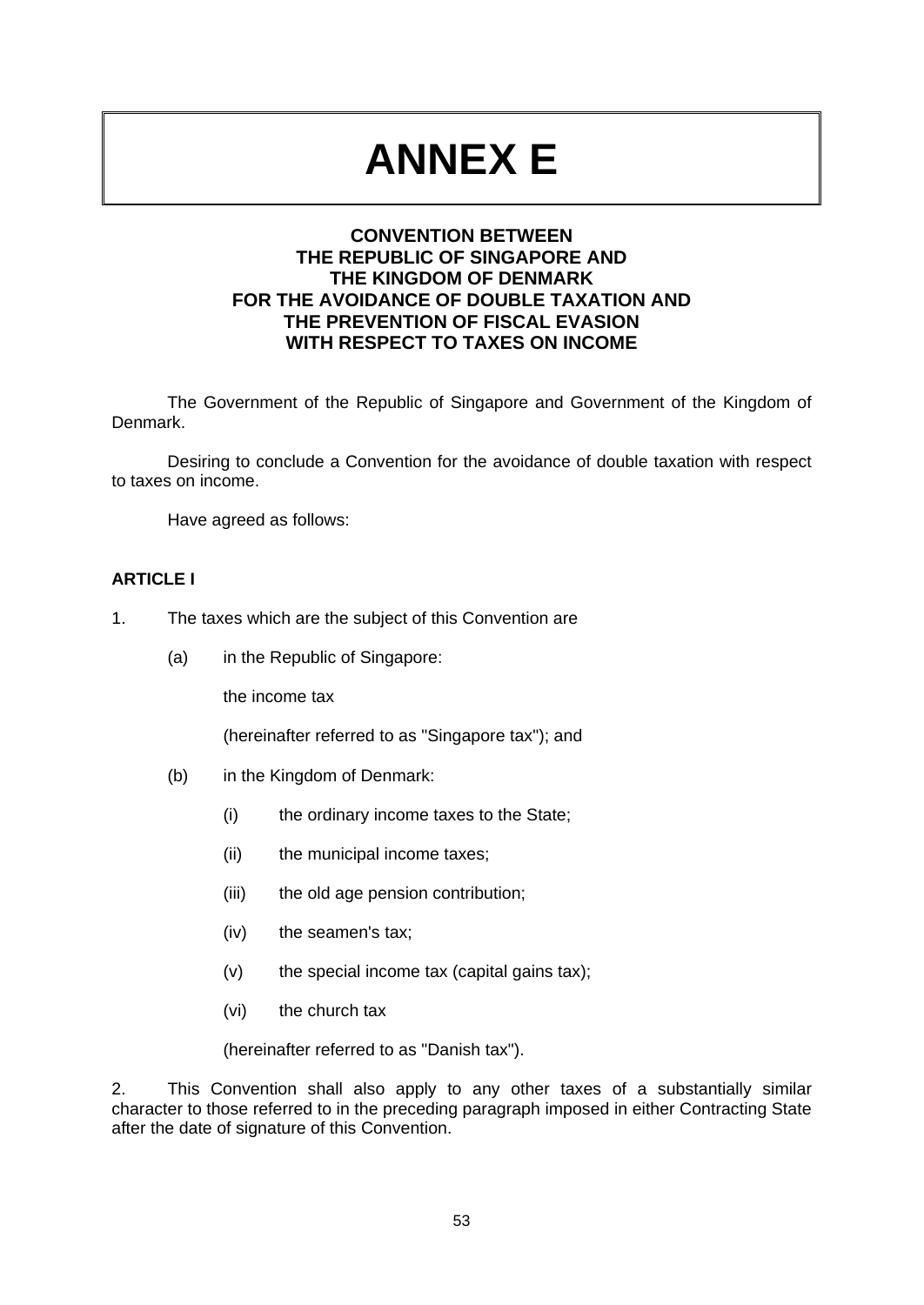## **ARTICLE II**

- 1. In this Convention, unless the context otherwise requires:
	- (a) the term "Singapore" means the Republic of Singapore;
	- (b) the term "Denmark" means the Kingdom of Denmark, including any area within which, under the laws of Denmark and in accordance with international law, the rights of Denmark with respect to the exploration and exploitation of the natural resources of the continental shelf may be exercised; the term does not comprise the Faroe Islands and Greenland;
	- (c) the terms "one of the Contracting States" and "the other Contracting State" mean Singapore or Denmark, as the context requires;
	- (d) the term "tax" means Singapore tax or Danish tax, as the context requires;
	- (e) the term "person" includes individuals and companies and any body of persons, corporate or not corporate;
	- (f) the term "company" means any body corporate or any entity which is treated as a body corporate for tax purposes;
	- (g)
- (i) the term "resident of Singapore" means any person who is resident in Singapore for the purposes of Singapore tax; and the term "resident of Denmark" means any person who is resident in Denmark for the purposes of Danish tax;
- (ii) where by reason of the provisions of sub-paragraph (i) above an individual is a resident of both Contracting States, then his residence shall be determined in accordance with the following rules:
	- (aa) he shall be deemed to be a resident of the Contracting State in which he has a permanent home available to him. If he has a permanent home available to him in both Contracting States, he shall be deemed to be a resident of the Contracting State with which his personal and economic relations are closest;
	- (bb) if the Contracting State, with which his personal and economic relations are closest, cannot be determined, or if he has not a permanent home available to him in either Contracting State, he shall be deemed to be a resident of the Contracting State in which he has an habitual abode;
	- (cc) if he has an habitual abode in both Contracting States or in neither of them, the competent authorities of the Contracting States shall settle the question by mutual agreement;
- (iii) where by reason of the provisions of sub-paragraph (i) above, a company is a resident of both Contracting States, then it shall be deemed to be:
	- (aa) a resident of Singapore, if it is managed and controlled in Singapore, or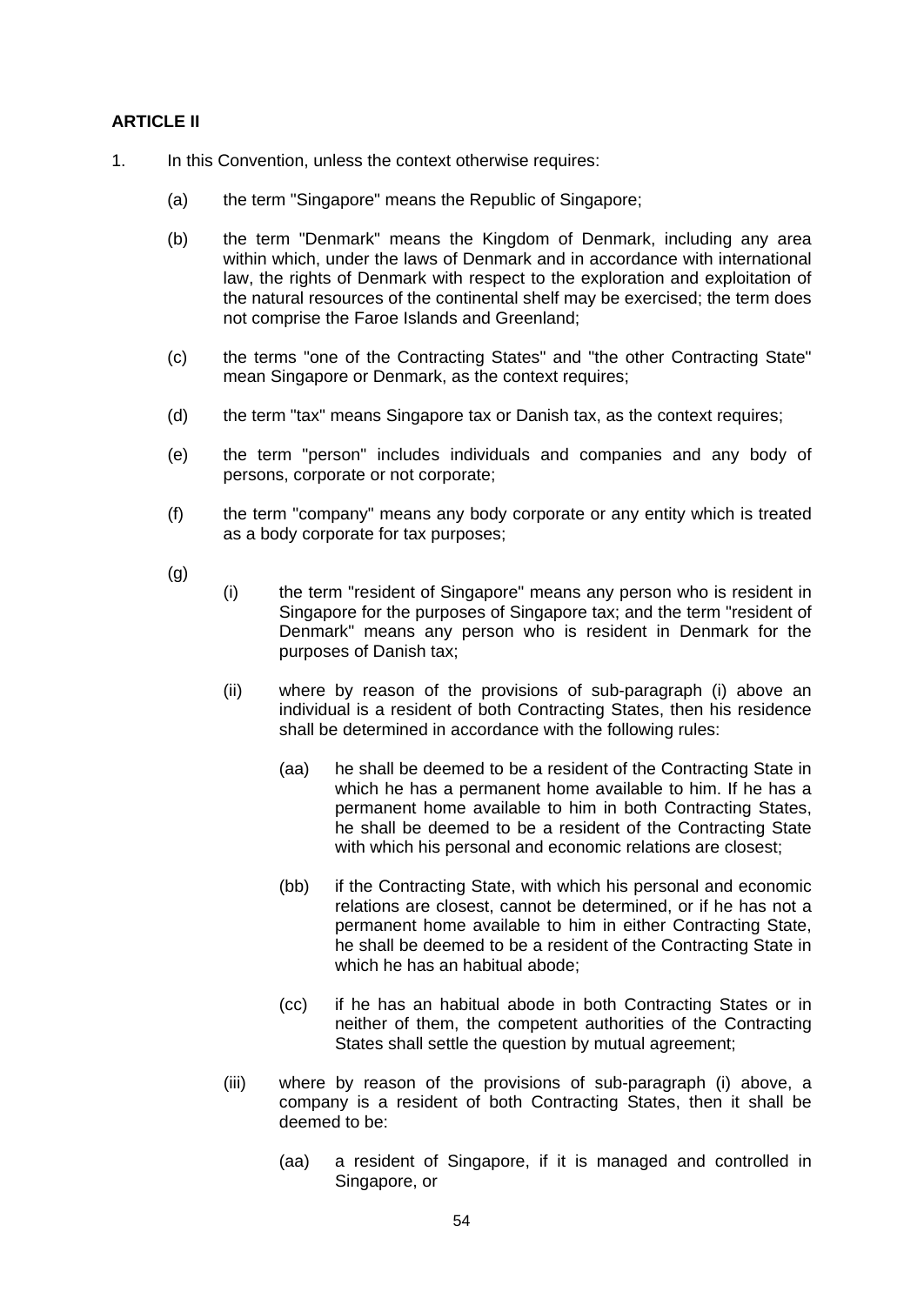- (bb) a resident of Denmark, if it is managed and controlled in Denmark.
- (h) the terms "resident of one of the Contracting States" and "resident of the other Contracting State" mean a resident of Singapore or a resident of Denmark, as the context requires;
- (i) the terms "Singapore enterprise" and "Danish enterprise" mean, respectively, an industrial, mining, commercial, timber, plantation or agricultural enterprise or undertaking carried on by a resident of Singapore and an industrial, mining, commercial, timber, plantation or agricultural enterprise or undertaking carried on by a resident of Denmark;
- (j) the terms "enterprise of one of the Contracting States" and "enterprise of the other Contracting State" mean a Singapore or a Danish enterprise, as the context requires;
- (k) the terms "profits of a Singapore enterprise" and "profits of a Danish enterprise" do not include rents or royalties in respect of motion picture films or of tapes for television broadcasting or of mines, oil wells, quarries or other places of extraction of natural resources, or income in the form of dividends, interest, rents, royalties, or capital gains, or fees or other remuneration derived from the management, control or supervision of the trade, business or other activity of another enterprise or concern, or remuneration for labour or personal services, or profits derived from the operation of ships or aircraft;
- (l)
- (i) subject to the provisions of this sub-paragraph, the term "permanent establishment" means a fixed place of business in which the business of the enterprise is wholly or partly carried on;
- (ii) a permanent establishment shall include especially
	- (aa) a place of management;
	- (bb) a branch;
	- (cc) an office;
	- (dd) a factory;
	- (ee) a workshop;
	- (ff) a farm or plantation;
	- (gg) a mine, oil well, quarry or other place of extraction of natural resources;
	- (hh) a building site or construction or assembly project which exists for more than six months;
- (iii) the term "permanent establishment" shall not be deemed to include
	- (aa) the use of facilities solely for the purpose of storage, display or delivery of goods or merchandise belonging to the enterprise;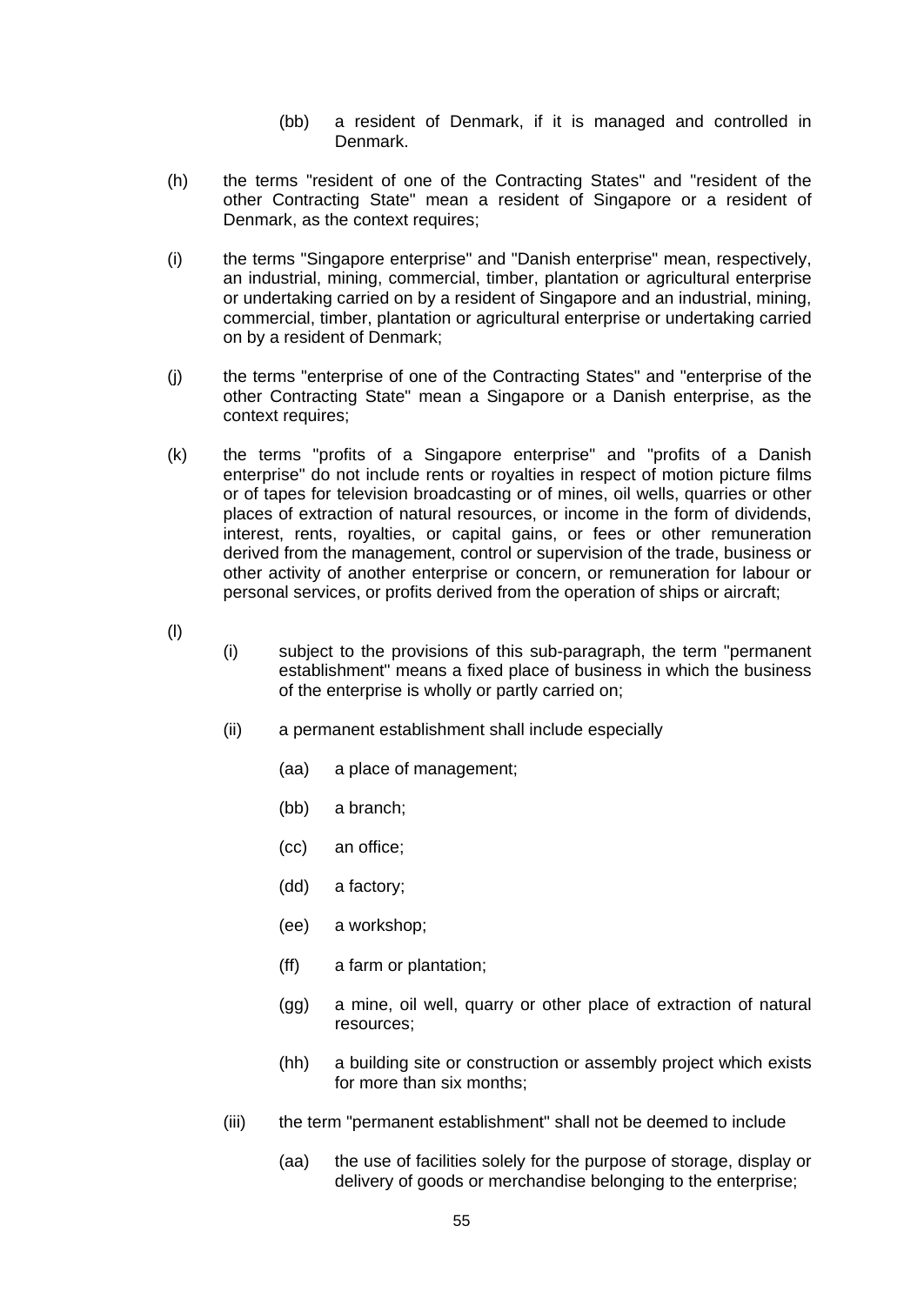- (bb) the maintenance of a stock of goods or merchandise belonging to the enterprise solely for the purpose of storage, display or delivery;
- (cc) the maintenance of a stock of goods or merchandise belonging to the enterprise solely for the purpose of processing by another enterprise;
- (dd) the maintenance of a fixed place of business solely for the purpose of purchasing goods or merchandise, or for collecting information, for the enterprise;
- (ee) the maintenance of a fixed place of business solely for the purpose of advertising, for the supply of information, for scientific research or for similar activities which have a preparatory or auxiliary character, for the enterprise;
- (iv) an enterprise of one of the Contracting States shall be deemed to have a permanent establishment in the other Contracting State if it carries on supervisory activities in that other Contracting State for more than six months in connection with a construction, installation, or assembly project which is being undertaken in that other Contracting State:
- (v) a person acting in one of the Contracting States on behalf of an enterprise of the other Contracting State (other than an agent of independent status to whom sub-paragraph (1) (vi) applies) shall be deemed to be a permanent establishment in the former Contracting State if
	- (aa) he has, and habitually exercises in that former Contracting State, an authority to conclude contracts in the name of the enterprise, unless his activities are limited to the purchase of goods or merchandise for the enterprise; or
	- (bb) the maintains in that former Contracting State a stock of goods or merchandise belonging to the enterprise from which he regularly fills orders on behalf of the enterprise;
- (vi) an enterprise of one of the Contracting States shall not be deemed to have a permanent establishment in the other Contracting State merely because it carries on business in that other Contracting State through a broker, general commission agent or any other agent of independent status, where such person is acting in the ordinary course of his business;
- (vii) the fact that a company which is a resident of one of the Contracting States controls or is controlled by a company which is a resident of the other Contracting State, or which carries on business in that other Contracting State (whether through a permanent establishment or otherwise), shall not of itself constitute either company a permanent establishment of the other;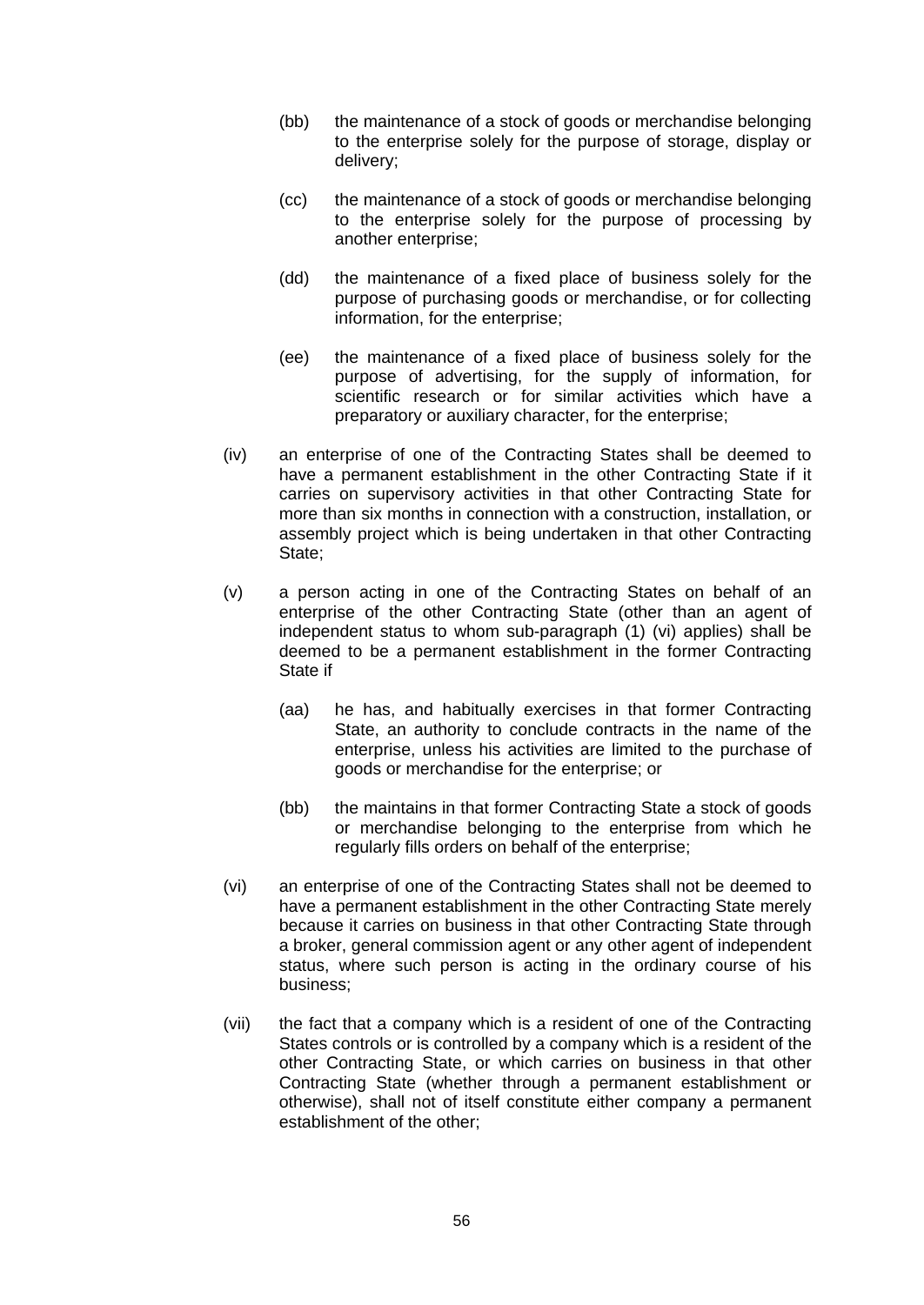(m) the term "competent authority" means, in the case of Singapore, the Minister for Finance or his authorised representative; and in the case of Denmark, the Minister of Finance or his authorised representative.

2. In the application of the provisions of this Convention by one of the Contracting States, any term not otherwise defined shall, unless the context otherwise requires, have the meaning which it has under the laws of that Contracting State relating to the taxes which are the subject of this Convention.

# **ARTICLE III**

1.

- (a) The profits of a Singapore enterprise shall not be taxable in Denmark unless the enterprise carries on business in Denmark through a permanent establishment situated therein. If the enterprise carries on business as aforesaid, tax may be imposed in Denmark on the profits of the enterprise but only on so much of them as is attributable to that permanent establishment.
- (b) The profits of a Danish enterprise shall not be taxable in Singapore unless the enterprise carries on business in Singapore through a permanent establishment situated therein. If the enterprise carries on business as aforesaid, tax may be imposed in Singapore on the profits of the enterprise but only on so much of them as is attributable to that permanent establishment.

2. Where an enterprise of one of the Contracting States carries on business in the other Contracting State through a permanent establishment situated therein, there shall in each Contracting State be attributed to that permanent establishment the profits which it might be expected to make if it were a distinct and separate enterprise engaged in the same or similar activities under the same or similar conditions and dealing wholly independently with the enterprise of which it is a permanent establishment.

3. In determining the profits of a permanent establishment, there shall be allowed as deductions all expenses, including executive and general administrative expenses, which would be deductible if the permanent establishment were an independent enterprise in so far as they are reasonably allocable to the permanent establishment, whether incurred in the Contracting State in which the permanent establishment is situated or elsewhere.

4. No profits shall be attributed to a permanent establishment by reason of the mere purchase or transportation by that permanent establishment of goods or merchandise for the enterprise.

# **ARTICLE IV**

**Where** 

- (a) an enterprise of one of the Contracting States participates directly or indirectly in the management, control or capital of an enterprise of the other Contracting State; or
- (b) the same persons participate directly or indirectly in the management, control or capital of an enterprise of one of the Contracting States and an enterprise of the other Contracting State;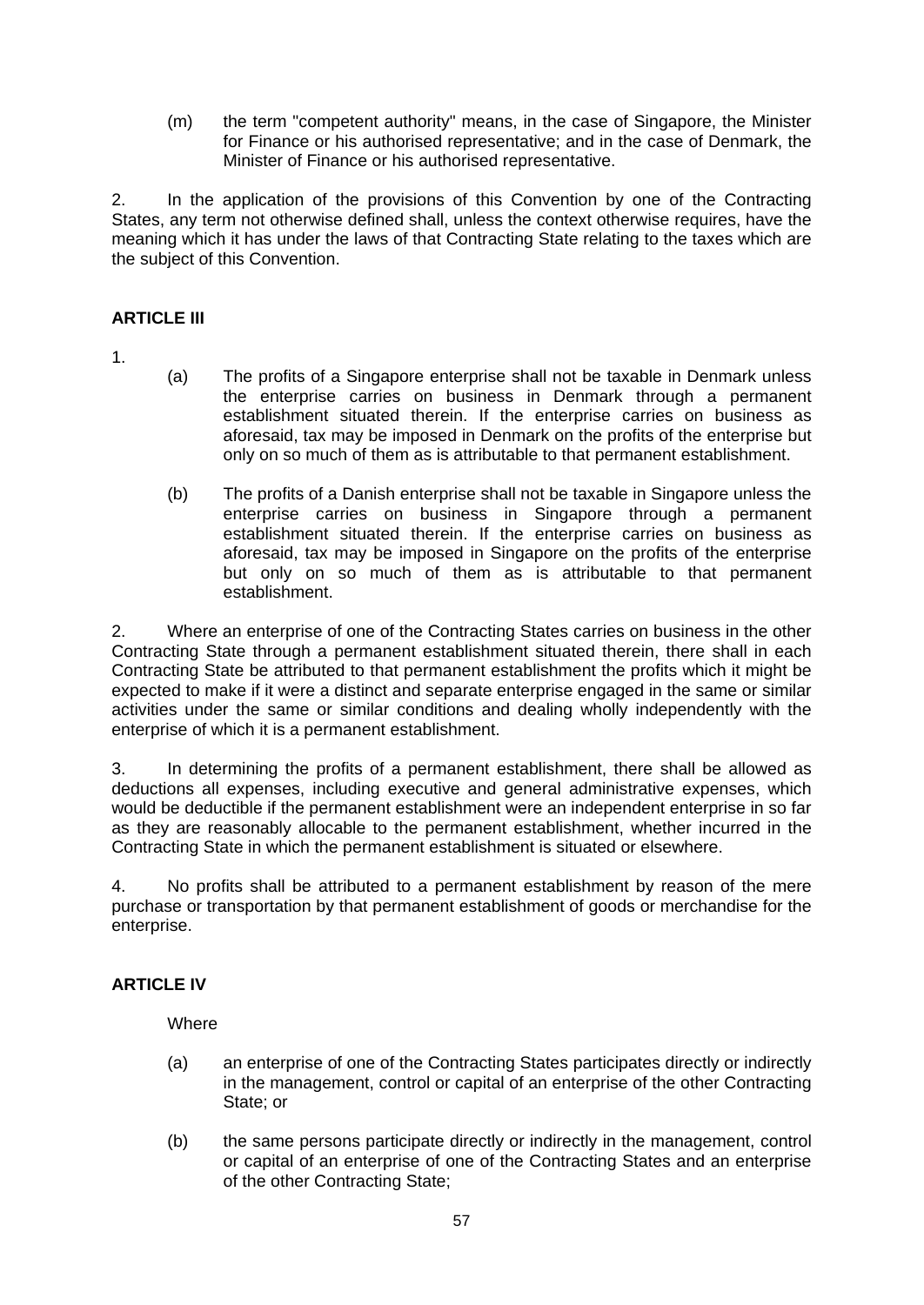and in either case, conditions are made or imposed between the two enterprises, in their commercial or financial relations, which differ from those which would be made between independent enterprises, then any profits which would but for those conditions have accrued to one of the enterprises, but by reason of those conditions have not so accrued, may be included in the profits of that enterprise and taxed accordingly.

# **ARTICLE V**

1. Notwithstanding the provisions of Article III profits of an enterprise of one of the Contracting States from the operation of ships or aircraft in international traffic may be taxed in the other Contracting State only if such profits are derived from that other Contracting State.

Provided that

- (a) when a Danish enterprise derives profits from Singapore by operating ships or aircraft in international traffic the tax charged in Singapore in respect of such profits shall be reduced by an amount equal to 50 per cent thereof;
- (b) when a Singapore enterprise derives profits from Denmark by operating ships or aircraft in international traffic the tax charged in Denmark in respect of such profits shall be reduced by an amount equal to 50 per cent thereof.

2. The provisions of paragraph 1 shall likewise apply to profits arising from participations in shipping or aircraft pools of any kind by such enterprises engaged in shipping or air transport.

3. For the purposes of this Article profits derived from the other Contracting State shall mean profits from the carriage of passengers, mails, livestock or goods shipped, or loaded into an aircraft in that State.

Provided that there shall be excluded the profits accruing from passengers, mails, livestock or goods which are brought to that other State solely for transhipment, or for transfer from one aircraft to another or from an aircraft to a ship or from a ship to an aircraft.

# **ARTICLE VI**

1. Dividends paid by a company resident in Denmark to a resident of Singapore who is subject to Singapore tax in respect thereof shall be exempt from any tax in Denmark which is chargeable on dividends in addition to the tax chargeable in respect of the profits or income of the company.

2. Dividends paid by a company resident in Singapore to a resident of Denmark who is subject to Danish tax in respect thereof shall be exempt from any tax in Singapore which is chargeable on dividends in addition to the tax chargeable in respect of the profits or income of the company.

Provided that nothing in this paragraph shall affect the provisions of Singapore law under which the tax in respect of a dividend paid by a company which is a resident of Singapore from which Singapore tax has been, or has been deemed to be, deducted may be adjusted by reference to the rate of tax appropriate to the Singapore year of assessment immediately following that in which the dividend was paid.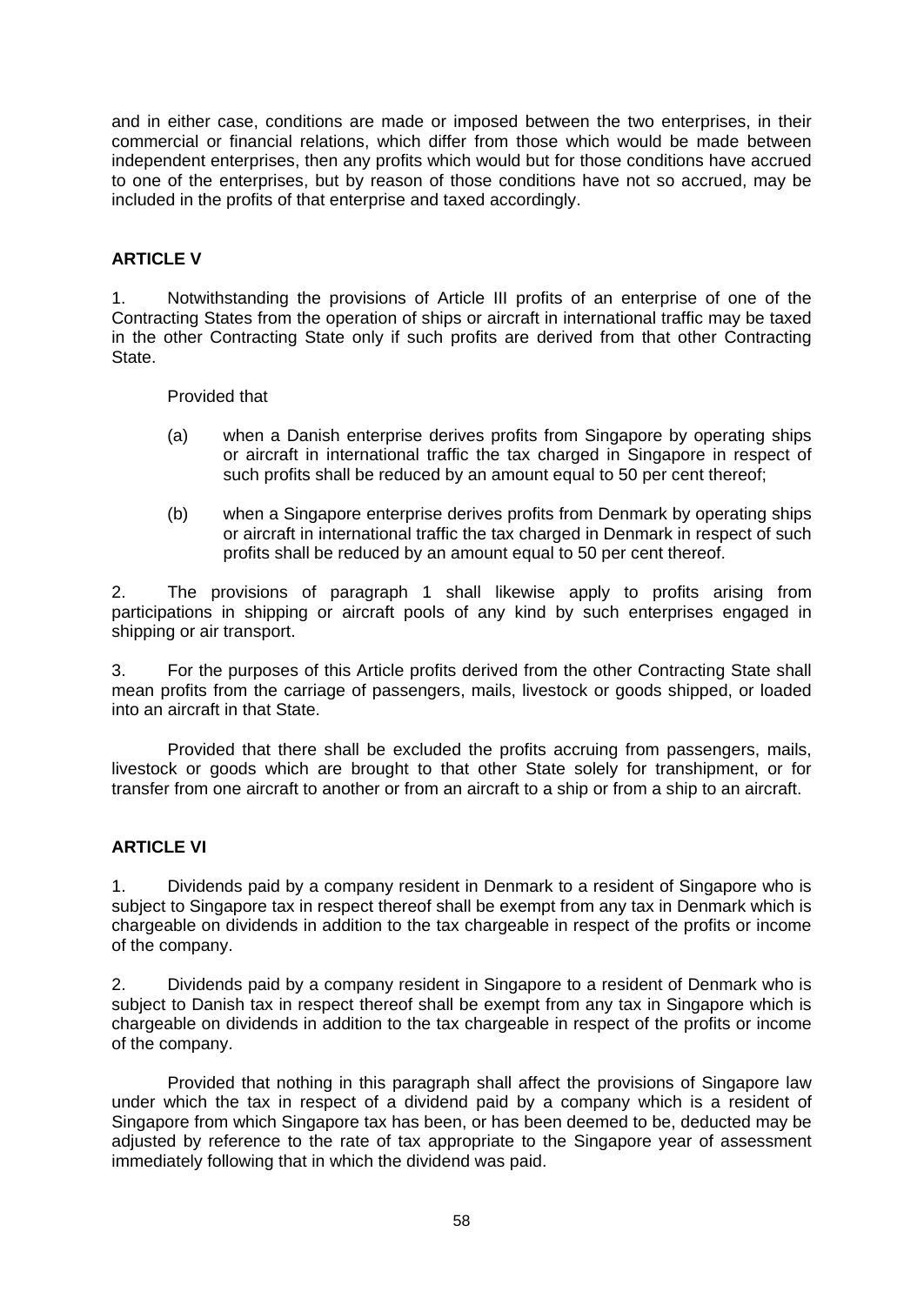- 3. Where, subsequent to the date of signature of this Convention:
	- (a) Singapore imposes a tax on dividends paid by a company which is a resident of Singapore out of its profits or income such tax may be charged but the rate so charged shall not exceed 15 per cent of the gross amount of such dividends, and where the dividend is paid to a parent company which is a resident of Denmark the rate of tax so charged shall not exceed 10 per cent of the gross amount of such dividends;
	- (b) Denmark imposes a tax on dividends paid by a company which is a resident of Denmark out of its profits or income such tax may be charged but the rate so charged shall not exceed 15 per cent of the gross amount of such dividends, and where the dividend is paid to a parent company which is a resident of Singapore the rate of tax so charged shall not exceed 10 per cent of the gross amount of such dividend.

4. For the purposes of this Article the term "parent company" means a company which is a resident of one of the Contracting States owning directly or indirectly not less than 25 per cent of the share capital of the company which is a resident of the other Contracting State paying the dividends.

5. The provisions of paragraphs 1, 2 and 3 shall not apply if the recipient of the dividends, being a resident of one of the Contracting States, has in the other Contracting State, in which the company paying the dividends is resident, a permanent establishment with which the holding by virtue of which the dividends are paid is effectively connected. In such a case Article III shall apply.

6. Where a company which is a resident of one of the Contracting States derives profits or income from sources within the other Contracting State, there shall not be imposed in that other Contracting State any form of taxation on dividends paid by that company to persons not resident in that other Contracting State, or any tax in the nature of an undistributed profits tax on undistributed profits of the company, whether or not those dividends or undistributed profits represent, in whole or in part, profits or income so derived.

7. If the system of taxation applicable in either of the Contracting States to the profits and distributions of companies is altered the taxation authorities may consult each other in order to determine whether it is necessary for this reason to amend the provisions of this Article.

# **ARTICLE VII**

1. Interest and other income from bonds, securities, notes, debentures or any other form of indebtedness, whether or not secured by mortgages, paid to a resident of one of the Contracting States by a resident of the other Contracting State may not be taxed in that other Contracting State at a rate exceeding 15 per cent.

2. Notwithstanding the provisions of paragraph 1 the tax on interest derived from sources within one of the Contracting States by any financial institution which is a resident of the other Contracting State shall in the first-mentioned State not exceed 10 per cent of the gross amount of the interest if the enterprise paying the interest engages in an industrial undertaking within the meaning of paragraph 3 of this Article.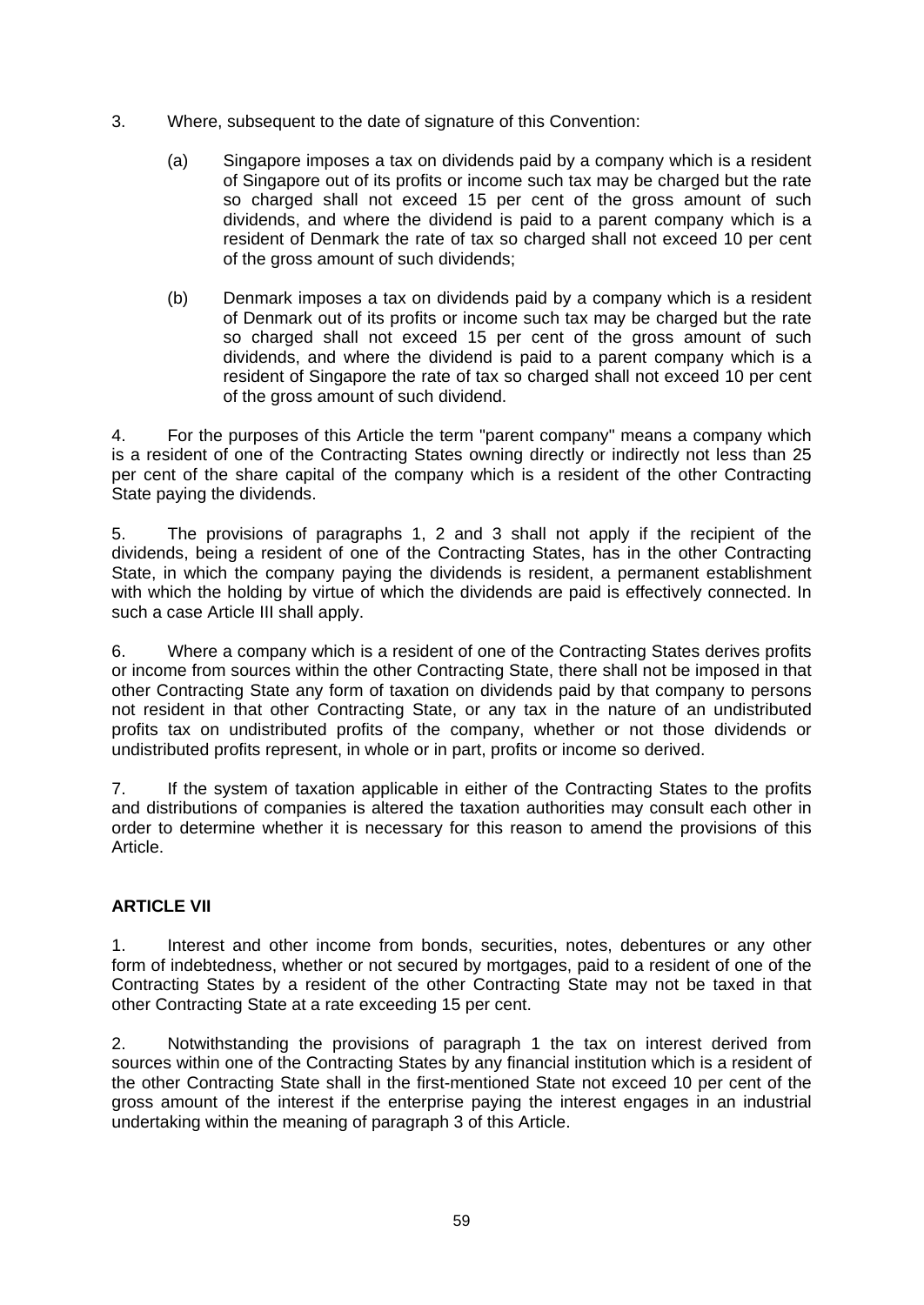- 3. The term "industrial undertaking" means any undertaking engaged in
	- (a) manufacturing, assembling and processing;
	- (b) construction, civil engineering and shipbuilding;
	- (c) production of electricity, hydraulic power, gas or the supply of water; or
	- (d) fishing.

4. Paragraphs 1 and 2 above shall not apply where the recipient carries on business in the other Contracting State through a permanent establishment situated therein, with which the debt-claim from which the interest arises, is effectively connected. In such a case Article III of this Convention shall apply.

5. The Government of Singapore shall be exempt from Danish tax in respect of interest received by that Government from sources within Denmark.

6. The Government of Denmark shall be exempt from Singapore tax in respect of interest received by that Government from sources within Singapore.

7. For the purposes of paragraphs 5 and 6 the term "Government" in the case of Singapore shall include the Board of Commissioners of Currency and in the case of Denmark, the National Bank of Denmark.

8. Where, owing to a special relationship between the payer and the recipient or between both of them and some other person, the amount of the interest paid, having regard to the debt-claim for which it is paid, exceeds the amount which would have been agreed upon by the payer and the recipient in the absence of such relationship and dealing with each other at arm's length, the provisions of this Article shall apply only to the last-mentioned amount. In that case, the excess part of the payments shall remain taxable according to the law of each Contracting State, due regard being had to the other provisions of this Convention.

# **ARTICLE VIII**

1. Royalties derived from sources within one of the Contracting States and paid to a resident of the other Contracting State shall be exempt from tax in the former Contracting State.

2. The term "royalties" as used in this Article means payments of any kind received as consideration for the use of, or the right to use, any copyright of scientific work, any patent, trade mark, design or model, plan, secret formula or process or for the use of, or the right to use, industrial, commercial or scientific equipment, or for information concerning industrial, commercial or scientific experience, but does not include any royalty or other amount paid in respect of literary or artistic copyrights or of motion picture films or of tapes for television broadcasting or of the operation of a mine, oil well, quarry or any other place of extraction of natural resources.

3. Sums derived by a resident of one of the Contracting States from sources within the other Contracting State from the alienation of any right or property from which royalties, as defined in paragraph 2 of this Article, are or may be derived, shall be exempt from tax in the other Contracting State.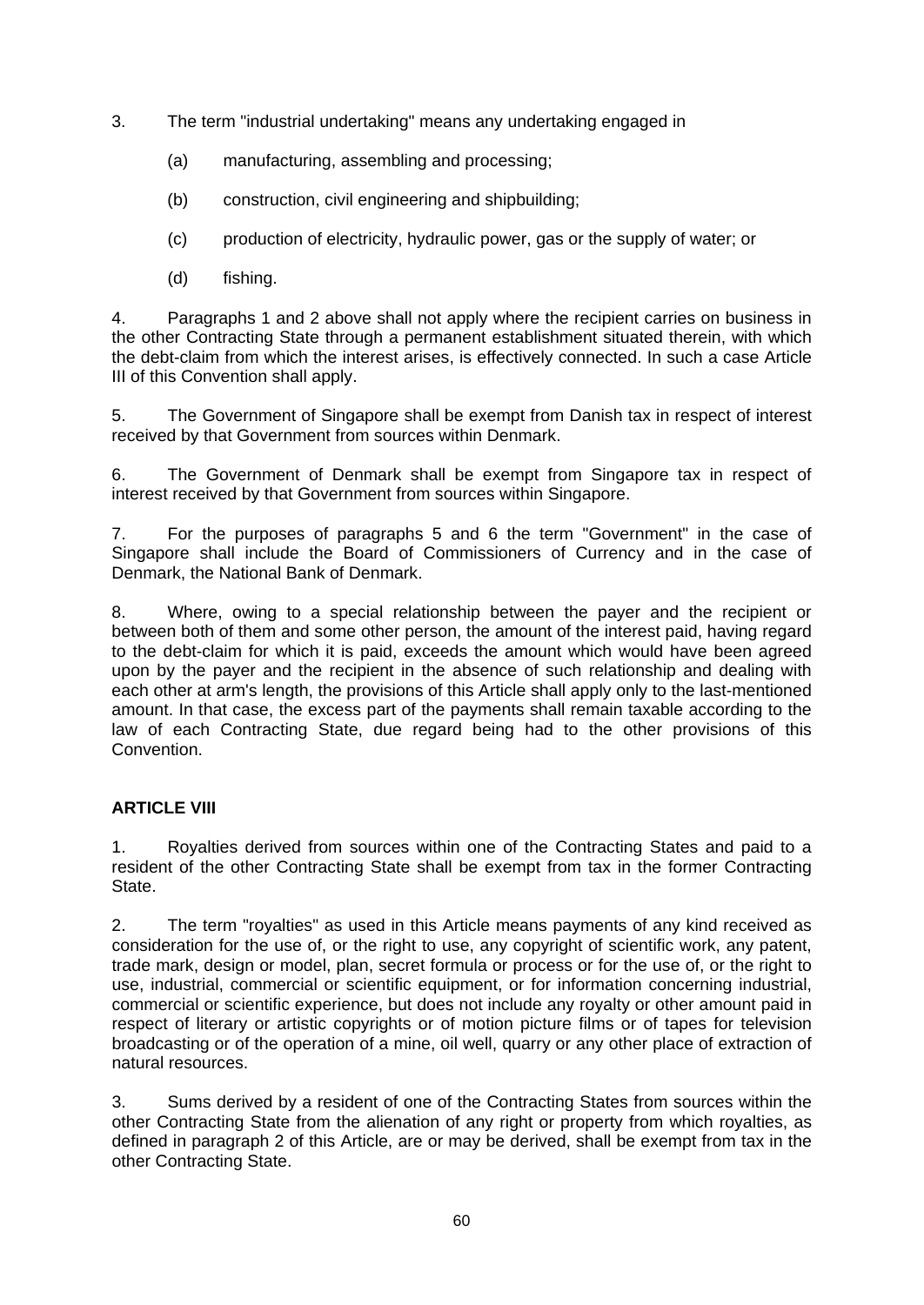4. The provisions of paragraphs 1 and 3 of this Article shall not apply to royalties or sums received by a resident of one of the Contracting States where such royalties or sums are attributable to a permanent establishment of such resident in the other Contracting State. In such a case Article III shall apply.

5. Where, owing to a special relationship between the payer and the recipient or between both of them and some other person, the amount of the royalties or sums paid, having regard to the use, right, property or information for which they are paid, exceeds the amount which would have been agreed upon by the payer and the recipient in the absence of such relationship and dealing with each other at arm's length, the provisions of this Article shall apply only to the last-mentioned amount. In that case, the excess part of the payments shall remain taxable according to the laws of each Contracting State, due regard being had to the other provisions of this Convention.

# **ARTICLE IX**

1. Income from immovable property may be taxed in the Contracting State in which such property is situated.

2. The term "immovable property" shall be defined in accordance with the law of the Contracting State in which the property in question is situated. The term shall in any case include rights to variable or fixed payments as consideration for the working of, or the right to work, mines, oil wells, quarries or other places of extraction of natural resources.

3. The provisions of paragraph 1 shall apply to income derived from the direct use, letting or use in any other form of immovable property.

4. The provisions of paragraphs 1 and 3 shall also apply to the income from immovable property of an enterprise.

# **ARTICLE X**

1. Gains from the alienation of immovable property, as defined in paragraph 2 of Article IX, may be taxed in the Contracting State in which such property is situated.

2. Gains from the alienation of movable property forming part of the business property of a permanent establishment which an enterprise of one of the Contracting States has in the other Contracting State, including such gains from the alienation of such a permanent establishment (along or together with the whole enterprise) may be taxed in the other Contracting State. However, gains from the alienation of ships and aircraft operated by an enterprise of one of the Contracting States in international traffic and assets other than immovable property pertaining to the operation of such ships and aircraft, shall be taxable only in the Contracting State of which the enterprise is a resident.

3. Gains from the alienation of any capital assets other than those mentioned in paragraphs 1 and 2, shall be taxable only in the Contracting State of which the alienator is a resident.

4. Notwithstanding the provisions of paragraph 3, where a person owns 25 per cent or more of the share capital of a company dealing wholly or mainly with immovable property, the gains from the alienation of some or all of such capital shares may be taxed in the Contracting State where such immovable property is situated.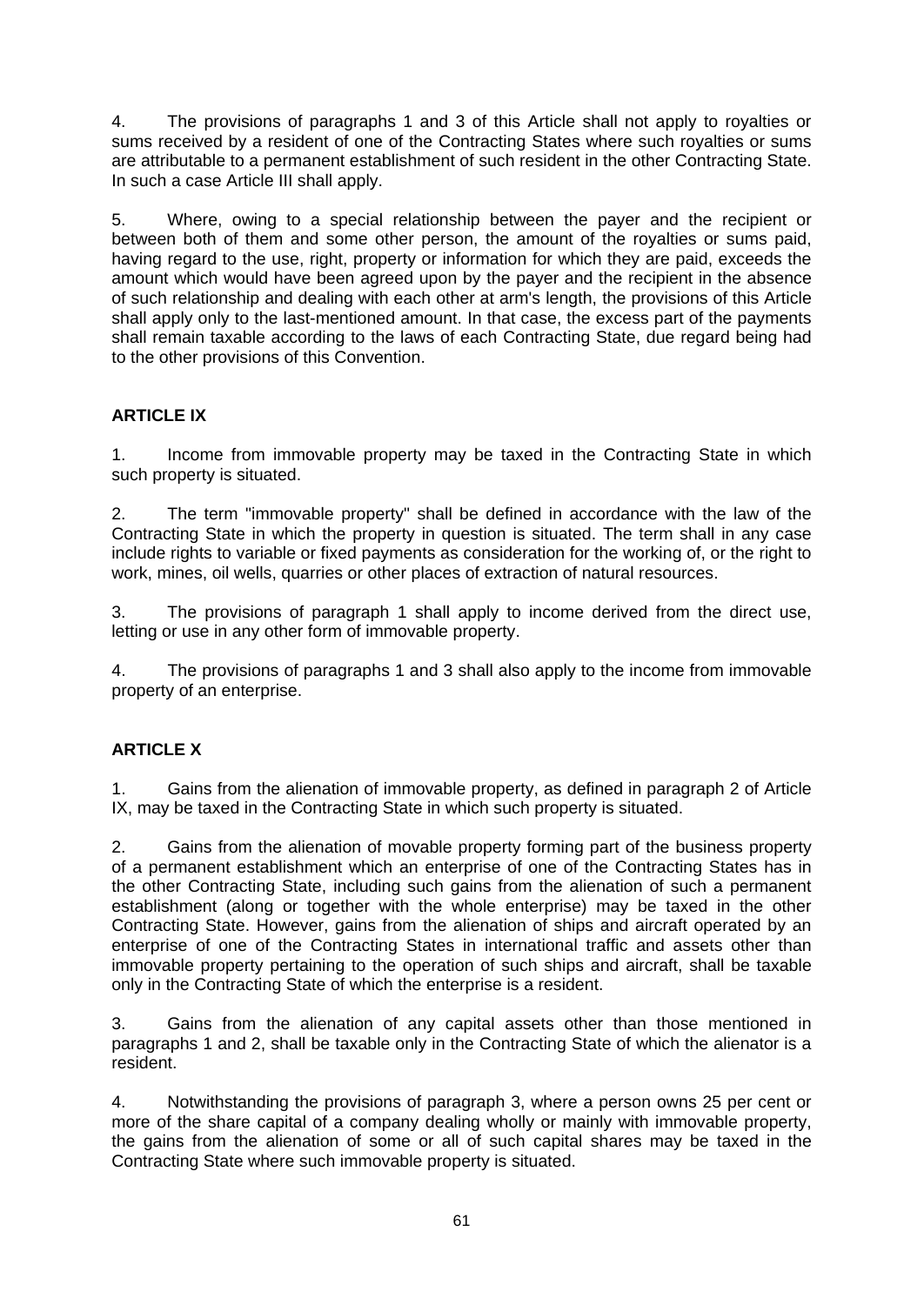5. Notwithstanding the provisions of paragraphs 3 and 4, where a company which is a resident of one of the Contracting States, other than a company referred to in paragraph 4, owns 25 per cent or more of the share capital of a company which is a resident of the other Contracting State, the gains from the alienation of such shares may be taxed in the other Contracting State.

# **ARTICLE XI**

1. Subject to the provisions of this Article and Articles XII, XIII, XIV and XV, salaries, wages and similar remuneration or profits from an employment or profession derived by a resident of

- (a) Singapore, shall be taxable only in Singapore unless the personal (including professional) services are performed in Denmark. If the personal services are so performed, such income as is derived therefrom may be taxed in Denmark;
- (b) Denmark, shall be taxable only in Denmark unless the personal (including professional) services are performed in Singapore. If the personal services are so performed, such income as is derived therefrom may be taxed in Singapore.

2. In relation to remuneration of a director of a company derived from the company, the provisions of this Article and of Article XII shall apply as if the remuneration were remuneration of an employee in respect of an employment. Director's fees and similar payments derived by a resident of one of the Contracting States in his capacity as a member of the board of directors of a company which is a resident of the other Contracting State shall be deemed to have been derived from an employment exercised in, and may be taxed in, that other Contracting State.

3. A resident of one of the Contracting States shall be exempt from tax in the other Contracting State on remuneration for services performed on ships or aircraft in international traffic.

## **ARTICLE XII**

1. An individual who is a resident of Singapore shall be exempt from Danish tax on remuneration or profits in respect of personal (including professional) services performed within Denmark in any calendar year if

- (a) he is present within Denmark for a period or periods not exceeding in the aggregate 183 days during that year, and
- (b) the services are performed for or on behalf of a person who is a resident of Singapore, and
- (c) the remuneration or profits are subject to Singapore tax, and
- (d) the remuneration or profits are not directly deductible from the profits for Danish tax purposes of a permanent establishment in Denmark of that person.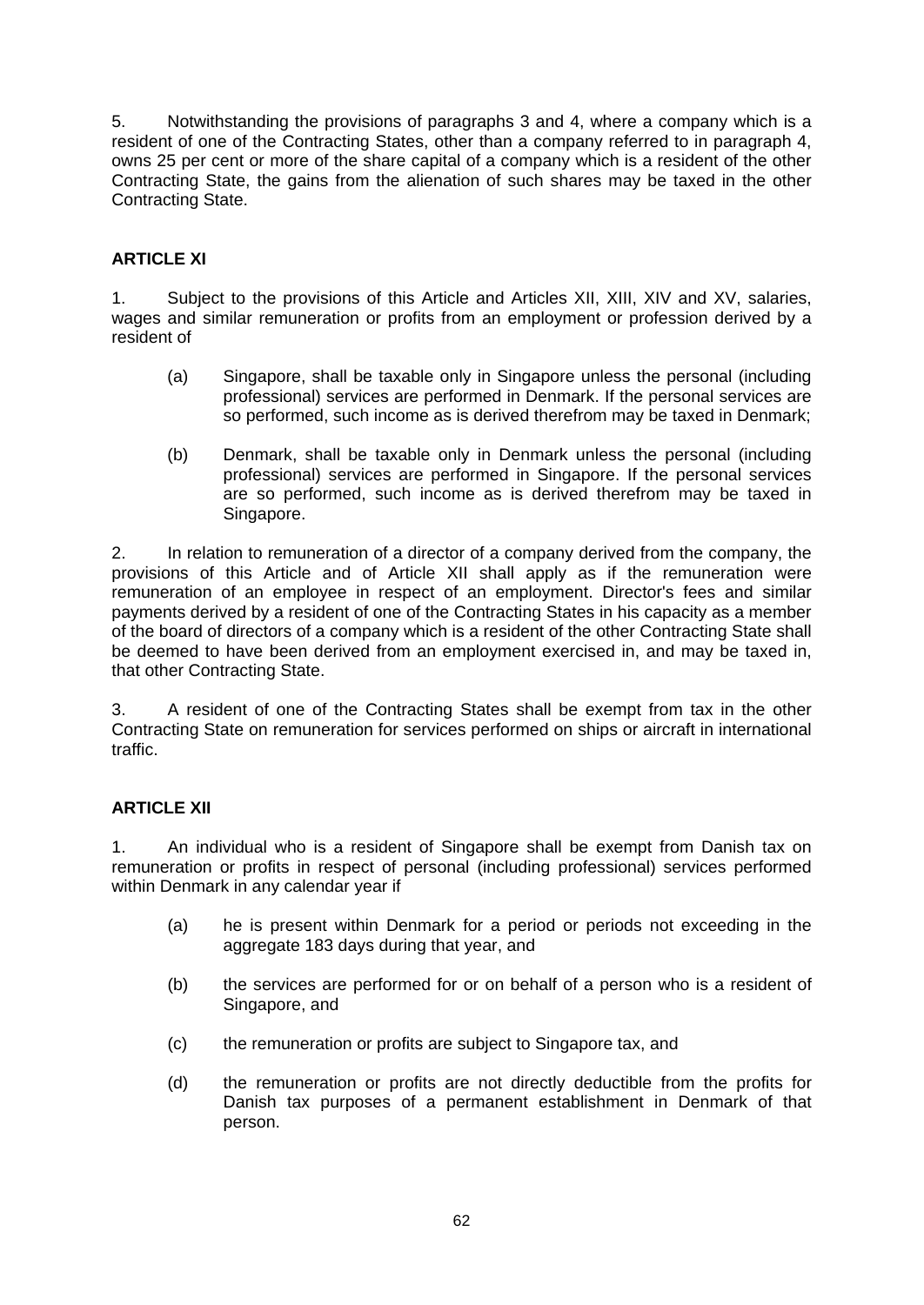2. An individual who is a resident of Denmark shall be exempt from Singapore tax on remuneration or profits in respect of personal (including professional) services performed within Singapore in any year of assessment if

- (a) he is present within Singapore for a period or periods not exceeding in the aggregate 183 days during that year, and
- (b) the services are performed for or on behalf of a person who is a resident of Denmark, and
- (c) the remuneration or profits are subject to Danish tax, and
- (d) the remuneration or profits are not directly deductible from the profits for Singapore tax purposes of a permanent establishment in Singapore of that person.

3. The provisions of paragraphs 1 and 2 shall apply to remuneration or profits, salaries, wages and similar income derived from services rendered in one of the Contracting States by public entertainers (such as stage, motion picture, radio or television artists, musicians and athletes) only if the visit to that Contracting State is substantially supported from the public funds of the Government of the other Contracting State.

4. Notwithstanding anything contained in this Convention, where the services mentioned in paragraph 3 are provided in one of the Contracting States by an enterprise of the other Contracting State then the profits derived from providing those services by such an enterprise may be taxed in the first-mentioned State unless the enterprise is substantially supported from the public funds of the Government of the other Contracting State in connection with the provision of such services.

5. For the purposes of this Article the term "Government" shall include any local authority of either Contracting State.

# **ARTICLE XIII**

1. Any salary, wage or similar remuneration, paid by the Government of Singapore to an individual (other than a resident of Denmark who is not a citizen of Singapore) in respect of services rendered to Singapore in the discharge of governmental functions, shall be exempt from Danish tax.

2. Any salary, wage or similar remuneration, paid by the Government of Denmark to an individual (other than a resident of Singapore who is not a citizen of Denmark) in respect of services rendered to Denmark in the discharge of governmental functions, shall be exempt from Singapore tax.

3. The provisions of this Article shall not apply to any remuneration in respect of services rendered in connection with any trade or business carried on for purposes of profits.

4. For the purposes of this Article the term "Government" shall have the same meaning as in paragraph 5 of Article XII.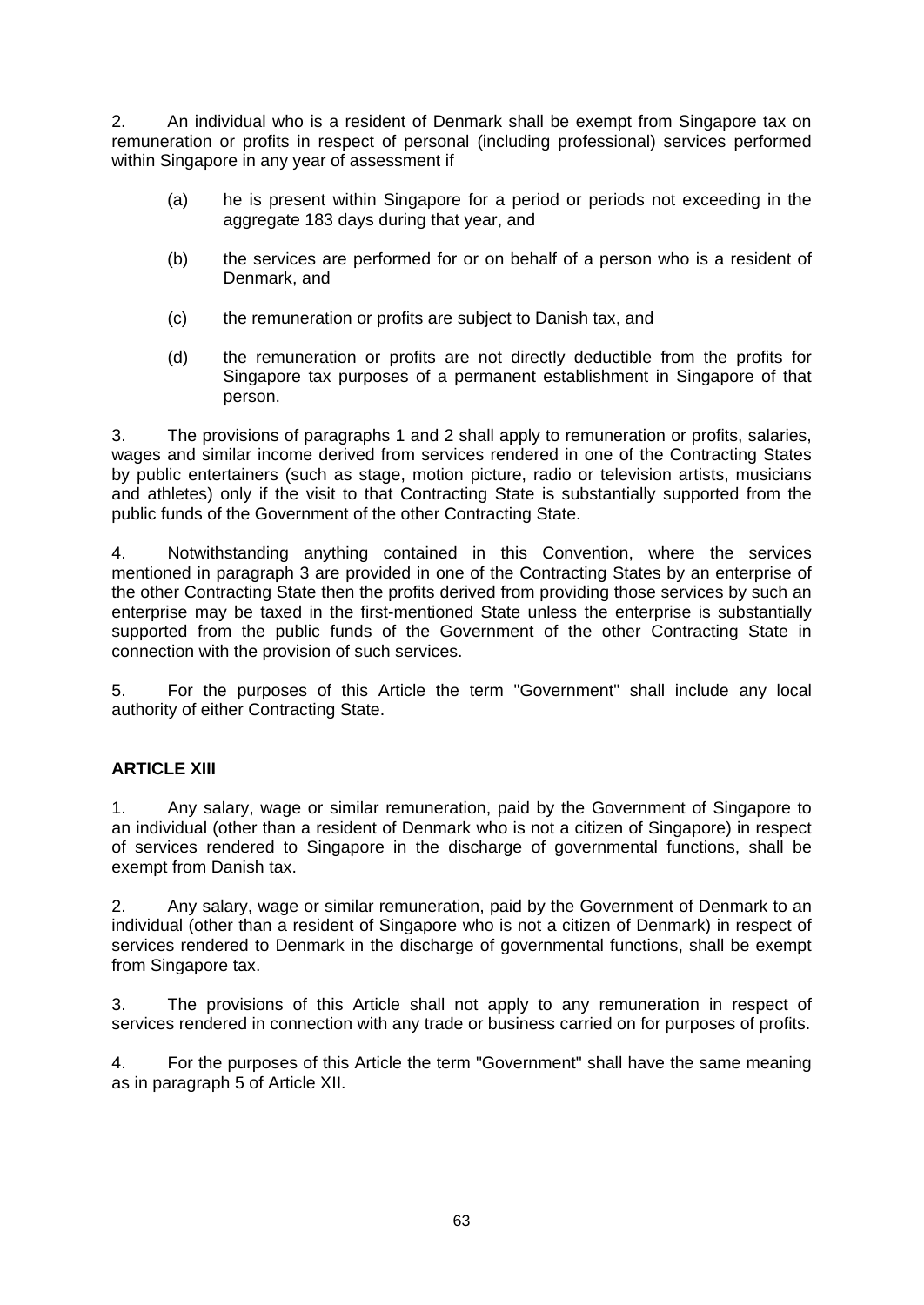# **ARTICLE XIV**

1. Any pension or annuity, derived from sources within one of the Contracting States by an individual who is a resident of the other Contracting State shall be exempt from tax in that other Contracting State.

2. The term "pension" means periodic payments made in consideration for services rendered or by way of compensation for injuries received.

3. The term "annuity" means a stated sum payable periodically at stated times, during life or during a specified or ascertainable period of time, under an obligation to make the payments in return for adequate and full consideration in money or money's worth.

# **ARTICLE XV**

1. An individual, who immediately before visiting one of the Contracting States, is a resident of the other Contracting State and is temporarily present in the first-mentioned Contracting State solely as a student at a recognised university, college or school in that first-mentioned Contracting State, or as a business apprentice therein, shall be exempt from tax in the first-mentioned Contracting State in respect of

- (a) all remittances from the other Contracting State for the purposes of his maintenance, education or training; and
- (b) any remuneration for personal services rendered in the first-mentioned Contracting State with a view to supplementing the resources available to him for such purposes.

2. An individual, who immediately before visiting one of the Contracting States, is a resident of the other Contracting State and is temporarily present in the first-mentioned Contracting State for a period not exceeding three years for the purpose of study, research or training solely as a recipient of a grant, allowance or award from a scientific, educational, religious or charitable organisation or under a technical assistance programme entered into by the Government of one of the Contracting States, shall be exempt from tax in the firstmentioned Contracting State on

- (a) the amount of such grant, allowance or award; and
- (b) any remuneration for personal services rendered in the first-mentioned Contracting State provided such services are in connection with his study, research or training or are incidental thereto.

3. An individual, who immediately before visiting one of the Contracting States, is a resident of the other Contracting State and is temporarily present in the first-mentioned Contracting State for a period not exceeding twelve months solely as an employee of, or under contract with, the Government or an enterprise of the second-mentioned Contracting State for the purpose of acquiring technical, professional or business experience shall be exempt from tax in the first-mentioned Contracting State on

- (a) all remittances from the second-mentioned Contracting State for the purposes of his maintenance, education or training; and
- (b) any remuneration, so far as it is not in excess of 12,500 Singapore dollars or the equivalent in Danish currency, for personal services rendered in the first-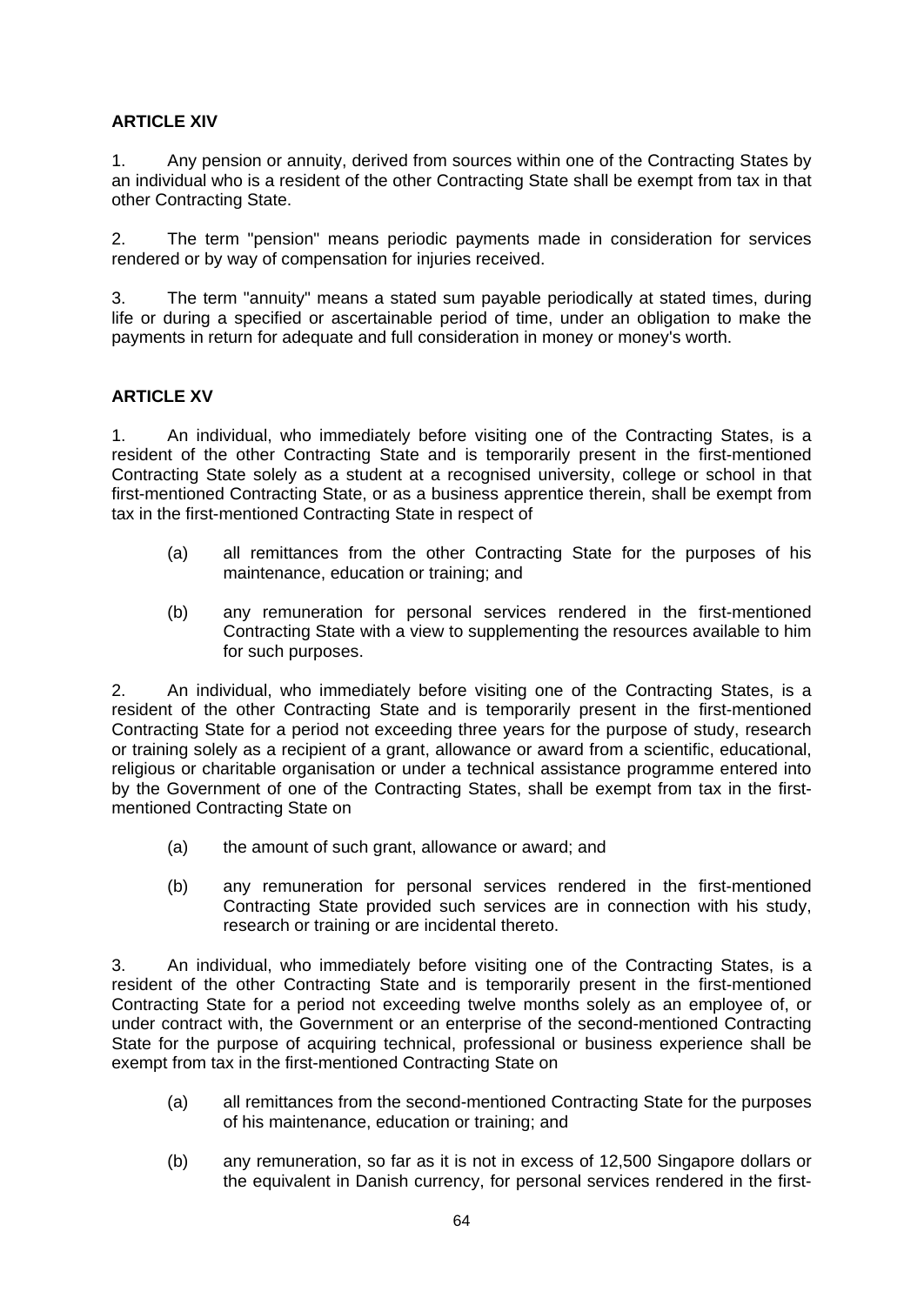mentioned Contracting State, provided such services are in connection with his studies or training or are incidental thereto.

4. For the purposes of this Article the term "Government" shall have the same meaning as in paragraph 5 of Article XII.

# **ARTICLE XVI**

For the purposes of this Convention

- 1.
- (a) Dividends paid by a company which is a resident of
	- (i) Singapore shall be treated as derived from sources within Singapore, except to the extent that such dividends are paid out of profits accumulated prior to the year of assessment 1966 and which are deemed to have been derived from sources in Malaysia;
	- (ii) Malaysia shall be treated as derived from sources within Singapore to the extent that such dividends are paid out of profits accumulated prior to the year of assessment 1966 and which are deemed to have been derived from sources in Singapore;

in accordance with the provisions of Article VII of the Double Taxation Agreement between Singapore and Malaysia.

(b) Dividends paid by a company which is a resident of Denmark shall be treated as derived from sources within Denmark.

2. Interest as defined in Article VII paid by the Government of one of the Contracting States or by a resident of one of the Contracting States, shall be treated as derived from sources within that Contracting State. Where, however, the person paying the interest, whether he is a resident of the Contracting State or not, has in a Contracting State a permanent establishment in connection with which the indebtedness on which the interest is paid was incurred, and such interest is borne by such permanent establishment, then such interest shall be deemed to arise in the Contracting State in which the permanent establishment is situated.

3. Royalties as defined in paragraph 2 of Article VIII shall be treated as derived from sources within the Contracting State in which the property referred to in that paragraph is used.

4. Sums derived from the alienation of rights or properties referred to in paragraph 3 of Article VIII shall be treated as derived from sources within the Contracting State in which such rights or properties are used.

5. Royalties in respect of the operation of mines, oil wells, quarries or other places of extraction of natural resources shall be treated as derived from sources within the Contracting State in which such immovable property, mines, oil wells, quarries or other places of extraction of natural resources are situated.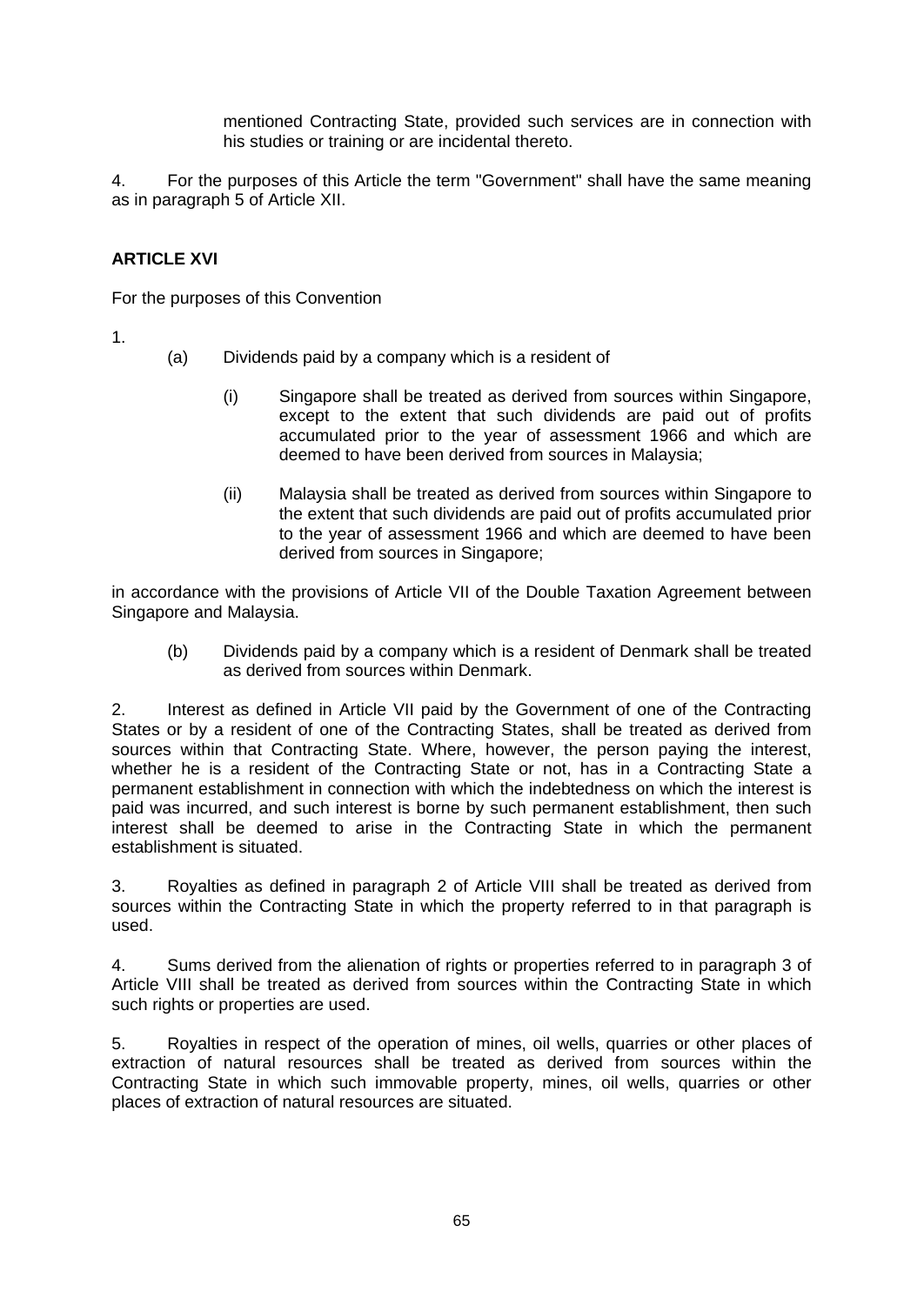# **ARTICLE XVII**

1. The laws of each Contracting State shall continue to govern the taxation of income arising in that State except where express provision to the contrary is made in this Convention. Where income is subject to tax in both Contracting States, relief from double taxation shall be given in accordance with the following paragraphs of this Article.

2. Subject to the provisions of the laws of Singapore regarding the allowance as a credit against Singapore tax of tax payable in any country other than Singapore, Danish tax payable, whether directly or by deduction in respect of income from sources within Denmark, shall be allowed as a credit against Singapore tax payable in respect of that income. Where such income is a dividend paid by a company which is a resident of Denmark to a resident of Singapore the credit shall take into account (in addition to any Danish tax on dividends) the Danish corporation tax payable in respect of its profits by the company paying the dividends. If, however, Singapore imposes in accordance with the provisions of sub-paragraph (a) of paragraph 3 of Article VI, a tax on dividends in addition to the tax chargeable in respect of the profits or income of a company paying such dividends the second sentence of this subparagraph shall apply only to dividends paid by a company which is a resident of Denmark to a company which is a resident of Singapore and which owns directly or indirectly not less than 25 per cent of the share capital in the first-mentioned company.

- 3. Tax shall be determined in the case of a resident of Denmark as follows
	- (a) Unless the provisions of sub-paragraph (b) apply, there shall be excluded from the basis upon which Danish tax is imposed any item of income from sources within Singapore which according to this Convention may be taxed in Singapore. Denmark, however, retains the right to take into account in the determination of its rate of tax the items of income so excluded. If, however, Singapore imposes in accordance with the provisions of sub-paragraph (a) of paragraph 3 of Article VI a tax on dividends in addition to the tax chargeable in respect of the profits or income of a company paying such dividends, the first sentence of this sub-paragraph shall only apply to such dividends as are paid to a company which is a resident of Denmark by a company which is a resident of Singapore at least 25 per cent of the share capital of which is owned by the first-mentioned company.
	- (b) There shall be allowed as a credit against Danish tax payable in respect of the following items of income from sources within Singapore in the case of
		- (aa) dividends, if Singapore imposes in accordance with the provisions of sub-paragraph (a) of paragraph 3 of Article VI, a tax on dividends in addition to the tax chargeable in respect of the profits or income of the company paying such dividends, an amount of 15 per cent of the dividends;
		- (bb) interest within the meaning of paragraphs 1 and 2 of Article VII, an amount of 15 per cent of the gross amount of the interest received;
		- (cc) profits derived from the operation of ships and aircraft in international traffic within the meaning of paragraph 3 of Article V, the Singapore tax paid thereon.

4. Notwithstanding the provisions of paragraphs 1 and 3 of this Article, a resident of Denmark shall be exempted from Danish tax on royalties and sums exempt from Singapore tax under the provisions of paragraphs 1 and 3 or Article VIII. Denmark, however, retains the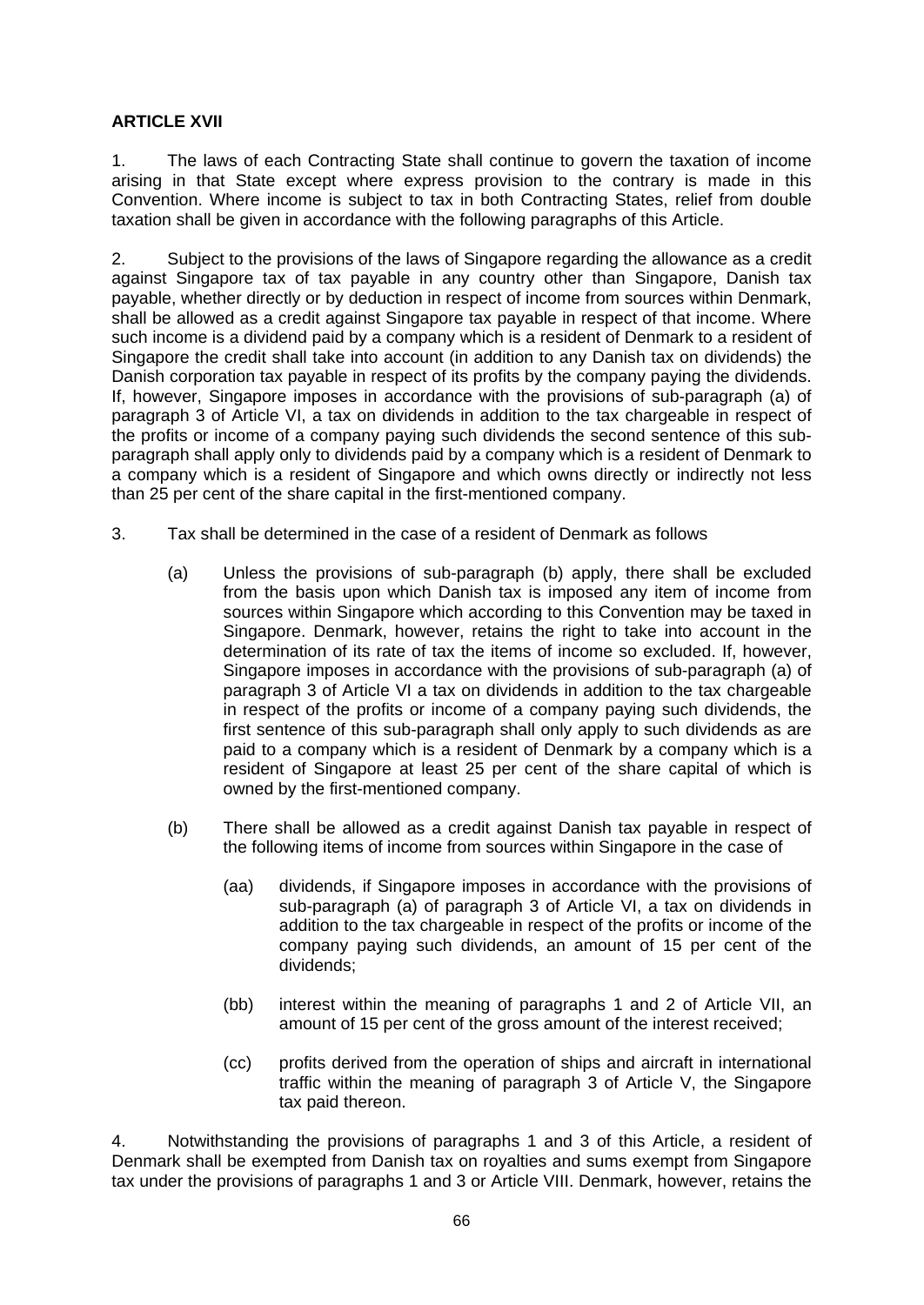right to take into account in the determination of its rate of tax the items of income so excluded.

## **ARTICLE XVIII**

1. Citizens of one of the Contracting States shall not be subjected in the other Contracting State to any taxation or any requirement connected therewith which is other or more burdensome than the taxation and connected requirements to which citizens of that other Contracting State in the same circumstances are or may be subjected. This provision shall not be construed as obliging a Contracting State to grant to citizens of the other Contracting State not resident in the first-mentioned Contracting State those personal allowances, reliefs and reductions for tax purposes which are by law available to citizens of the first-mentioned Contracting State.

2. The term "citizen" means all individuals possessing the citizenship of one of the Contracting States and all legal persons, partnerships, associations and other entities deriving their status as such from the law in force in that Contracting State.

3. The taxation on a permanent establishment which an enterprise of one of the Contracting States has in the other Contracting State shall not be less favourably levied in that other Contracting State than the taxation levied on enterprises of that other Contracting State carrying on the same activities. This provision shall not be construed as obliging either of the Contracting States to grant to residents of the other Contracting State those personal allowances, reliefs and reductions for tax purposes which are by law available only to residents of the first-mentioned Contracting State.

4. Enterprises of one of the Contracting States, the capital of which is wholly or partly owned or controlled, directly or indirectly, by one or more residents of the other Contracting State, shall not be subjected in the first-mentioned Contracting State to any taxation or any requirement connected therewith which is other or more burdensome than the taxation and connected requirements to which other similar enterprises of the first-mentioned Contracting State are or may be subjected.

5. In this Article the term "taxation" means taxes which are the subject of this Convention.

# **ARTICLE XIX**

1. Where a resident of one of the Contracting States considers that the actions of one or both of the Contracting States result or will result for him in taxation not in accordance with this Convention, he may, notwithstanding the remedies provided by the national laws in force in the Contracting States, present his case to the competent authority of the Contracting State of which he is a resident.

2. The competent authority shall endeavour, if the objection appears to it to be justified and if it is not itself able to arrive at an appropriate solution, to resolve the case by mutual agreement with the competent authority of the other Contracting State, with a view to the avoidance of taxation not in accordance with this Convention.

3. The competent authorities of the Contracting States shall endeavour to resolve by mutual agreement any difficulties or doubts arising as to the interpretation or application of this Convention. They may also consult together for the elimination of double taxation in cases not provided for in this Convention.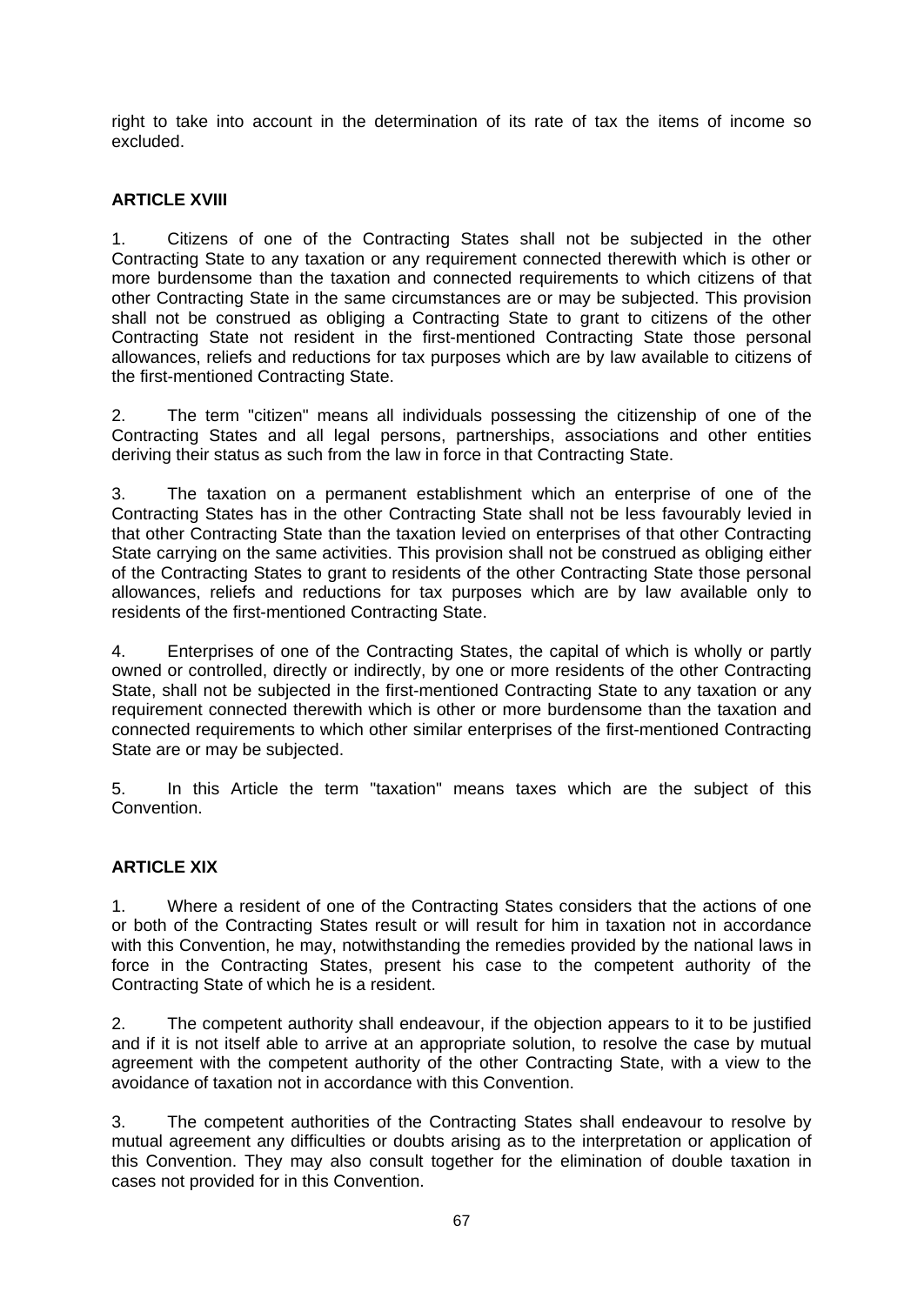4. The competent authorities of the Contracting States may communicate with each other directly for the purpose of reaching an agreement in the sense of the preceding paragraphs.

# **ARTICLE XX**

The competent authorities of the Contracting States shall exchange such information (being information which is available under their respective taxation laws in the normal course of administration) as is necessary for carrying out the provisions of this Convention or for the prevention of fraud or underpayment of tax by reasons other than fraud or for the administration of statutory provisions against legal avoidance in relation to the taxes which are the subject of this Convention. Any information so exchanged shall be treated as secret and shall not be disclosed to any persons other than persons, including a court, concerned with the assessment and collection of those taxes or the determination of appeals in relation thereto. No information shall be exchanged which would disclose any trade secret or trade process or which would be contrary to public policy.

## **ARTICLE XXI**

1. This Convention may be extended, either in its entirety or with modifications, to the territories of the Faroe Islands or of Greenland if either territory imposes taxes substantially similar in character to those which are the subject of this Convention. Any such extension shall take effect from such date and subject to such modifications and conditions (including, if necessary, conditions as to the entry into force and termination of such extension) as may be specified and agreed between the Contracting States.

2. The termination of this Convention under Article XXIII shall, unless otherwise expressly agreed by both Contracting States, terminate the application to this Convention to any territory to which the Convention has been extended under this Article.

## **ARTICLE XXII**

1. This Convention shall come into force on the date when the last of all such things shall have been done in Singapore and Denmark as are necessary to give the Convention the force of law in Singapore and Denmark respectively, and shall thereupon have effect

(a) in the case of Singapore:

for any year of assessment beginning on or after 1st January 1968;

(b) in the case of Denmark:

for any tax year beginning on or after 1st April 1968.

2. The Contracting States shall notify each other on the completion of the requirements mentioned in paragraph 1.